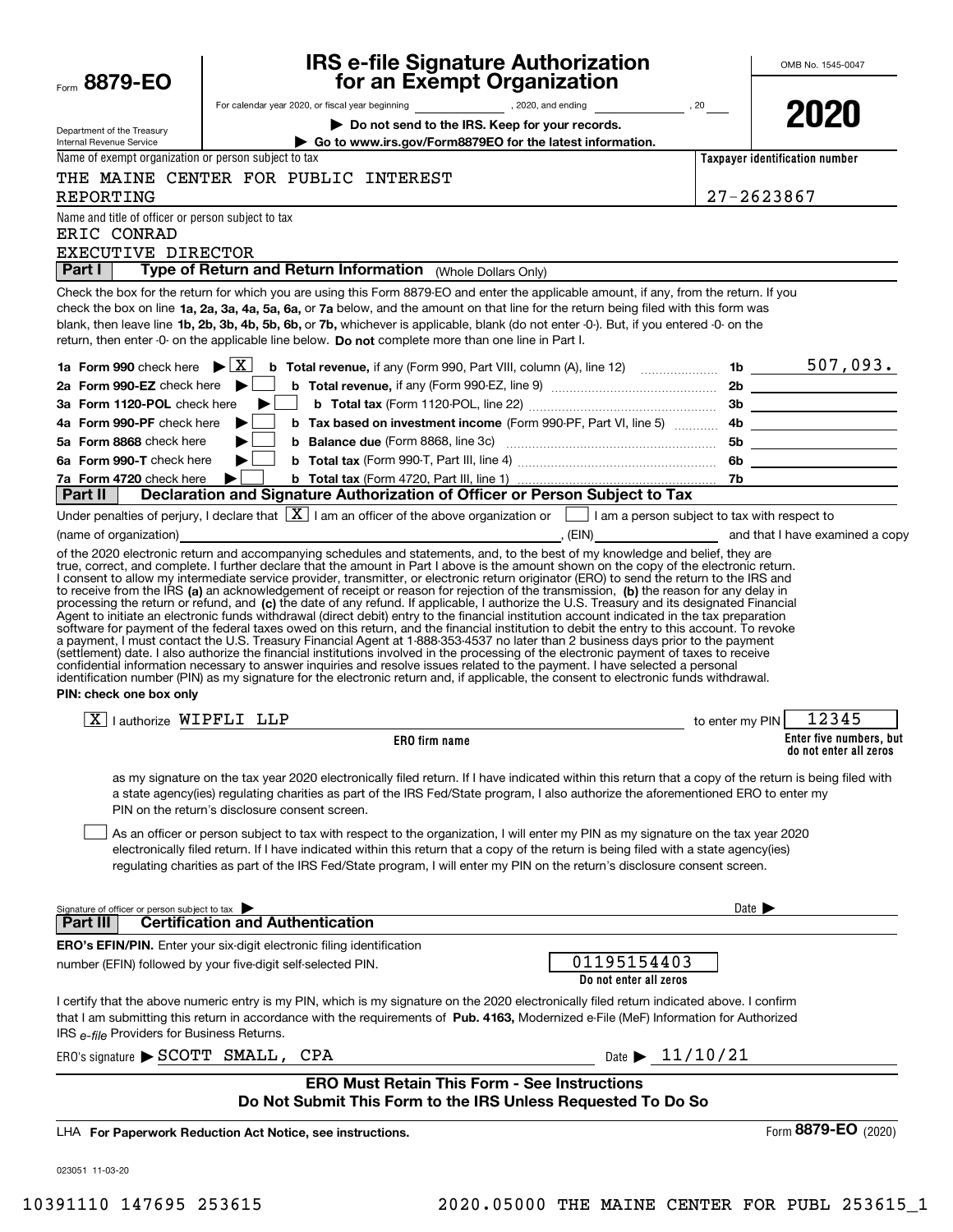(Rev. January 2020)

## **Application for Automatic Extension of Time To File an Exempt Organization Return**

Department of the Treasury Internal Revenue Service

**| File a separate application for each return.**

**| Go to www.irs.gov/Form8868 for the latest information.**

**Electronic filing (e-file).**  You can electronically file Form 8868 to request a 6-month automatic extension of time to file any of the filing of this form, visit www.irs.gov/e-file-providers/e-file-for-charities-and-non-profits. forms listed below with the exception of Form 8870, Information Return for Transfers Associated With Certain Personal Benefit Contracts, for which an extension request must be sent to the IRS in paper format (see instructions). For more details on the electronic

#### **Automatic 6-Month Extension of Time.** Only submit original (no copies needed).

All corporations required to file an income tax return other than Form 990-T (including 1120-C filers), partnerships, REMICs, and trusts must use Form 7004 to request an extension of time to file income tax returns.

| Type or<br>print                                          | Name of exempt organization or other filer, see instructions.<br>THE MAINE CENTER FOR PUBLIC INTEREST                                                                                                                                                                                                                                                                                                                                                                                                                                                                                                                                                                                                                                                                |        | Taxpayer identification number (TIN)                                 |              |                                              |                  |  |
|-----------------------------------------------------------|----------------------------------------------------------------------------------------------------------------------------------------------------------------------------------------------------------------------------------------------------------------------------------------------------------------------------------------------------------------------------------------------------------------------------------------------------------------------------------------------------------------------------------------------------------------------------------------------------------------------------------------------------------------------------------------------------------------------------------------------------------------------|--------|----------------------------------------------------------------------|--------------|----------------------------------------------|------------------|--|
|                                                           | REPORTING                                                                                                                                                                                                                                                                                                                                                                                                                                                                                                                                                                                                                                                                                                                                                            |        |                                                                      |              | 27-2623867                                   |                  |  |
| File by the<br>due date for<br>filing your<br>return. See | Number, street, and room or suite no. If a P.O. box, see instructions.<br>P O BOX 284                                                                                                                                                                                                                                                                                                                                                                                                                                                                                                                                                                                                                                                                                |        |                                                                      |              |                                              |                  |  |
| instructions.                                             | City, town or post office, state, and ZIP code. For a foreign address, see instructions.<br>04347<br>HALLOWELL, ME                                                                                                                                                                                                                                                                                                                                                                                                                                                                                                                                                                                                                                                   |        |                                                                      |              |                                              |                  |  |
|                                                           | Enter the Return Code for the return that this application is for (file a separate application for each return)                                                                                                                                                                                                                                                                                                                                                                                                                                                                                                                                                                                                                                                      |        |                                                                      |              |                                              | $\mathbf 0$<br>1 |  |
| <b>Application</b>                                        |                                                                                                                                                                                                                                                                                                                                                                                                                                                                                                                                                                                                                                                                                                                                                                      | Return | Application                                                          |              |                                              | Return           |  |
| Is For                                                    |                                                                                                                                                                                                                                                                                                                                                                                                                                                                                                                                                                                                                                                                                                                                                                      | Code   | Is For                                                               |              |                                              | Code             |  |
|                                                           | Form 990 or Form 990-EZ                                                                                                                                                                                                                                                                                                                                                                                                                                                                                                                                                                                                                                                                                                                                              | 01     | Form 990-T (corporation)                                             |              |                                              | 07               |  |
| Form 990-BL                                               |                                                                                                                                                                                                                                                                                                                                                                                                                                                                                                                                                                                                                                                                                                                                                                      | 02     | Form 1041-A                                                          |              |                                              | 08               |  |
|                                                           | Form 4720 (individual)                                                                                                                                                                                                                                                                                                                                                                                                                                                                                                                                                                                                                                                                                                                                               | 03     | Form 4720 (other than individual)                                    |              |                                              | 09               |  |
| Form 990-PF                                               |                                                                                                                                                                                                                                                                                                                                                                                                                                                                                                                                                                                                                                                                                                                                                                      | 04     | Form 5227                                                            |              |                                              | 10               |  |
|                                                           | Form 990-T (sec. 401(a) or 408(a) trust)                                                                                                                                                                                                                                                                                                                                                                                                                                                                                                                                                                                                                                                                                                                             | 05     | Form 6069                                                            |              |                                              | 11               |  |
| 06<br>Form 990-T (trust other than above)<br>Form 8870    |                                                                                                                                                                                                                                                                                                                                                                                                                                                                                                                                                                                                                                                                                                                                                                      |        | 12                                                                   |              |                                              |                  |  |
| $box \blacktriangleright$<br>1<br>$\mathbf{2}$            | ERIC CONRAD<br>• The books are in the care of $\triangleright$ P O BOX 284 - HALLOWELL, ME 04347<br>Telephone No. $\triangleright$ 207-485-7972<br>If this is for a Group Return, enter the organization's four digit Group Exemption Number (GEN) [f this is for the whole group, check this<br>. If it is for part of the group, check this box $\ $ and attach a list with the names and TINs of all members the extension is for.<br>I request an automatic 6-month extension of time until<br>the organization named above. The extension is for the organization's return for:<br>$\blacktriangleright$ $\boxed{\text{X}}$ calendar year 2020 or<br>If the tax year entered in line 1 is for less than 12 months, check reason:<br>Change in accounting period |        | Fax No. $\blacktriangleright$<br>NOVEMBER 15, 2021<br>Initial return | Final return | , to file the exempt organization return for |                  |  |
| За                                                        | If this application is for Forms 990-BL, 990-PF, 990-T, 4720, or 6069, enter the tentative tax, less                                                                                                                                                                                                                                                                                                                                                                                                                                                                                                                                                                                                                                                                 |        |                                                                      |              |                                              |                  |  |
|                                                           | any nonrefundable credits. See instructions.                                                                                                                                                                                                                                                                                                                                                                                                                                                                                                                                                                                                                                                                                                                         |        |                                                                      | За           | \$                                           | 0.               |  |
| b                                                         | If this application is for Forms 990-PF, 990-T, 4720, or 6069, enter any refundable credits and                                                                                                                                                                                                                                                                                                                                                                                                                                                                                                                                                                                                                                                                      |        |                                                                      |              |                                              | 0.               |  |
|                                                           | estimated tax payments made. Include any prior year overpayment allowed as a credit.                                                                                                                                                                                                                                                                                                                                                                                                                                                                                                                                                                                                                                                                                 |        |                                                                      | Зb           | \$                                           |                  |  |
| c                                                         | <b>Balance due.</b> Subtract line 3b from line 3a. Include your payment with this form, if required, by                                                                                                                                                                                                                                                                                                                                                                                                                                                                                                                                                                                                                                                              |        |                                                                      |              |                                              | 0.               |  |
|                                                           | using EFTPS (Electronic Federal Tax Payment System). See instructions.                                                                                                                                                                                                                                                                                                                                                                                                                                                                                                                                                                                                                                                                                               |        |                                                                      | 3c           | \$                                           |                  |  |
| instructions.                                             | Caution: If you are going to make an electronic funds withdrawal (direct debit) with this Form 8868, see Form 8453-EO and Form 8879-EO for payment                                                                                                                                                                                                                                                                                                                                                                                                                                                                                                                                                                                                                   |        |                                                                      |              |                                              |                  |  |
| LHA                                                       | For Privacy Act and Paperwork Reduction Act Notice, see instructions.                                                                                                                                                                                                                                                                                                                                                                                                                                                                                                                                                                                                                                                                                                |        |                                                                      |              | Form 8868 (Rev. 1-2020)                      |                  |  |

023841 04-01-20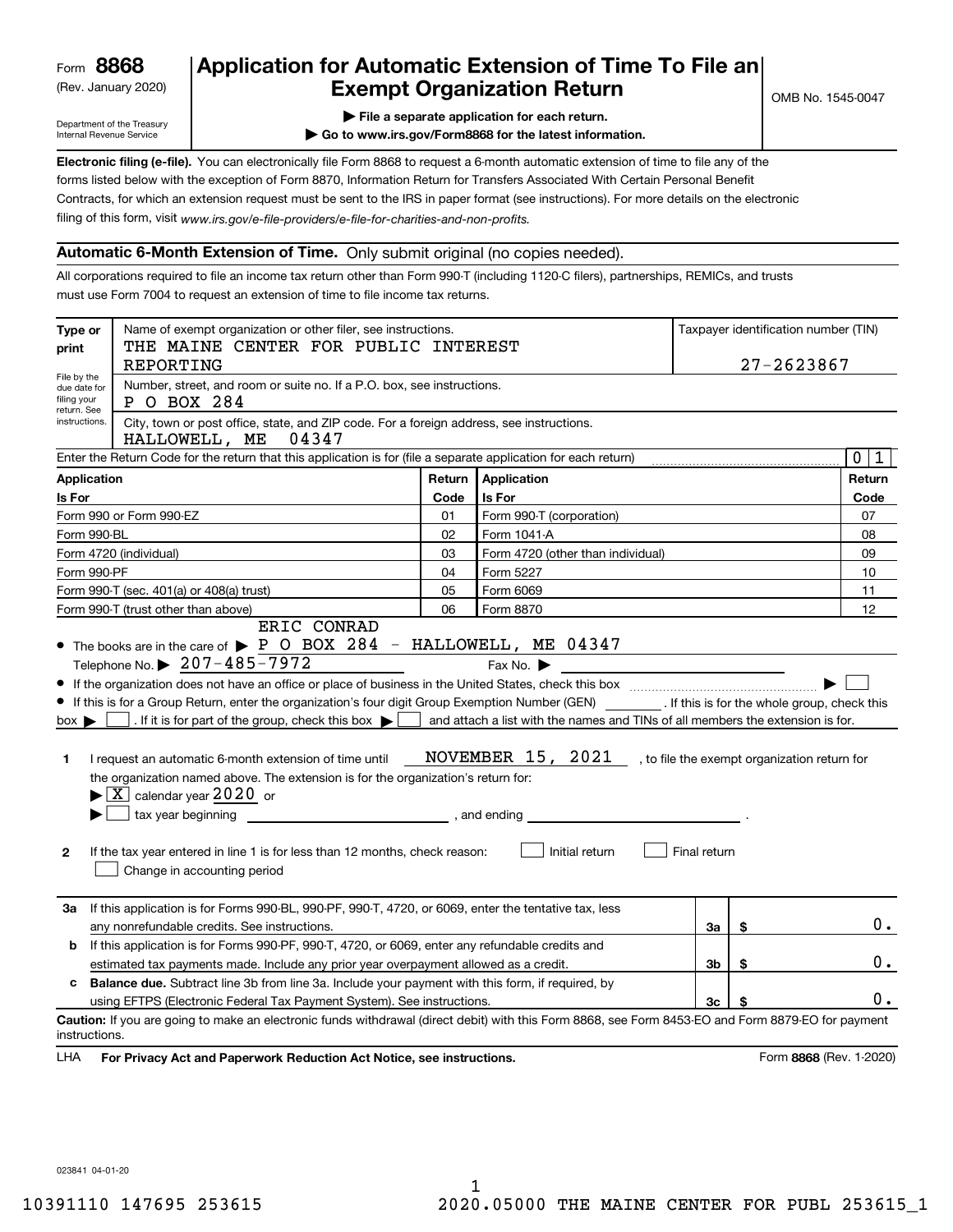| Form 990<br>Under section 501(c), 527, or 4947(a)(1) of the Internal Revenue Code (except private foundations)<br>Do not enter social security numbers on this form as it may be made public.<br>Department of the Treasury<br>Go to www.irs.gov/Form990 for instructions and the latest information.<br>Internal Revenue Service<br>A For the 2020 calendar year, or tax year beginning<br>and ending<br>D Employer identification number<br><b>C</b> Name of organization<br><b>B</b> Check if<br>applicable:<br>THE MAINE CENTER FOR PUBLIC INTEREST<br>Address<br>REPORTING<br>change<br>Name<br>27-2623867<br>Doing business as<br>change<br>Initial<br>Number and street (or P.O. box if mail is not delivered to street address)<br>Room/suite<br>E Telephone number<br>return<br>Final<br>P O BOX 284<br>$207 - 485 - 7972$<br>return/<br>termin-<br>City or town, state or province, country, and ZIP or foreign postal code<br>G Gross receipts \$<br>ated<br>Amended<br>04347<br>HALLOWELL, ME<br>H(a) Is this a group return<br>return<br>Applica-<br>for subordinates? $\Box$ Yes $\boxed{X}$ No<br>F Name and address of principal officer: ERIC CONRAD<br>tion<br>pending<br>SAME AS C ABOVE<br>$H(b)$ Are all subordinates included? $X$ Yes $[$<br><b>I</b> Tax-exempt status: $\boxed{\mathbf{X}}$ 501(c)(3)<br>$501(c)$ (<br>$\sqrt{\bullet}$ (insert no.)<br>$4947(a)(1)$ or<br>527<br>If "No," attach a list. See instructions<br>J Website: PINETREEWATCHDOG.ORG<br>$H(c)$ Group exemption number $\blacktriangleright$<br>K Form of organization: X Corporation<br>L Year of formation: $2010$ M State of legal domicile: ME<br>Trust<br>Association<br>Other $\blacktriangleright$<br>Part I<br>Summarv<br>Briefly describe the organization's mission or most significant activities: PINE TREE WATCH AND THE MAINE<br>1.<br>Activities & Governance<br>CENTER FOR PUBLIC INTEREST REPORTING WILL KEEP CITIZENS INFORMED<br>Check this box $\blacktriangleright$ $\blacksquare$ if the organization discontinued its operations or disposed of more than 25% of its net assets.<br>2<br>3<br>Number of voting members of the governing body (Part VI, line 1a)<br>$\overline{\mathbf{4}}$<br>4<br>$\overline{5}$<br>Total number of individuals employed in calendar year 2020 (Part V, line 2a) manufacture controller to intervent<br>6<br>7a<br>7b<br><b>Prior Year</b><br>221,030.<br>Contributions and grants (Part VIII, line 1h)<br>8<br>Revenue<br>0.<br>Program service revenue (Part VIII, line 2g)<br>9<br>$\overline{0}$ .<br>10<br>$\overline{0}$ .<br>Other revenue (Part VIII, column (A), lines 5, 6d, 8c, 9c, 10c, and 11e) <i>manumumum</i><br>11<br>$22\overline{1,030}$ .<br>Total revenue - add lines 8 through 11 (must equal Part VIII, column (A), line 12)<br>12<br>0.<br>13<br>Grants and similar amounts paid (Part IX, column (A), lines 1-3)<br>$\overline{0}$ .<br>Benefits paid to or for members (Part IX, column (A), line 4)<br>14<br>124,533.<br>15 Salaries, other compensation, employee benefits (Part IX, column (A), lines 5-10)<br>Expenses<br>0.<br>$0$ .<br><b>b</b> Total fundraising expenses (Part IX, column (D), line 25)<br>112,666.<br>237,199.<br>Total expenses. Add lines 13-17 (must equal Part IX, column (A), line 25)<br>18<br>$\overline{-16}$ , 169.<br>19<br>: Assets or<br>dBalances<br><b>Beginning of Current Year</b><br>22,445.<br>Total assets (Part X, line 16)<br>20<br>4,410.<br>Total liabilities (Part X, line 26)<br>21<br>鲳<br>18,035.<br>22<br>Part II | EXTENDED TO NOVEMBER 15, 2021<br><b>Return of Organization Exempt From Income Tax</b> |  | OMB No. 1545-0047     |
|-----------------------------------------------------------------------------------------------------------------------------------------------------------------------------------------------------------------------------------------------------------------------------------------------------------------------------------------------------------------------------------------------------------------------------------------------------------------------------------------------------------------------------------------------------------------------------------------------------------------------------------------------------------------------------------------------------------------------------------------------------------------------------------------------------------------------------------------------------------------------------------------------------------------------------------------------------------------------------------------------------------------------------------------------------------------------------------------------------------------------------------------------------------------------------------------------------------------------------------------------------------------------------------------------------------------------------------------------------------------------------------------------------------------------------------------------------------------------------------------------------------------------------------------------------------------------------------------------------------------------------------------------------------------------------------------------------------------------------------------------------------------------------------------------------------------------------------------------------------------------------------------------------------------------------------------------------------------------------------------------------------------------------------------------------------------------------------------------------------------------------------------------------------------------------------------------------------------------------------------------------------------------------------------------------------------------------------------------------------------------------------------------------------------------------------------------------------------------------------------------------------------------------------------------------------------------------------------------------------------------------------------------------------------------------------------------------------------------------------------------------------------------------------------------------------------------------------------------------------------------------------------------------------------------------------------------------------------------------------------------------------------------------------------------------------------------------------------------------------------------------------------------------------------------------------------------------------------------------------------------------------------------------------------------------------------------------------------------------------------------------------------------------------------------------------------------------------------------------------------------------------------------------------------------------------|---------------------------------------------------------------------------------------|--|-----------------------|
|                                                                                                                                                                                                                                                                                                                                                                                                                                                                                                                                                                                                                                                                                                                                                                                                                                                                                                                                                                                                                                                                                                                                                                                                                                                                                                                                                                                                                                                                                                                                                                                                                                                                                                                                                                                                                                                                                                                                                                                                                                                                                                                                                                                                                                                                                                                                                                                                                                                                                                                                                                                                                                                                                                                                                                                                                                                                                                                                                                                                                                                                                                                                                                                                                                                                                                                                                                                                                                                                                                                                                           |                                                                                       |  |                       |
|                                                                                                                                                                                                                                                                                                                                                                                                                                                                                                                                                                                                                                                                                                                                                                                                                                                                                                                                                                                                                                                                                                                                                                                                                                                                                                                                                                                                                                                                                                                                                                                                                                                                                                                                                                                                                                                                                                                                                                                                                                                                                                                                                                                                                                                                                                                                                                                                                                                                                                                                                                                                                                                                                                                                                                                                                                                                                                                                                                                                                                                                                                                                                                                                                                                                                                                                                                                                                                                                                                                                                           |                                                                                       |  | <b>Open to Public</b> |
|                                                                                                                                                                                                                                                                                                                                                                                                                                                                                                                                                                                                                                                                                                                                                                                                                                                                                                                                                                                                                                                                                                                                                                                                                                                                                                                                                                                                                                                                                                                                                                                                                                                                                                                                                                                                                                                                                                                                                                                                                                                                                                                                                                                                                                                                                                                                                                                                                                                                                                                                                                                                                                                                                                                                                                                                                                                                                                                                                                                                                                                                                                                                                                                                                                                                                                                                                                                                                                                                                                                                                           |                                                                                       |  | Inspection            |
|                                                                                                                                                                                                                                                                                                                                                                                                                                                                                                                                                                                                                                                                                                                                                                                                                                                                                                                                                                                                                                                                                                                                                                                                                                                                                                                                                                                                                                                                                                                                                                                                                                                                                                                                                                                                                                                                                                                                                                                                                                                                                                                                                                                                                                                                                                                                                                                                                                                                                                                                                                                                                                                                                                                                                                                                                                                                                                                                                                                                                                                                                                                                                                                                                                                                                                                                                                                                                                                                                                                                                           |                                                                                       |  |                       |
|                                                                                                                                                                                                                                                                                                                                                                                                                                                                                                                                                                                                                                                                                                                                                                                                                                                                                                                                                                                                                                                                                                                                                                                                                                                                                                                                                                                                                                                                                                                                                                                                                                                                                                                                                                                                                                                                                                                                                                                                                                                                                                                                                                                                                                                                                                                                                                                                                                                                                                                                                                                                                                                                                                                                                                                                                                                                                                                                                                                                                                                                                                                                                                                                                                                                                                                                                                                                                                                                                                                                                           |                                                                                       |  |                       |
|                                                                                                                                                                                                                                                                                                                                                                                                                                                                                                                                                                                                                                                                                                                                                                                                                                                                                                                                                                                                                                                                                                                                                                                                                                                                                                                                                                                                                                                                                                                                                                                                                                                                                                                                                                                                                                                                                                                                                                                                                                                                                                                                                                                                                                                                                                                                                                                                                                                                                                                                                                                                                                                                                                                                                                                                                                                                                                                                                                                                                                                                                                                                                                                                                                                                                                                                                                                                                                                                                                                                                           |                                                                                       |  |                       |
|                                                                                                                                                                                                                                                                                                                                                                                                                                                                                                                                                                                                                                                                                                                                                                                                                                                                                                                                                                                                                                                                                                                                                                                                                                                                                                                                                                                                                                                                                                                                                                                                                                                                                                                                                                                                                                                                                                                                                                                                                                                                                                                                                                                                                                                                                                                                                                                                                                                                                                                                                                                                                                                                                                                                                                                                                                                                                                                                                                                                                                                                                                                                                                                                                                                                                                                                                                                                                                                                                                                                                           |                                                                                       |  |                       |
|                                                                                                                                                                                                                                                                                                                                                                                                                                                                                                                                                                                                                                                                                                                                                                                                                                                                                                                                                                                                                                                                                                                                                                                                                                                                                                                                                                                                                                                                                                                                                                                                                                                                                                                                                                                                                                                                                                                                                                                                                                                                                                                                                                                                                                                                                                                                                                                                                                                                                                                                                                                                                                                                                                                                                                                                                                                                                                                                                                                                                                                                                                                                                                                                                                                                                                                                                                                                                                                                                                                                                           |                                                                                       |  |                       |
|                                                                                                                                                                                                                                                                                                                                                                                                                                                                                                                                                                                                                                                                                                                                                                                                                                                                                                                                                                                                                                                                                                                                                                                                                                                                                                                                                                                                                                                                                                                                                                                                                                                                                                                                                                                                                                                                                                                                                                                                                                                                                                                                                                                                                                                                                                                                                                                                                                                                                                                                                                                                                                                                                                                                                                                                                                                                                                                                                                                                                                                                                                                                                                                                                                                                                                                                                                                                                                                                                                                                                           |                                                                                       |  |                       |
|                                                                                                                                                                                                                                                                                                                                                                                                                                                                                                                                                                                                                                                                                                                                                                                                                                                                                                                                                                                                                                                                                                                                                                                                                                                                                                                                                                                                                                                                                                                                                                                                                                                                                                                                                                                                                                                                                                                                                                                                                                                                                                                                                                                                                                                                                                                                                                                                                                                                                                                                                                                                                                                                                                                                                                                                                                                                                                                                                                                                                                                                                                                                                                                                                                                                                                                                                                                                                                                                                                                                                           |                                                                                       |  |                       |
|                                                                                                                                                                                                                                                                                                                                                                                                                                                                                                                                                                                                                                                                                                                                                                                                                                                                                                                                                                                                                                                                                                                                                                                                                                                                                                                                                                                                                                                                                                                                                                                                                                                                                                                                                                                                                                                                                                                                                                                                                                                                                                                                                                                                                                                                                                                                                                                                                                                                                                                                                                                                                                                                                                                                                                                                                                                                                                                                                                                                                                                                                                                                                                                                                                                                                                                                                                                                                                                                                                                                                           |                                                                                       |  | 507,093.              |
|                                                                                                                                                                                                                                                                                                                                                                                                                                                                                                                                                                                                                                                                                                                                                                                                                                                                                                                                                                                                                                                                                                                                                                                                                                                                                                                                                                                                                                                                                                                                                                                                                                                                                                                                                                                                                                                                                                                                                                                                                                                                                                                                                                                                                                                                                                                                                                                                                                                                                                                                                                                                                                                                                                                                                                                                                                                                                                                                                                                                                                                                                                                                                                                                                                                                                                                                                                                                                                                                                                                                                           |                                                                                       |  |                       |
|                                                                                                                                                                                                                                                                                                                                                                                                                                                                                                                                                                                                                                                                                                                                                                                                                                                                                                                                                                                                                                                                                                                                                                                                                                                                                                                                                                                                                                                                                                                                                                                                                                                                                                                                                                                                                                                                                                                                                                                                                                                                                                                                                                                                                                                                                                                                                                                                                                                                                                                                                                                                                                                                                                                                                                                                                                                                                                                                                                                                                                                                                                                                                                                                                                                                                                                                                                                                                                                                                                                                                           |                                                                                       |  |                       |
|                                                                                                                                                                                                                                                                                                                                                                                                                                                                                                                                                                                                                                                                                                                                                                                                                                                                                                                                                                                                                                                                                                                                                                                                                                                                                                                                                                                                                                                                                                                                                                                                                                                                                                                                                                                                                                                                                                                                                                                                                                                                                                                                                                                                                                                                                                                                                                                                                                                                                                                                                                                                                                                                                                                                                                                                                                                                                                                                                                                                                                                                                                                                                                                                                                                                                                                                                                                                                                                                                                                                                           |                                                                                       |  | ∣No                   |
|                                                                                                                                                                                                                                                                                                                                                                                                                                                                                                                                                                                                                                                                                                                                                                                                                                                                                                                                                                                                                                                                                                                                                                                                                                                                                                                                                                                                                                                                                                                                                                                                                                                                                                                                                                                                                                                                                                                                                                                                                                                                                                                                                                                                                                                                                                                                                                                                                                                                                                                                                                                                                                                                                                                                                                                                                                                                                                                                                                                                                                                                                                                                                                                                                                                                                                                                                                                                                                                                                                                                                           |                                                                                       |  |                       |
|                                                                                                                                                                                                                                                                                                                                                                                                                                                                                                                                                                                                                                                                                                                                                                                                                                                                                                                                                                                                                                                                                                                                                                                                                                                                                                                                                                                                                                                                                                                                                                                                                                                                                                                                                                                                                                                                                                                                                                                                                                                                                                                                                                                                                                                                                                                                                                                                                                                                                                                                                                                                                                                                                                                                                                                                                                                                                                                                                                                                                                                                                                                                                                                                                                                                                                                                                                                                                                                                                                                                                           |                                                                                       |  |                       |
|                                                                                                                                                                                                                                                                                                                                                                                                                                                                                                                                                                                                                                                                                                                                                                                                                                                                                                                                                                                                                                                                                                                                                                                                                                                                                                                                                                                                                                                                                                                                                                                                                                                                                                                                                                                                                                                                                                                                                                                                                                                                                                                                                                                                                                                                                                                                                                                                                                                                                                                                                                                                                                                                                                                                                                                                                                                                                                                                                                                                                                                                                                                                                                                                                                                                                                                                                                                                                                                                                                                                                           |                                                                                       |  |                       |
|                                                                                                                                                                                                                                                                                                                                                                                                                                                                                                                                                                                                                                                                                                                                                                                                                                                                                                                                                                                                                                                                                                                                                                                                                                                                                                                                                                                                                                                                                                                                                                                                                                                                                                                                                                                                                                                                                                                                                                                                                                                                                                                                                                                                                                                                                                                                                                                                                                                                                                                                                                                                                                                                                                                                                                                                                                                                                                                                                                                                                                                                                                                                                                                                                                                                                                                                                                                                                                                                                                                                                           |                                                                                       |  |                       |
|                                                                                                                                                                                                                                                                                                                                                                                                                                                                                                                                                                                                                                                                                                                                                                                                                                                                                                                                                                                                                                                                                                                                                                                                                                                                                                                                                                                                                                                                                                                                                                                                                                                                                                                                                                                                                                                                                                                                                                                                                                                                                                                                                                                                                                                                                                                                                                                                                                                                                                                                                                                                                                                                                                                                                                                                                                                                                                                                                                                                                                                                                                                                                                                                                                                                                                                                                                                                                                                                                                                                                           |                                                                                       |  |                       |
|                                                                                                                                                                                                                                                                                                                                                                                                                                                                                                                                                                                                                                                                                                                                                                                                                                                                                                                                                                                                                                                                                                                                                                                                                                                                                                                                                                                                                                                                                                                                                                                                                                                                                                                                                                                                                                                                                                                                                                                                                                                                                                                                                                                                                                                                                                                                                                                                                                                                                                                                                                                                                                                                                                                                                                                                                                                                                                                                                                                                                                                                                                                                                                                                                                                                                                                                                                                                                                                                                                                                                           |                                                                                       |  |                       |
|                                                                                                                                                                                                                                                                                                                                                                                                                                                                                                                                                                                                                                                                                                                                                                                                                                                                                                                                                                                                                                                                                                                                                                                                                                                                                                                                                                                                                                                                                                                                                                                                                                                                                                                                                                                                                                                                                                                                                                                                                                                                                                                                                                                                                                                                                                                                                                                                                                                                                                                                                                                                                                                                                                                                                                                                                                                                                                                                                                                                                                                                                                                                                                                                                                                                                                                                                                                                                                                                                                                                                           |                                                                                       |  |                       |
|                                                                                                                                                                                                                                                                                                                                                                                                                                                                                                                                                                                                                                                                                                                                                                                                                                                                                                                                                                                                                                                                                                                                                                                                                                                                                                                                                                                                                                                                                                                                                                                                                                                                                                                                                                                                                                                                                                                                                                                                                                                                                                                                                                                                                                                                                                                                                                                                                                                                                                                                                                                                                                                                                                                                                                                                                                                                                                                                                                                                                                                                                                                                                                                                                                                                                                                                                                                                                                                                                                                                                           |                                                                                       |  |                       |
|                                                                                                                                                                                                                                                                                                                                                                                                                                                                                                                                                                                                                                                                                                                                                                                                                                                                                                                                                                                                                                                                                                                                                                                                                                                                                                                                                                                                                                                                                                                                                                                                                                                                                                                                                                                                                                                                                                                                                                                                                                                                                                                                                                                                                                                                                                                                                                                                                                                                                                                                                                                                                                                                                                                                                                                                                                                                                                                                                                                                                                                                                                                                                                                                                                                                                                                                                                                                                                                                                                                                                           |                                                                                       |  |                       |
|                                                                                                                                                                                                                                                                                                                                                                                                                                                                                                                                                                                                                                                                                                                                                                                                                                                                                                                                                                                                                                                                                                                                                                                                                                                                                                                                                                                                                                                                                                                                                                                                                                                                                                                                                                                                                                                                                                                                                                                                                                                                                                                                                                                                                                                                                                                                                                                                                                                                                                                                                                                                                                                                                                                                                                                                                                                                                                                                                                                                                                                                                                                                                                                                                                                                                                                                                                                                                                                                                                                                                           |                                                                                       |  |                       |
|                                                                                                                                                                                                                                                                                                                                                                                                                                                                                                                                                                                                                                                                                                                                                                                                                                                                                                                                                                                                                                                                                                                                                                                                                                                                                                                                                                                                                                                                                                                                                                                                                                                                                                                                                                                                                                                                                                                                                                                                                                                                                                                                                                                                                                                                                                                                                                                                                                                                                                                                                                                                                                                                                                                                                                                                                                                                                                                                                                                                                                                                                                                                                                                                                                                                                                                                                                                                                                                                                                                                                           |                                                                                       |  |                       |
|                                                                                                                                                                                                                                                                                                                                                                                                                                                                                                                                                                                                                                                                                                                                                                                                                                                                                                                                                                                                                                                                                                                                                                                                                                                                                                                                                                                                                                                                                                                                                                                                                                                                                                                                                                                                                                                                                                                                                                                                                                                                                                                                                                                                                                                                                                                                                                                                                                                                                                                                                                                                                                                                                                                                                                                                                                                                                                                                                                                                                                                                                                                                                                                                                                                                                                                                                                                                                                                                                                                                                           |                                                                                       |  |                       |
|                                                                                                                                                                                                                                                                                                                                                                                                                                                                                                                                                                                                                                                                                                                                                                                                                                                                                                                                                                                                                                                                                                                                                                                                                                                                                                                                                                                                                                                                                                                                                                                                                                                                                                                                                                                                                                                                                                                                                                                                                                                                                                                                                                                                                                                                                                                                                                                                                                                                                                                                                                                                                                                                                                                                                                                                                                                                                                                                                                                                                                                                                                                                                                                                                                                                                                                                                                                                                                                                                                                                                           |                                                                                       |  |                       |
|                                                                                                                                                                                                                                                                                                                                                                                                                                                                                                                                                                                                                                                                                                                                                                                                                                                                                                                                                                                                                                                                                                                                                                                                                                                                                                                                                                                                                                                                                                                                                                                                                                                                                                                                                                                                                                                                                                                                                                                                                                                                                                                                                                                                                                                                                                                                                                                                                                                                                                                                                                                                                                                                                                                                                                                                                                                                                                                                                                                                                                                                                                                                                                                                                                                                                                                                                                                                                                                                                                                                                           |                                                                                       |  | <b>Current Year</b>   |
|                                                                                                                                                                                                                                                                                                                                                                                                                                                                                                                                                                                                                                                                                                                                                                                                                                                                                                                                                                                                                                                                                                                                                                                                                                                                                                                                                                                                                                                                                                                                                                                                                                                                                                                                                                                                                                                                                                                                                                                                                                                                                                                                                                                                                                                                                                                                                                                                                                                                                                                                                                                                                                                                                                                                                                                                                                                                                                                                                                                                                                                                                                                                                                                                                                                                                                                                                                                                                                                                                                                                                           |                                                                                       |  | 507,093.              |
|                                                                                                                                                                                                                                                                                                                                                                                                                                                                                                                                                                                                                                                                                                                                                                                                                                                                                                                                                                                                                                                                                                                                                                                                                                                                                                                                                                                                                                                                                                                                                                                                                                                                                                                                                                                                                                                                                                                                                                                                                                                                                                                                                                                                                                                                                                                                                                                                                                                                                                                                                                                                                                                                                                                                                                                                                                                                                                                                                                                                                                                                                                                                                                                                                                                                                                                                                                                                                                                                                                                                                           |                                                                                       |  |                       |
|                                                                                                                                                                                                                                                                                                                                                                                                                                                                                                                                                                                                                                                                                                                                                                                                                                                                                                                                                                                                                                                                                                                                                                                                                                                                                                                                                                                                                                                                                                                                                                                                                                                                                                                                                                                                                                                                                                                                                                                                                                                                                                                                                                                                                                                                                                                                                                                                                                                                                                                                                                                                                                                                                                                                                                                                                                                                                                                                                                                                                                                                                                                                                                                                                                                                                                                                                                                                                                                                                                                                                           |                                                                                       |  |                       |
|                                                                                                                                                                                                                                                                                                                                                                                                                                                                                                                                                                                                                                                                                                                                                                                                                                                                                                                                                                                                                                                                                                                                                                                                                                                                                                                                                                                                                                                                                                                                                                                                                                                                                                                                                                                                                                                                                                                                                                                                                                                                                                                                                                                                                                                                                                                                                                                                                                                                                                                                                                                                                                                                                                                                                                                                                                                                                                                                                                                                                                                                                                                                                                                                                                                                                                                                                                                                                                                                                                                                                           |                                                                                       |  |                       |
|                                                                                                                                                                                                                                                                                                                                                                                                                                                                                                                                                                                                                                                                                                                                                                                                                                                                                                                                                                                                                                                                                                                                                                                                                                                                                                                                                                                                                                                                                                                                                                                                                                                                                                                                                                                                                                                                                                                                                                                                                                                                                                                                                                                                                                                                                                                                                                                                                                                                                                                                                                                                                                                                                                                                                                                                                                                                                                                                                                                                                                                                                                                                                                                                                                                                                                                                                                                                                                                                                                                                                           |                                                                                       |  | 507,093.              |
|                                                                                                                                                                                                                                                                                                                                                                                                                                                                                                                                                                                                                                                                                                                                                                                                                                                                                                                                                                                                                                                                                                                                                                                                                                                                                                                                                                                                                                                                                                                                                                                                                                                                                                                                                                                                                                                                                                                                                                                                                                                                                                                                                                                                                                                                                                                                                                                                                                                                                                                                                                                                                                                                                                                                                                                                                                                                                                                                                                                                                                                                                                                                                                                                                                                                                                                                                                                                                                                                                                                                                           |                                                                                       |  |                       |
|                                                                                                                                                                                                                                                                                                                                                                                                                                                                                                                                                                                                                                                                                                                                                                                                                                                                                                                                                                                                                                                                                                                                                                                                                                                                                                                                                                                                                                                                                                                                                                                                                                                                                                                                                                                                                                                                                                                                                                                                                                                                                                                                                                                                                                                                                                                                                                                                                                                                                                                                                                                                                                                                                                                                                                                                                                                                                                                                                                                                                                                                                                                                                                                                                                                                                                                                                                                                                                                                                                                                                           |                                                                                       |  |                       |
|                                                                                                                                                                                                                                                                                                                                                                                                                                                                                                                                                                                                                                                                                                                                                                                                                                                                                                                                                                                                                                                                                                                                                                                                                                                                                                                                                                                                                                                                                                                                                                                                                                                                                                                                                                                                                                                                                                                                                                                                                                                                                                                                                                                                                                                                                                                                                                                                                                                                                                                                                                                                                                                                                                                                                                                                                                                                                                                                                                                                                                                                                                                                                                                                                                                                                                                                                                                                                                                                                                                                                           |                                                                                       |  | 247, 247.             |
|                                                                                                                                                                                                                                                                                                                                                                                                                                                                                                                                                                                                                                                                                                                                                                                                                                                                                                                                                                                                                                                                                                                                                                                                                                                                                                                                                                                                                                                                                                                                                                                                                                                                                                                                                                                                                                                                                                                                                                                                                                                                                                                                                                                                                                                                                                                                                                                                                                                                                                                                                                                                                                                                                                                                                                                                                                                                                                                                                                                                                                                                                                                                                                                                                                                                                                                                                                                                                                                                                                                                                           |                                                                                       |  |                       |
|                                                                                                                                                                                                                                                                                                                                                                                                                                                                                                                                                                                                                                                                                                                                                                                                                                                                                                                                                                                                                                                                                                                                                                                                                                                                                                                                                                                                                                                                                                                                                                                                                                                                                                                                                                                                                                                                                                                                                                                                                                                                                                                                                                                                                                                                                                                                                                                                                                                                                                                                                                                                                                                                                                                                                                                                                                                                                                                                                                                                                                                                                                                                                                                                                                                                                                                                                                                                                                                                                                                                                           |                                                                                       |  |                       |
|                                                                                                                                                                                                                                                                                                                                                                                                                                                                                                                                                                                                                                                                                                                                                                                                                                                                                                                                                                                                                                                                                                                                                                                                                                                                                                                                                                                                                                                                                                                                                                                                                                                                                                                                                                                                                                                                                                                                                                                                                                                                                                                                                                                                                                                                                                                                                                                                                                                                                                                                                                                                                                                                                                                                                                                                                                                                                                                                                                                                                                                                                                                                                                                                                                                                                                                                                                                                                                                                                                                                                           |                                                                                       |  | 170,786.              |
|                                                                                                                                                                                                                                                                                                                                                                                                                                                                                                                                                                                                                                                                                                                                                                                                                                                                                                                                                                                                                                                                                                                                                                                                                                                                                                                                                                                                                                                                                                                                                                                                                                                                                                                                                                                                                                                                                                                                                                                                                                                                                                                                                                                                                                                                                                                                                                                                                                                                                                                                                                                                                                                                                                                                                                                                                                                                                                                                                                                                                                                                                                                                                                                                                                                                                                                                                                                                                                                                                                                                                           |                                                                                       |  | 418,033.              |
|                                                                                                                                                                                                                                                                                                                                                                                                                                                                                                                                                                                                                                                                                                                                                                                                                                                                                                                                                                                                                                                                                                                                                                                                                                                                                                                                                                                                                                                                                                                                                                                                                                                                                                                                                                                                                                                                                                                                                                                                                                                                                                                                                                                                                                                                                                                                                                                                                                                                                                                                                                                                                                                                                                                                                                                                                                                                                                                                                                                                                                                                                                                                                                                                                                                                                                                                                                                                                                                                                                                                                           |                                                                                       |  | 89,060.               |
|                                                                                                                                                                                                                                                                                                                                                                                                                                                                                                                                                                                                                                                                                                                                                                                                                                                                                                                                                                                                                                                                                                                                                                                                                                                                                                                                                                                                                                                                                                                                                                                                                                                                                                                                                                                                                                                                                                                                                                                                                                                                                                                                                                                                                                                                                                                                                                                                                                                                                                                                                                                                                                                                                                                                                                                                                                                                                                                                                                                                                                                                                                                                                                                                                                                                                                                                                                                                                                                                                                                                                           |                                                                                       |  | <b>End of Year</b>    |
|                                                                                                                                                                                                                                                                                                                                                                                                                                                                                                                                                                                                                                                                                                                                                                                                                                                                                                                                                                                                                                                                                                                                                                                                                                                                                                                                                                                                                                                                                                                                                                                                                                                                                                                                                                                                                                                                                                                                                                                                                                                                                                                                                                                                                                                                                                                                                                                                                                                                                                                                                                                                                                                                                                                                                                                                                                                                                                                                                                                                                                                                                                                                                                                                                                                                                                                                                                                                                                                                                                                                                           |                                                                                       |  | 114,897.              |
|                                                                                                                                                                                                                                                                                                                                                                                                                                                                                                                                                                                                                                                                                                                                                                                                                                                                                                                                                                                                                                                                                                                                                                                                                                                                                                                                                                                                                                                                                                                                                                                                                                                                                                                                                                                                                                                                                                                                                                                                                                                                                                                                                                                                                                                                                                                                                                                                                                                                                                                                                                                                                                                                                                                                                                                                                                                                                                                                                                                                                                                                                                                                                                                                                                                                                                                                                                                                                                                                                                                                                           |                                                                                       |  | 7,802.                |
|                                                                                                                                                                                                                                                                                                                                                                                                                                                                                                                                                                                                                                                                                                                                                                                                                                                                                                                                                                                                                                                                                                                                                                                                                                                                                                                                                                                                                                                                                                                                                                                                                                                                                                                                                                                                                                                                                                                                                                                                                                                                                                                                                                                                                                                                                                                                                                                                                                                                                                                                                                                                                                                                                                                                                                                                                                                                                                                                                                                                                                                                                                                                                                                                                                                                                                                                                                                                                                                                                                                                                           |                                                                                       |  | 107,095.              |
| Under penalties of perjury, I declare that I have examined this return, including accompanying schedules and statements, and to the best of my knowledge and belief, it is                                                                                                                                                                                                                                                                                                                                                                                                                                                                                                                                                                                                                                                                                                                                                                                                                                                                                                                                                                                                                                                                                                                                                                                                                                                                                                                                                                                                                                                                                                                                                                                                                                                                                                                                                                                                                                                                                                                                                                                                                                                                                                                                                                                                                                                                                                                                                                                                                                                                                                                                                                                                                                                                                                                                                                                                                                                                                                                                                                                                                                                                                                                                                                                                                                                                                                                                                                                | <b>Signature Block</b>                                                                |  |                       |

| Sign<br>Here | Signature of officer                                                                                         |                                             | Date                                                                     |  |  |  |  |  |  |
|--------------|--------------------------------------------------------------------------------------------------------------|---------------------------------------------|--------------------------------------------------------------------------|--|--|--|--|--|--|
|              | ERIC CONRAD, EXECUTIVE DIRECTOR<br>Type or print name and title                                              |                                             |                                                                          |  |  |  |  |  |  |
| Paid         | Print/Type preparer's name<br>SCOTT SMALL, CPA                                                               | Preparer's signature<br>SMALL, CPA<br>SCOTT | Date<br><b>PTIN</b><br>Check<br>P00340648<br> 11/10/21 <br>self-emploved |  |  |  |  |  |  |
| Preparer     | Firm's name WIPFLI LLP                                                                                       |                                             | $1$ Firm's EIN $\triangleright$ 39 - 0758449                             |  |  |  |  |  |  |
| Use Only     | Firm's address 1 MARKET SQUARE<br>AUGUSTA, ME 04330-4637                                                     |                                             | Phone no. $207.622.4766$                                                 |  |  |  |  |  |  |
|              | $\mathbf{x}$<br>No<br>Yes<br>May the IRS discuss this return with the preparer shown above? See instructions |                                             |                                                                          |  |  |  |  |  |  |
|              | Form 990 (2020)<br>LHA For Paperwork Reduction Act Notice, see the separate instructions.<br>032001 12-23-20 |                                             |                                                                          |  |  |  |  |  |  |

SEE SCHEDULE O FOR ORGANIZATION MISSION STATEMENT CONTINUATION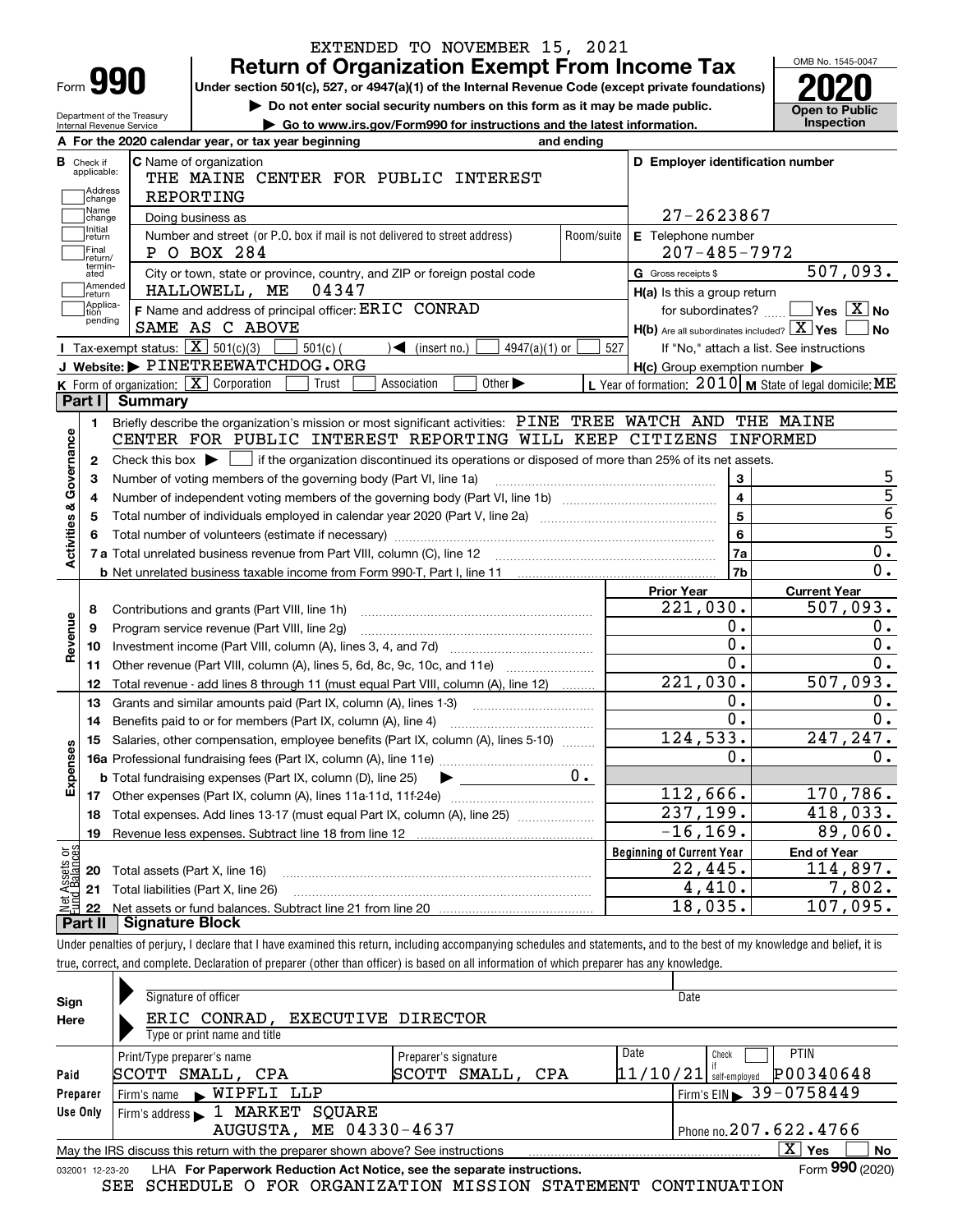|              | THE MAINE CENTER FOR PUBLIC INTEREST                                                                                                         |                |                                        |
|--------------|----------------------------------------------------------------------------------------------------------------------------------------------|----------------|----------------------------------------|
|              | <b>REPORTING</b><br>Form 990 (2020)                                                                                                          | $27 - 2623867$ | Page 2                                 |
|              | <b>Statement of Program Service Accomplishments</b><br>Part III I                                                                            |                |                                        |
|              |                                                                                                                                              |                |                                        |
| $\mathbf{1}$ | Briefly describe the organization's mission:<br>TO KEEP CITIZENS INFORMED ABOUT THEIR GOVERNMENT AND THEIR PUBLIC                            |                |                                        |
|              | SERVANTS THROUGH HIGH-QUALITY, INDEPENDENT INVESTIGATIVE REPORTING                                                                           |                |                                        |
|              | THAT IS PUBLISHED ON OUR WEBSITE AND BY MEDIA OUTLETS ACROSS THE STATE                                                                       |                |                                        |
|              | OF MAINE.                                                                                                                                    |                |                                        |
| $\mathbf{2}$ | Did the organization undertake any significant program services during the year which were not listed on the                                 |                |                                        |
|              | prior Form 990 or 990-EZ?                                                                                                                    |                | $\sqrt{}$ Yes $\sqrt{}$ X $\sqrt{}$ No |
|              | If "Yes," describe these new services on Schedule O.                                                                                         |                |                                        |
| 3            |                                                                                                                                              |                |                                        |
|              | If "Yes," describe these changes on Schedule O.                                                                                              |                |                                        |
| 4            | Describe the organization's program service accomplishments for each of its three largest program services, as measured by expenses.         |                |                                        |
|              | Section 501(c)(3) and 501(c)(4) organizations are required to report the amount of grants and allocations to others, the total expenses, and |                |                                        |
|              | revenue, if any, for each program service reported.                                                                                          |                |                                        |
| 4a           | $403$ , $640$ . including grants of \$<br>$(Ex)$ (Expenses \$<br>(Code:                                                                      | ) (Revenue \$  |                                        |
|              | THE MAINE CENTER FOR PUBLIC INTEREST REPORTING PUBLISHED 14                                                                                  |                |                                        |
|              | INVESTIGATIVE STORIES AND PROJECTS ABOUT STATE LEGISLATORS' PRIVATE AND                                                                      |                |                                        |
|              | PUBLIC INTERESTS, SINGLE PARENTS IN POVERTY, ACCOUNTABILITY AND<br>TRANSPARENCY IN STATE GOVERNMENT, THE DEBATE AROUND PROFICIENCY-BASED     |                |                                        |
|              | LEARNING, AND THE IMPACT OF CONSERVATION EASEMENTS ON PROPERTY TAX                                                                           |                |                                        |
|              | THROUGHOUT THE STATE.                                                                                                                        |                |                                        |
|              |                                                                                                                                              |                |                                        |
|              |                                                                                                                                              |                |                                        |
|              |                                                                                                                                              |                |                                        |
|              |                                                                                                                                              |                |                                        |
|              |                                                                                                                                              |                |                                        |
|              |                                                                                                                                              |                |                                        |
| 4b           |                                                                                                                                              |                |                                        |
|              |                                                                                                                                              |                |                                        |
|              |                                                                                                                                              |                |                                        |
|              |                                                                                                                                              |                |                                        |
|              |                                                                                                                                              |                |                                        |
|              |                                                                                                                                              |                |                                        |
|              |                                                                                                                                              |                |                                        |
|              |                                                                                                                                              |                |                                        |
|              |                                                                                                                                              |                |                                        |
|              |                                                                                                                                              |                |                                        |
|              |                                                                                                                                              |                |                                        |
|              |                                                                                                                                              |                |                                        |
| 4с           | (Code: ) (Expenses \$<br>including grants of \$                                                                                              | ) (Revenue \$  |                                        |
|              |                                                                                                                                              |                |                                        |
|              |                                                                                                                                              |                |                                        |
|              |                                                                                                                                              |                |                                        |
|              |                                                                                                                                              |                |                                        |
|              |                                                                                                                                              |                |                                        |
|              |                                                                                                                                              |                |                                        |
|              |                                                                                                                                              |                |                                        |
|              |                                                                                                                                              |                |                                        |
|              |                                                                                                                                              |                |                                        |
|              |                                                                                                                                              |                |                                        |
|              |                                                                                                                                              |                |                                        |
|              |                                                                                                                                              |                |                                        |
| 4d           | Other program services (Describe on Schedule O.)                                                                                             |                |                                        |
| 4е           | (Expenses \$<br>(Revenue \$<br>including grants of \$<br>403,640.<br>Total program service expenses                                          |                |                                        |
|              |                                                                                                                                              |                | Form 990 (2020)                        |
|              | 032002 12-23-20                                                                                                                              |                |                                        |
|              |                                                                                                                                              |                |                                        |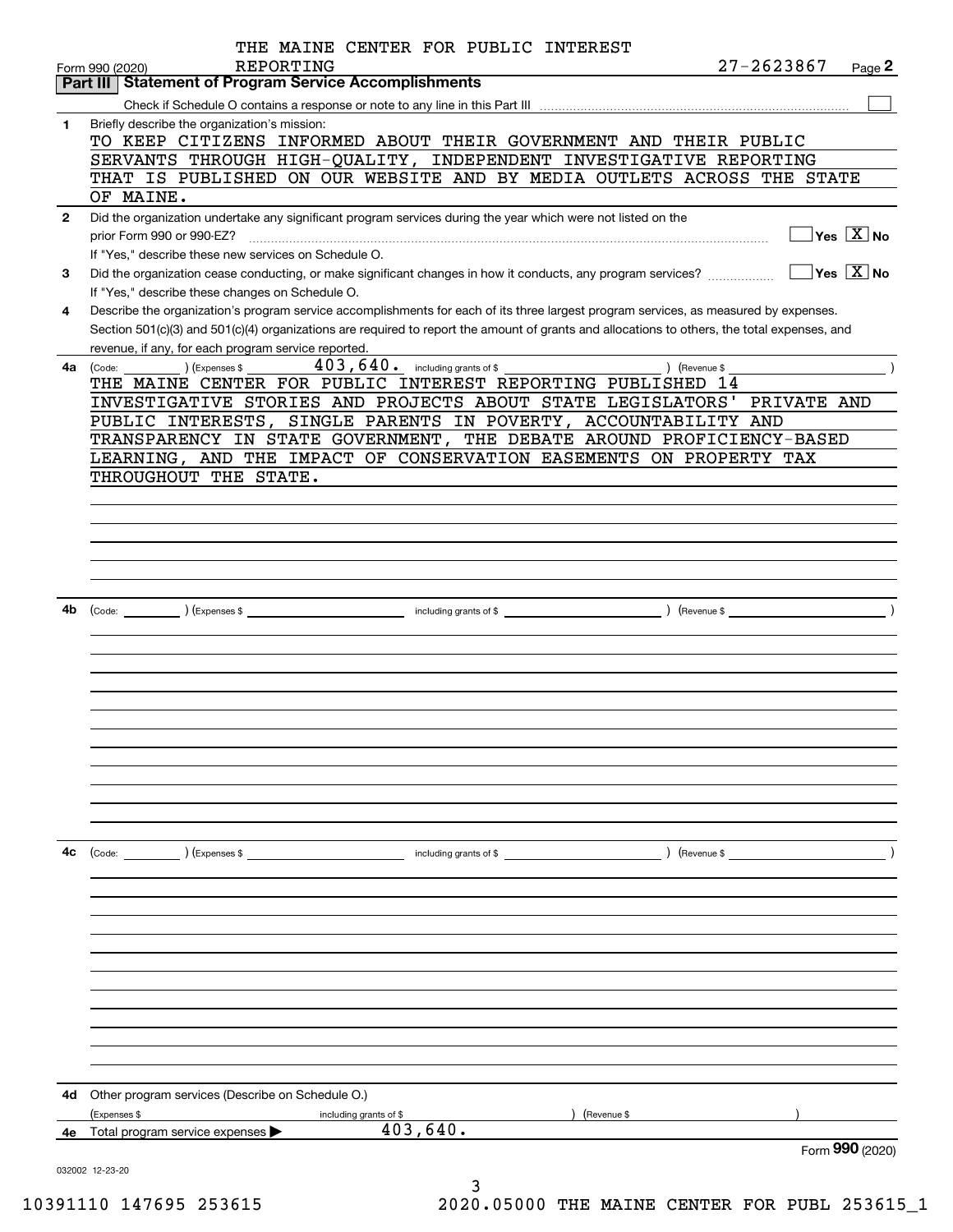|     |                                                                                                                                       |                 | Yes                     | No              |
|-----|---------------------------------------------------------------------------------------------------------------------------------------|-----------------|-------------------------|-----------------|
| 1   | Is the organization described in section $501(c)(3)$ or $4947(a)(1)$ (other than a private foundation)?                               |                 |                         |                 |
|     |                                                                                                                                       | 1               | X                       |                 |
| 2   |                                                                                                                                       | $\overline{2}$  | $\overline{\mathbf{x}}$ |                 |
| З   | Did the organization engage in direct or indirect political campaign activities on behalf of or in opposition to candidates for       |                 |                         |                 |
|     |                                                                                                                                       | 3               |                         | x               |
| 4   | Section 501(c)(3) organizations. Did the organization engage in lobbying activities, or have a section 501(h) election in effect      |                 |                         |                 |
|     |                                                                                                                                       | 4               |                         | х               |
| 5   | Is the organization a section 501(c)(4), 501(c)(5), or 501(c)(6) organization that receives membership dues, assessments, or          |                 |                         |                 |
|     |                                                                                                                                       | 5               |                         | х               |
| 6   | Did the organization maintain any donor advised funds or any similar funds or accounts for which donors have the right to             |                 |                         |                 |
|     | provide advice on the distribution or investment of amounts in such funds or accounts? If "Yes," complete Schedule D, Part I          | 6               |                         | х               |
| 7   | Did the organization receive or hold a conservation easement, including easements to preserve open space,                             |                 |                         |                 |
|     |                                                                                                                                       | 7               |                         | х               |
| 8   | Did the organization maintain collections of works of art, historical treasures, or other similar assets? If "Yes," complete          |                 |                         |                 |
|     |                                                                                                                                       | 8               |                         | x               |
| 9   | Did the organization report an amount in Part X, line 21, for escrow or custodial account liability, serve as a custodian for         |                 |                         |                 |
|     | amounts not listed in Part X; or provide credit counseling, debt management, credit repair, or debt negotiation services?             |                 |                         |                 |
|     |                                                                                                                                       | 9               |                         | х               |
| 10  | Did the organization, directly or through a related organization, hold assets in donor-restricted endowments                          |                 |                         |                 |
|     |                                                                                                                                       | 10              |                         | x               |
| 11  | If the organization's answer to any of the following questions is "Yes," then complete Schedule D, Parts VI, VII, VIII, IX, or X      |                 |                         |                 |
|     | as applicable.                                                                                                                        |                 |                         |                 |
|     | a Did the organization report an amount for land, buildings, and equipment in Part X, line 10? If "Yes," complete Schedule D.         |                 |                         |                 |
|     |                                                                                                                                       |                 | X                       |                 |
|     |                                                                                                                                       | 11a             |                         |                 |
|     | <b>b</b> Did the organization report an amount for investments - other securities in Part X, line 12, that is 5% or more of its total |                 |                         | x               |
|     |                                                                                                                                       | 11 <sub>b</sub> |                         |                 |
|     | c Did the organization report an amount for investments - program related in Part X, line 13, that is 5% or more of its total         |                 |                         |                 |
|     |                                                                                                                                       | 11c             |                         | х               |
|     | d Did the organization report an amount for other assets in Part X, line 15, that is 5% or more of its total assets reported in       |                 |                         |                 |
|     |                                                                                                                                       | 11d             |                         | x               |
|     | e Did the organization report an amount for other liabilities in Part X, line 25? If "Yes," complete Schedule D, Part X               | 11e             | X                       |                 |
| f.  | Did the organization's separate or consolidated financial statements for the tax year include a footnote that addresses               |                 |                         |                 |
|     | the organization's liability for uncertain tax positions under FIN 48 (ASC 740)? If "Yes," complete Schedule D. Part X                | 11f             |                         | х               |
|     | 12a Did the organization obtain separate, independent audited financial statements for the tax year? If "Yes," complete               |                 |                         |                 |
|     |                                                                                                                                       | 12a             |                         | х               |
|     | <b>b</b> Was the organization included in consolidated, independent audited financial statements for the tax year?                    |                 |                         |                 |
|     | If "Yes," and if the organization answered "No" to line 12a, then completing Schedule D, Parts XI and XII is optional (imminiminim    | 12 <sub>b</sub> |                         | х               |
| 13  | Is the organization a school described in section $170(b)(1)(A)(ii)?$ If "Yes," complete Schedule E                                   | 13              |                         | $\mathbf X$     |
| 14a | Did the organization maintain an office, employees, or agents outside of the United States?                                           | 14a             |                         | X               |
| b   | Did the organization have aggregate revenues or expenses of more than \$10,000 from grantmaking, fundraising, business,               |                 |                         |                 |
|     | investment, and program service activities outside the United States, or aggregate foreign investments valued at \$100,000            |                 |                         |                 |
|     |                                                                                                                                       | 14b             |                         | x               |
| 15  | Did the organization report on Part IX, column (A), line 3, more than \$5,000 of grants or other assistance to or for any             |                 |                         |                 |
|     |                                                                                                                                       | 15              |                         | x               |
| 16  | Did the organization report on Part IX, column (A), line 3, more than \$5,000 of aggregate grants or other assistance to              |                 |                         |                 |
|     |                                                                                                                                       | 16              |                         | x               |
| 17  | Did the organization report a total of more than \$15,000 of expenses for professional fundraising services on Part IX,               |                 |                         |                 |
|     |                                                                                                                                       | 17              |                         | x               |
| 18  | Did the organization report more than \$15,000 total of fundraising event gross income and contributions on Part VIII, lines          |                 |                         |                 |
|     |                                                                                                                                       | 18              |                         | x               |
| 19  | Did the organization report more than \$15,000 of gross income from gaming activities on Part VIII, line 9a? If "Yes."                |                 |                         |                 |
|     |                                                                                                                                       | 19              |                         | x               |
| 20a |                                                                                                                                       | 20a             |                         | X               |
| b   | If "Yes" to line 20a, did the organization attach a copy of its audited financial statements to this return?                          | 20 <sub>b</sub> |                         |                 |
| 21  | Did the organization report more than \$5,000 of grants or other assistance to any domestic organization or                           |                 |                         |                 |
|     |                                                                                                                                       | 21              |                         | х               |
|     |                                                                                                                                       |                 |                         | Form 990 (2020) |
|     | 032003 12-23-20                                                                                                                       |                 |                         |                 |

4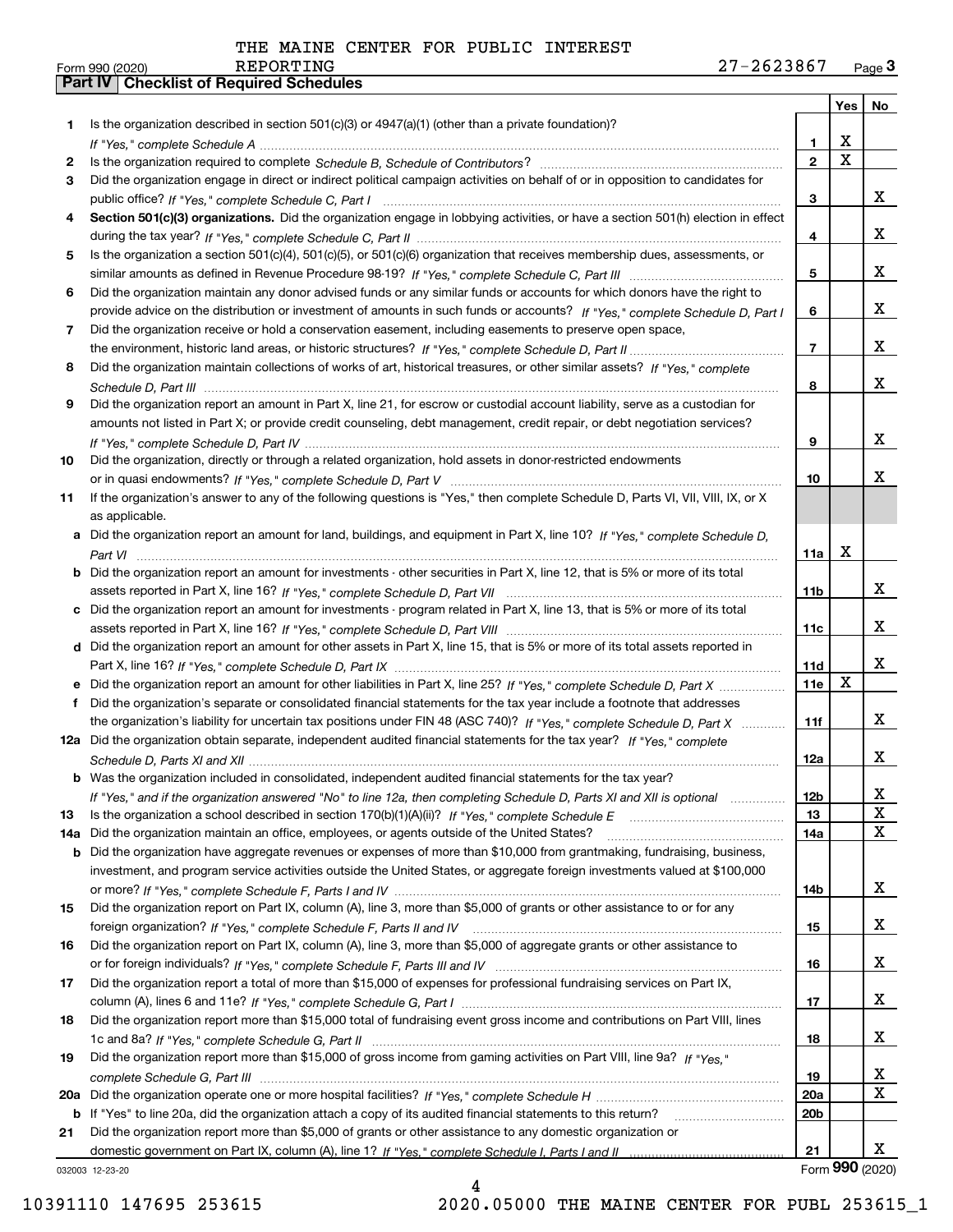*(continued)*

|               |                                                                                                                                    |           | Yes∣ | No               |
|---------------|------------------------------------------------------------------------------------------------------------------------------------|-----------|------|------------------|
| 22            | Did the organization report more than \$5,000 of grants or other assistance to or for domestic individuals on                      |           |      |                  |
|               |                                                                                                                                    | 22        |      | x                |
| 23            | Did the organization answer "Yes" to Part VII, Section A, line 3, 4, or 5 about compensation of the organization's current         |           |      |                  |
|               | and former officers, directors, trustees, key employees, and highest compensated employees? If "Yes," complete                     |           |      |                  |
|               |                                                                                                                                    | 23        |      | x                |
|               | 24a Did the organization have a tax-exempt bond issue with an outstanding principal amount of more than \$100,000 as of the        |           |      |                  |
|               | last day of the year, that was issued after December 31, 2002? If "Yes," answer lines 24b through 24d and complete                 |           |      |                  |
|               |                                                                                                                                    | 24a       |      | x                |
|               | <b>b</b> Did the organization invest any proceeds of tax-exempt bonds beyond a temporary period exception?                         | 24b       |      |                  |
|               | c Did the organization maintain an escrow account other than a refunding escrow at any time during the year to defease             |           |      |                  |
|               |                                                                                                                                    | 24c       |      |                  |
|               |                                                                                                                                    | 24d       |      |                  |
|               | 25a Section 501(c)(3), 501(c)(4), and 501(c)(29) organizations. Did the organization engage in an excess benefit                   |           |      |                  |
|               |                                                                                                                                    | 25a       |      | x                |
|               | b Is the organization aware that it engaged in an excess benefit transaction with a disqualified person in a prior year, and       |           |      |                  |
|               | that the transaction has not been reported on any of the organization's prior Forms 990 or 990-EZ? If "Yes," complete              |           |      |                  |
|               | Schedule L, Part I                                                                                                                 | 25b       |      | x                |
| 26            | Did the organization report any amount on Part X, line 5 or 22, for receivables from or payables to any current                    |           |      |                  |
|               | or former officer, director, trustee, key employee, creator or founder, substantial contributor, or 35%                            |           |      |                  |
|               |                                                                                                                                    | 26        |      | x                |
| 27            | Did the organization provide a grant or other assistance to any current or former officer, director, trustee, key employee,        |           |      |                  |
|               | creator or founder, substantial contributor or employee thereof, a grant selection committee member, or to a 35% controlled        |           |      |                  |
|               | entity (including an employee thereof) or family member of any of these persons? If "Yes," complete Schedule L, Part III           | 27        |      | x                |
| 28            | Was the organization a party to a business transaction with one of the following parties (see Schedule L, Part IV                  |           |      |                  |
|               | instructions, for applicable filing thresholds, conditions, and exceptions):                                                       |           |      |                  |
|               | a A current or former officer, director, trustee, key employee, creator or founder, or substantial contributor? If                 |           |      |                  |
|               |                                                                                                                                    | 28a       |      | x                |
|               |                                                                                                                                    | 28b       |      | X                |
|               | c A 35% controlled entity of one or more individuals and/or organizations described in lines 28a or 28b? If                        |           |      |                  |
|               |                                                                                                                                    |           |      | X                |
|               |                                                                                                                                    | 28c<br>29 |      | $\mathbf X$      |
| 29            |                                                                                                                                    |           |      |                  |
| 30            | Did the organization receive contributions of art, historical treasures, or other similar assets, or qualified conservation        |           |      |                  |
|               |                                                                                                                                    | 30        |      | x<br>$\mathbf X$ |
| 31            | Did the organization liquidate, terminate, or dissolve and cease operations? If "Yes," complete Schedule N, Part I                 | 31        |      |                  |
| 32            | Did the organization sell, exchange, dispose of, or transfer more than 25% of its net assets? If "Yes," complete                   |           |      |                  |
|               |                                                                                                                                    | 32        |      | X                |
| 33            | Did the organization own 100% of an entity disregarded as separate from the organization under Regulations                         |           |      |                  |
|               |                                                                                                                                    | 33        |      | X                |
| 34            | Was the organization related to any tax-exempt or taxable entity? If "Yes," complete Schedule R, Part II, III, or IV, and          |           |      |                  |
|               |                                                                                                                                    | 34        |      | x                |
|               | 35a Did the organization have a controlled entity within the meaning of section 512(b)(13)?                                        | 35a       |      | X                |
|               | <b>b</b> If "Yes" to line 35a, did the organization receive any payment from or engage in any transaction with a controlled entity |           |      |                  |
|               |                                                                                                                                    | 35b       |      |                  |
| 36            | Section 501(c)(3) organizations. Did the organization make any transfers to an exempt non-charitable related organization?         |           |      |                  |
|               |                                                                                                                                    | 36        |      | X                |
| 37            | Did the organization conduct more than 5% of its activities through an entity that is not a related organization                   |           |      |                  |
|               | and that is treated as a partnership for federal income tax purposes? If "Yes," complete Schedule R, Part VI                       | 37        |      | x                |
| 38            | Did the organization complete Schedule O and provide explanations in Schedule O for Part VI, lines 11b and 19?                     |           |      |                  |
|               | Note: All Form 990 filers are required to complete Schedule O                                                                      | 38        | X    |                  |
| <b>Part V</b> | <b>Statements Regarding Other IRS Filings and Tax Compliance</b>                                                                   |           |      |                  |
|               | Check if Schedule O contains a response or note to any line in this Part V                                                         |           |      |                  |
|               |                                                                                                                                    |           | Yes  | No               |
|               | 29<br><b>1a</b> Enter the number reported in Box 3 of Form 1096. Enter -0- if not applicable <i>manumumumum</i><br>1a              |           |      |                  |
|               | 0<br><b>b</b> Enter the number of Forms W-2G included in line 1a. Enter -0- if not applicable<br>1b                                |           |      |                  |
|               | c Did the organization comply with backup withholding rules for reportable payments to vendors and reportable gaming               |           |      |                  |
|               | (gambling) winnings to prize winners?                                                                                              | 1c        | X    |                  |
|               | 032004 12-23-20                                                                                                                    |           |      | Form 990 (2020)  |
|               | 5                                                                                                                                  |           |      |                  |

 <sup>10391110 147695 253615 2020.05000</sup> THE MAINE CENTER FOR PUBL 253615\_1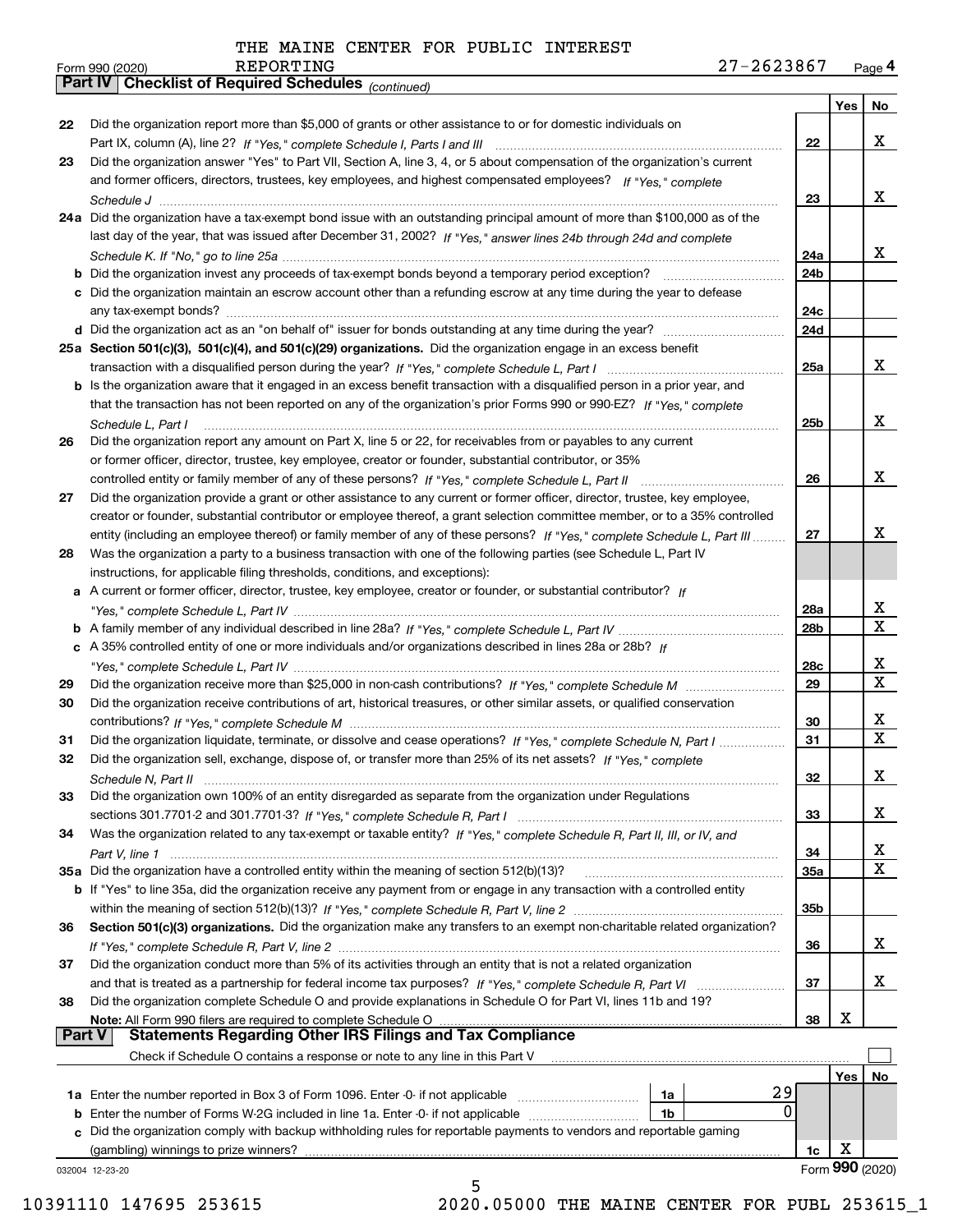|               | REPORTING<br>Form 990 (2020)                                                                                                                    | 27-2623867 |     | $Page$ <sup>5</sup> |
|---------------|-------------------------------------------------------------------------------------------------------------------------------------------------|------------|-----|---------------------|
| <b>Part V</b> | Statements Regarding Other IRS Filings and Tax Compliance (continued)                                                                           |            |     |                     |
|               |                                                                                                                                                 |            | Yes | No                  |
|               | 2a Enter the number of employees reported on Form W-3, Transmittal of Wage and Tax Statements,                                                  |            |     |                     |
|               | filed for the calendar year ending with or within the year covered by this return <i>[[[[[[[[[[[[[[]]]</i> ]]]<br>2a                            | 6          |     |                     |
| b             |                                                                                                                                                 | 2b         | х   |                     |
|               |                                                                                                                                                 |            |     |                     |
| За            | Did the organization have unrelated business gross income of \$1,000 or more during the year?                                                   | 3a         |     | х                   |
| b             |                                                                                                                                                 | 3b         |     |                     |
|               | 4a At any time during the calendar year, did the organization have an interest in, or a signature or other authority over, a                    |            |     |                     |
|               |                                                                                                                                                 | 4a         |     | х                   |
|               | <b>b</b> If "Yes," enter the name of the foreign country $\blacktriangleright$                                                                  |            |     |                     |
|               | See instructions for filing requirements for FinCEN Form 114, Report of Foreign Bank and Financial Accounts (FBAR).                             |            |     |                     |
| 5a            | Was the organization a party to a prohibited tax shelter transaction at any time during the tax year?                                           | 5a         |     | х                   |
| b             |                                                                                                                                                 | 5b         |     | х                   |
| с             |                                                                                                                                                 | 5c         |     |                     |
|               | 6a Does the organization have annual gross receipts that are normally greater than \$100,000, and did the organization solicit                  |            |     |                     |
|               | any contributions that were not tax deductible as charitable contributions?                                                                     | 6a         |     | x                   |
|               | If "Yes," did the organization include with every solicitation an express statement that such contributions or gifts                            |            |     |                     |
|               | were not tax deductible?                                                                                                                        | 6b         |     |                     |
| 7             | Organizations that may receive deductible contributions under section 170(c).                                                                   |            |     |                     |
| а             | Did the organization receive a payment in excess of \$75 made partly as a contribution and partly for goods and services provided to the payor? | 7a         |     | х                   |
| b             | If "Yes," did the organization notify the donor of the value of the goods or services provided?                                                 | 7b         |     |                     |
| c             | Did the organization sell, exchange, or otherwise dispose of tangible personal property for which it was required                               |            |     | х                   |
|               | 7d                                                                                                                                              | 7c         |     |                     |
| d             |                                                                                                                                                 | 7e         |     | х                   |
| е<br>f        | Did the organization, during the year, pay premiums, directly or indirectly, on a personal benefit contract?                                    | 7f         |     | х                   |
|               | If the organization received a contribution of qualified intellectual property, did the organization file Form 8899 as required?                | 7g         |     |                     |
| g<br>h        | If the organization received a contribution of cars, boats, airplanes, or other vehicles, did the organization file a Form 1098-C?              | 7h         |     |                     |
| 8             | Sponsoring organizations maintaining donor advised funds. Did a donor advised fund maintained by the                                            |            |     |                     |
|               | sponsoring organization have excess business holdings at any time during the year?                                                              | 8          |     |                     |
| 9             | Sponsoring organizations maintaining donor advised funds.                                                                                       |            |     |                     |
| а             | Did the sponsoring organization make any taxable distributions under section 4966?                                                              | 9а         |     |                     |
| b             | Did the sponsoring organization make a distribution to a donor, donor advisor, or related person?                                               | 9b         |     |                     |
| 10            | Section 501(c)(7) organizations. Enter:                                                                                                         |            |     |                     |
| а             | 10a                                                                                                                                             |            |     |                     |
|               |                                                                                                                                                 |            |     |                     |
| 11            | Section 501(c)(12) organizations. Enter:                                                                                                        |            |     |                     |
| a             | Gross income from members or shareholders<br>11a                                                                                                |            |     |                     |
| b             | Gross income from other sources (Do not net amounts due or paid to other sources against                                                        |            |     |                     |
|               | amounts due or received from them.)<br>11b                                                                                                      |            |     |                     |
|               | 12a Section 4947(a)(1) non-exempt charitable trusts. Is the organization filing Form 990 in lieu of Form 1041?                                  | 12a        |     |                     |
|               | 12 <sub>b</sub><br><b>b</b> If "Yes," enter the amount of tax-exempt interest received or accrued during the year <i>manument</i>               |            |     |                     |
| 13            | Section 501(c)(29) qualified nonprofit health insurance issuers.                                                                                |            |     |                     |
| a             | Is the organization licensed to issue qualified health plans in more than one state?                                                            | 13a        |     |                     |
|               | Note: See the instructions for additional information the organization must report on Schedule O.                                               |            |     |                     |
| b             | Enter the amount of reserves the organization is required to maintain by the states in which the                                                |            |     |                     |
|               | 13 <sub>b</sub>                                                                                                                                 |            |     |                     |
| c             | 13 <sub>c</sub>                                                                                                                                 |            |     |                     |
| 14a           | Did the organization receive any payments for indoor tanning services during the tax year?                                                      | 14a        |     | х                   |
|               | <b>b</b> If "Yes," has it filed a Form 720 to report these payments? If "No," provide an explanation on Schedule O                              | 14b        |     |                     |
| 15            | Is the organization subject to the section 4960 tax on payment(s) of more than \$1,000,000 in remuneration or                                   |            |     |                     |
|               |                                                                                                                                                 | 15         |     | x                   |
|               | If "Yes," see instructions and file Form 4720, Schedule N.                                                                                      |            |     |                     |
| 16            | Is the organization an educational institution subject to the section 4968 excise tax on net investment income?                                 | 16         |     | X                   |
|               | If "Yes," complete Form 4720, Schedule O.                                                                                                       |            |     |                     |

Form (2020) **990**

032005 12-23-20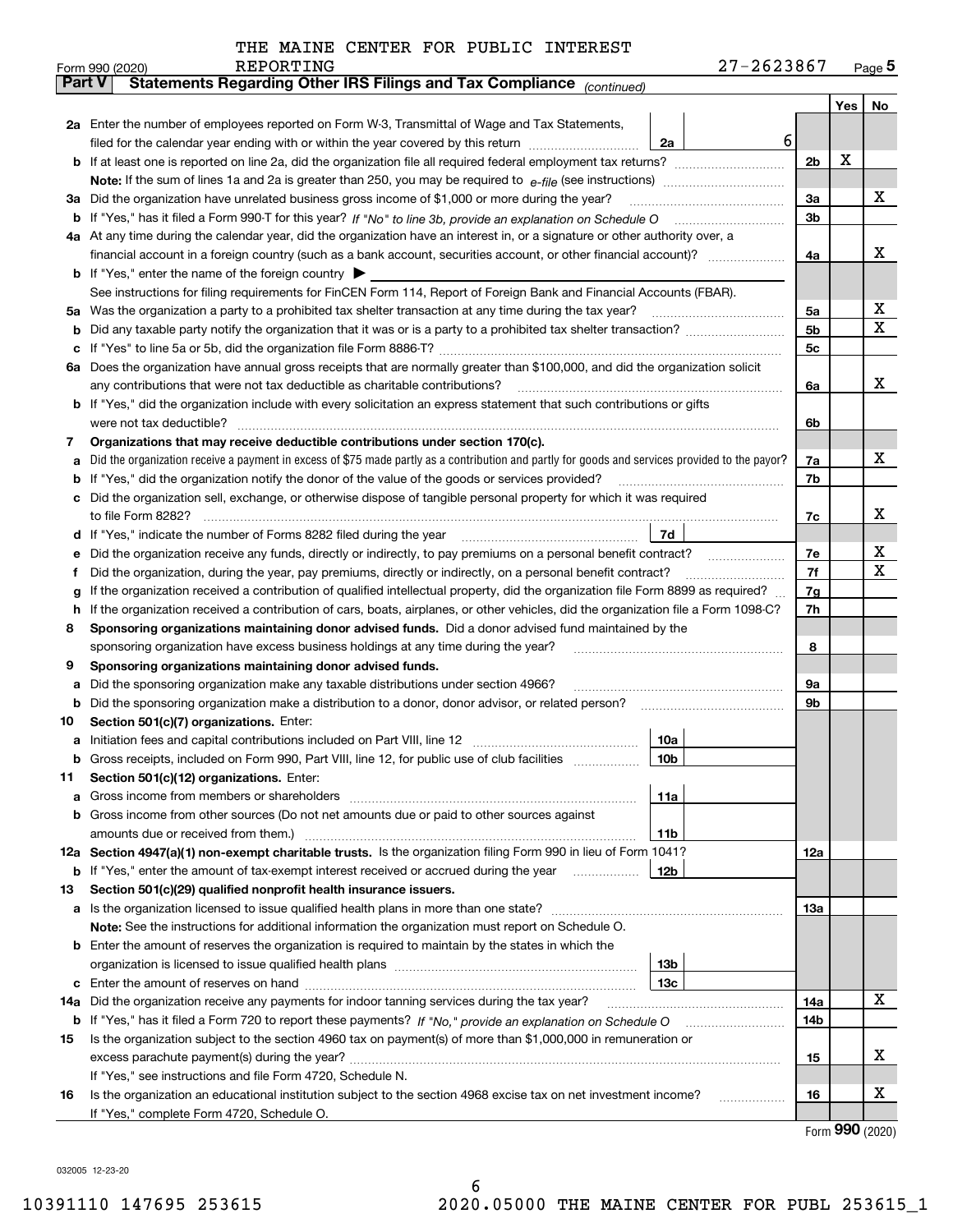| Form 990 (2020) | REPORTING                                                                                                        | 27-2623867                                                                                                                  | $P$ <sub>age</sub> $6$ |
|-----------------|------------------------------------------------------------------------------------------------------------------|-----------------------------------------------------------------------------------------------------------------------------|------------------------|
|                 |                                                                                                                  | Part VI Governance, Management, and Disclosure For each "Yes" response to lines 2 through 7b below, and for a "No" response |                        |
|                 | to line 8a, 8b, or 10b below, describe the circumstances, processes, or changes on Schedule O. See instructions. |                                                                                                                             |                        |

|    |                                                                                                                                                                               |    |  |    |              | Yes | No                      |
|----|-------------------------------------------------------------------------------------------------------------------------------------------------------------------------------|----|--|----|--------------|-----|-------------------------|
|    | <b>1a</b> Enter the number of voting members of the governing body at the end of the tax year <i>manumum</i>                                                                  | 1a |  | 5. |              |     |                         |
|    | If there are material differences in voting rights among members of the governing body, or if the governing                                                                   |    |  |    |              |     |                         |
|    | body delegated broad authority to an executive committee or similar committee, explain on Schedule O.                                                                         |    |  |    |              |     |                         |
| b  | Enter the number of voting members included on line 1a, above, who are independent                                                                                            | 1b |  | 5  |              |     |                         |
| 2  | Did any officer, director, trustee, or key employee have a family relationship or a business relationship with any other                                                      |    |  |    |              |     |                         |
|    | officer, director, trustee, or key employee?                                                                                                                                  |    |  |    | $\mathbf{2}$ |     | X                       |
| 3  | Did the organization delegate control over management duties customarily performed by or under the direct supervision                                                         |    |  |    |              |     |                         |
|    |                                                                                                                                                                               |    |  |    | 3            |     | X                       |
| 4  | Did the organization make any significant changes to its governing documents since the prior Form 990 was filed?                                                              |    |  |    | 4            |     | $\overline{\mathbf{x}}$ |
| 5  |                                                                                                                                                                               |    |  |    | 5            |     | $\mathbf X$             |
| 6  | Did the organization have members or stockholders?                                                                                                                            |    |  |    | 6            |     | $\mathbf X$             |
| 7a | Did the organization have members, stockholders, or other persons who had the power to elect or appoint one or                                                                |    |  |    |              |     |                         |
|    |                                                                                                                                                                               |    |  |    | 7a           |     | X                       |
|    | <b>b</b> Are any governance decisions of the organization reserved to (or subject to approval by) members, stockholders, or                                                   |    |  |    |              |     |                         |
|    | persons other than the governing body?                                                                                                                                        |    |  |    | 7b           |     | X                       |
| 8  | Did the organization contemporaneously document the meetings held or written actions undertaken during the year by the following:                                             |    |  |    |              |     |                         |
| а  |                                                                                                                                                                               |    |  |    | 8a           | X   |                         |
| b  |                                                                                                                                                                               |    |  |    | 8b           | X   |                         |
| 9  | Is there any officer, director, trustee, or key employee listed in Part VII, Section A, who cannot be reached at the                                                          |    |  |    |              |     |                         |
|    |                                                                                                                                                                               |    |  |    | 9            |     | х                       |
|    | Section B. Policies <sub>(This Section B requests information about policies not required by the Internal Revenue Code.)</sub>                                                |    |  |    |              |     |                         |
|    |                                                                                                                                                                               |    |  |    |              | Yes | No                      |
|    |                                                                                                                                                                               |    |  |    | 10a          |     | X                       |
|    | <b>b</b> If "Yes," did the organization have written policies and procedures governing the activities of such chapters, affiliates,                                           |    |  |    |              |     |                         |
|    |                                                                                                                                                                               |    |  |    | 10b          |     |                         |
|    | 11a Has the organization provided a complete copy of this Form 990 to all members of its governing body before filing the form?                                               |    |  |    | 11a          | X   |                         |
|    | <b>b</b> Describe in Schedule O the process, if any, used by the organization to review this Form 990.                                                                        |    |  |    |              |     |                         |
|    |                                                                                                                                                                               |    |  |    | 12a          | X   |                         |
| b  |                                                                                                                                                                               |    |  |    | 12b          | X   |                         |
| c  | Did the organization regularly and consistently monitor and enforce compliance with the policy? If "Yes," describe                                                            |    |  |    |              |     |                         |
|    | in Schedule O how this was done manufactured and contact the state of the state of the state of the state of t                                                                |    |  |    | 12c          | X   |                         |
| 13 |                                                                                                                                                                               |    |  |    | 13           | X   |                         |
| 14 | Did the organization have a written document retention and destruction policy? manufactured and the organization have a written document retention and destruction policy?    |    |  |    | 14           | X   |                         |
| 15 | Did the process for determining compensation of the following persons include a review and approval by independent                                                            |    |  |    |              |     |                         |
|    | persons, comparability data, and contemporaneous substantiation of the deliberation and decision?                                                                             |    |  |    |              |     |                         |
| a  | The organization's CEO, Executive Director, or top management official manufactured content content of the organization's CEO, Executive Director, or top management official |    |  |    | 15a          | X   |                         |
|    | <b>b</b> Other officers or key employees of the organization                                                                                                                  |    |  |    | 15b          | X   |                         |
|    | If "Yes" to line 15a or 15b, describe the process in Schedule O (see instructions).                                                                                           |    |  |    |              |     |                         |
|    | 16a Did the organization invest in, contribute assets to, or participate in a joint venture or similar arrangement with a                                                     |    |  |    |              |     |                         |
|    | taxable entity during the year?                                                                                                                                               |    |  |    | 16a          |     | X                       |
|    | b If "Yes," did the organization follow a written policy or procedure requiring the organization to evaluate its participation                                                |    |  |    |              |     |                         |
|    | in joint venture arrangements under applicable federal tax law, and take steps to safequard the organization's                                                                |    |  |    |              |     |                         |
|    | exempt status with respect to such arrangements?                                                                                                                              |    |  |    | 16b          |     |                         |
|    | <b>Section C. Disclosure</b>                                                                                                                                                  |    |  |    |              |     |                         |
| 17 | List the states with which a copy of this Form 990 is required to be filed $\blacktriangleright$ ME                                                                           |    |  |    |              |     |                         |
| 18 | Section 6104 requires an organization to make its Forms 1023 (1024 or 1024-A, if applicable), 990, and 990-T (Section 501(c)(3)s only) available                              |    |  |    |              |     |                         |
|    | for public inspection. Indicate how you made these available. Check all that apply.                                                                                           |    |  |    |              |     |                         |
|    | $X$ Upon request<br>  X   Own website<br>Another's website<br>Other (explain on Schedule O)                                                                                   |    |  |    |              |     |                         |
| 19 | Describe on Schedule O whether (and if so, how) the organization made its governing documents, conflict of interest policy, and financial                                     |    |  |    |              |     |                         |
|    |                                                                                                                                                                               |    |  |    |              |     |                         |
| 20 | statements available to the public during the tax year.                                                                                                                       |    |  |    |              |     |                         |
|    | State the name, address, and telephone number of the person who possesses the organization's books and records<br>ERIC CONRAD - 207-485-7972                                  |    |  |    |              |     |                         |
|    | 04347<br>P O BOX 284, HALLOWELL, ME                                                                                                                                           |    |  |    |              |     |                         |
|    |                                                                                                                                                                               |    |  |    |              |     |                         |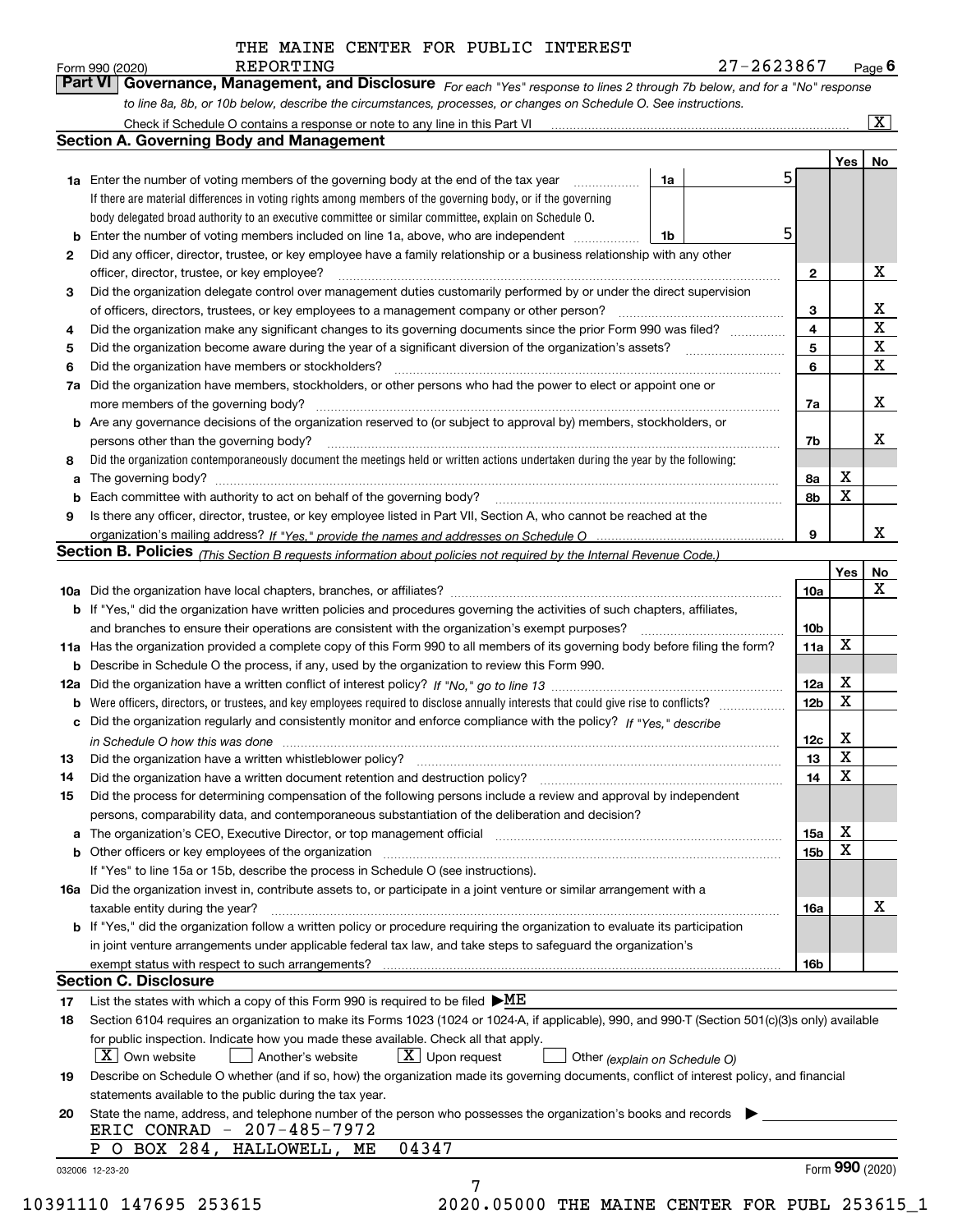| THE MAINE CENTER FOR PUBLIC INTEREST |  |
|--------------------------------------|--|
|--------------------------------------|--|

 $\mathcal{L}^{\text{max}}$ 

| orm 990 (2020) <sup>.</sup> | REPORTING                                                                                  | 27-2623867 | Page <i>I</i> |
|-----------------------------|--------------------------------------------------------------------------------------------|------------|---------------|
|                             | Part VII Compensation of Officers, Directors, Trustees, Key Employees, Highest Compensated |            |               |
|                             | <b>Employees, and Independent Contractors</b>                                              |            |               |

Check if Schedule O contains a response or note to any line in this Part VII

**Section A. Officers, Directors, Trustees, Key Employees, and Highest Compensated Employees**

**1a**  Complete this table for all persons required to be listed. Report compensation for the calendar year ending with or within the organization's tax year. **•** List all of the organization's current officers, directors, trustees (whether individuals or organizations), regardless of amount of compensation.

Enter -0- in columns (D), (E), and (F) if no compensation was paid.

 $\bullet$  List all of the organization's  $\,$ current key employees, if any. See instructions for definition of "key employee."

**•** List the organization's five current highest compensated employees (other than an officer, director, trustee, or key employee) who received reportable compensation (Box 5 of Form W-2 and/or Box 7 of Form 1099-MISC) of more than \$100,000 from the organization and any related organizations.

**•** List all of the organization's former officers, key employees, and highest compensated employees who received more than \$100,000 of reportable compensation from the organization and any related organizations.

**former directors or trustees**  ¥ List all of the organization's that received, in the capacity as a former director or trustee of the organization, more than \$10,000 of reportable compensation from the organization and any related organizations.

See instructions for the order in which to list the persons above.

Check this box if neither the organization nor any related organization compensated any current officer, director, or trustee.  $\mathcal{L}^{\text{max}}$ 

| (A)                  | (B)                  |                                | (C)                                     |             | (D)          | (E)                                                              | (F)       |                                 |                                  |                          |
|----------------------|----------------------|--------------------------------|-----------------------------------------|-------------|--------------|------------------------------------------------------------------|-----------|---------------------------------|----------------------------------|--------------------------|
| Name and title       | Average              |                                | Position<br>(do not check more than one |             | Reportable   | Reportable                                                       | Estimated |                                 |                                  |                          |
|                      | hours per            |                                |                                         |             |              | box, unless person is both an<br>officer and a director/trustee) |           | compensation                    | compensation                     | amount of                |
|                      | week                 |                                |                                         |             |              |                                                                  |           | from                            | from related                     | other                    |
|                      | (list any            |                                |                                         |             |              |                                                                  |           | the                             | organizations<br>(W-2/1099-MISC) | compensation             |
|                      | hours for<br>related |                                |                                         |             |              |                                                                  |           | organization<br>(W-2/1099-MISC) |                                  | from the<br>organization |
|                      | organizations        |                                |                                         |             |              |                                                                  |           |                                 |                                  | and related              |
|                      | below                |                                |                                         |             |              |                                                                  |           |                                 |                                  | organizations            |
|                      | line)                | Individual trustee or director | Institutional trustee                   | Officer     | Key employee | Highest compensated<br>employee                                  | Former    |                                 |                                  |                          |
| (1) ERIC CONRAD      | 40.00                |                                |                                         |             |              |                                                                  |           |                                 |                                  |                          |
| EXECUTIVE DIRECTOR   |                      |                                |                                         | $\mathbf X$ |              |                                                                  |           | 51,451.                         | 0.                               | 0.                       |
| (2) JED DAVIS        | $\overline{2.00}$    |                                |                                         |             |              |                                                                  |           |                                 |                                  |                          |
| PRESIDENT            |                      | $\mathbf X$                    |                                         | $\mathbf X$ |              |                                                                  |           | 0.                              | 0.                               | $0_{\cdot}$              |
| (3) AMANDA COOLEY    | 2.00                 |                                |                                         |             |              |                                                                  |           |                                 |                                  |                          |
| <b>SECRETARY</b>     |                      | X                              |                                         | $\mathbf X$ |              |                                                                  |           | 0.                              | 0.                               | $0_{.}$                  |
| (4) NICK MILLS       | $\overline{2.00}$    |                                |                                         |             |              |                                                                  |           |                                 |                                  |                          |
| <b>DIRECTOR</b>      |                      | $\mathbf x$                    |                                         |             |              |                                                                  |           | $0$ .                           | $0$ .                            | 0.                       |
| (5) LAURA MCCANDLISH | 2.00                 |                                |                                         |             |              |                                                                  |           |                                 |                                  |                          |
| <b>DIRECTOR</b>      |                      | $\mathbf x$                    |                                         |             |              |                                                                  |           | $\mathbf 0$ .                   | $0$ .                            | $0_{.}$                  |
| (6) DOUG WARREN      | 2.00                 |                                |                                         |             |              |                                                                  |           |                                 |                                  |                          |
| DIRECTOR             |                      | $\mathbf X$                    |                                         |             |              |                                                                  |           | 0.                              | 0.                               | 0.                       |
|                      |                      |                                |                                         |             |              |                                                                  |           |                                 |                                  |                          |
|                      |                      |                                |                                         |             |              |                                                                  |           |                                 |                                  |                          |
|                      |                      |                                |                                         |             |              |                                                                  |           |                                 |                                  |                          |
|                      |                      |                                |                                         |             |              |                                                                  |           |                                 |                                  |                          |
|                      |                      |                                |                                         |             |              |                                                                  |           |                                 |                                  |                          |
|                      |                      |                                |                                         |             |              |                                                                  |           |                                 |                                  |                          |
|                      |                      |                                |                                         |             |              |                                                                  |           |                                 |                                  |                          |
|                      |                      |                                |                                         |             |              |                                                                  |           |                                 |                                  |                          |
|                      |                      |                                |                                         |             |              |                                                                  |           |                                 |                                  |                          |
|                      |                      |                                |                                         |             |              |                                                                  |           |                                 |                                  |                          |
|                      |                      |                                |                                         |             |              |                                                                  |           |                                 |                                  |                          |
|                      |                      |                                |                                         |             |              |                                                                  |           |                                 |                                  |                          |
|                      |                      |                                |                                         |             |              |                                                                  |           |                                 |                                  |                          |
|                      |                      |                                |                                         |             |              |                                                                  |           |                                 |                                  |                          |
|                      |                      |                                |                                         |             |              |                                                                  |           |                                 |                                  |                          |
|                      |                      |                                |                                         |             |              |                                                                  |           |                                 |                                  |                          |
|                      |                      |                                |                                         |             |              |                                                                  |           |                                 |                                  |                          |
|                      |                      |                                |                                         |             |              |                                                                  |           |                                 |                                  |                          |
|                      |                      |                                |                                         |             |              |                                                                  |           |                                 |                                  |                          |
|                      |                      |                                |                                         |             |              |                                                                  |           |                                 |                                  |                          |
|                      |                      |                                |                                         |             |              |                                                                  |           |                                 |                                  |                          |
|                      |                      |                                |                                         |             |              |                                                                  |           |                                 |                                  |                          |

8

032007 12-23-20

Form (2020) **990**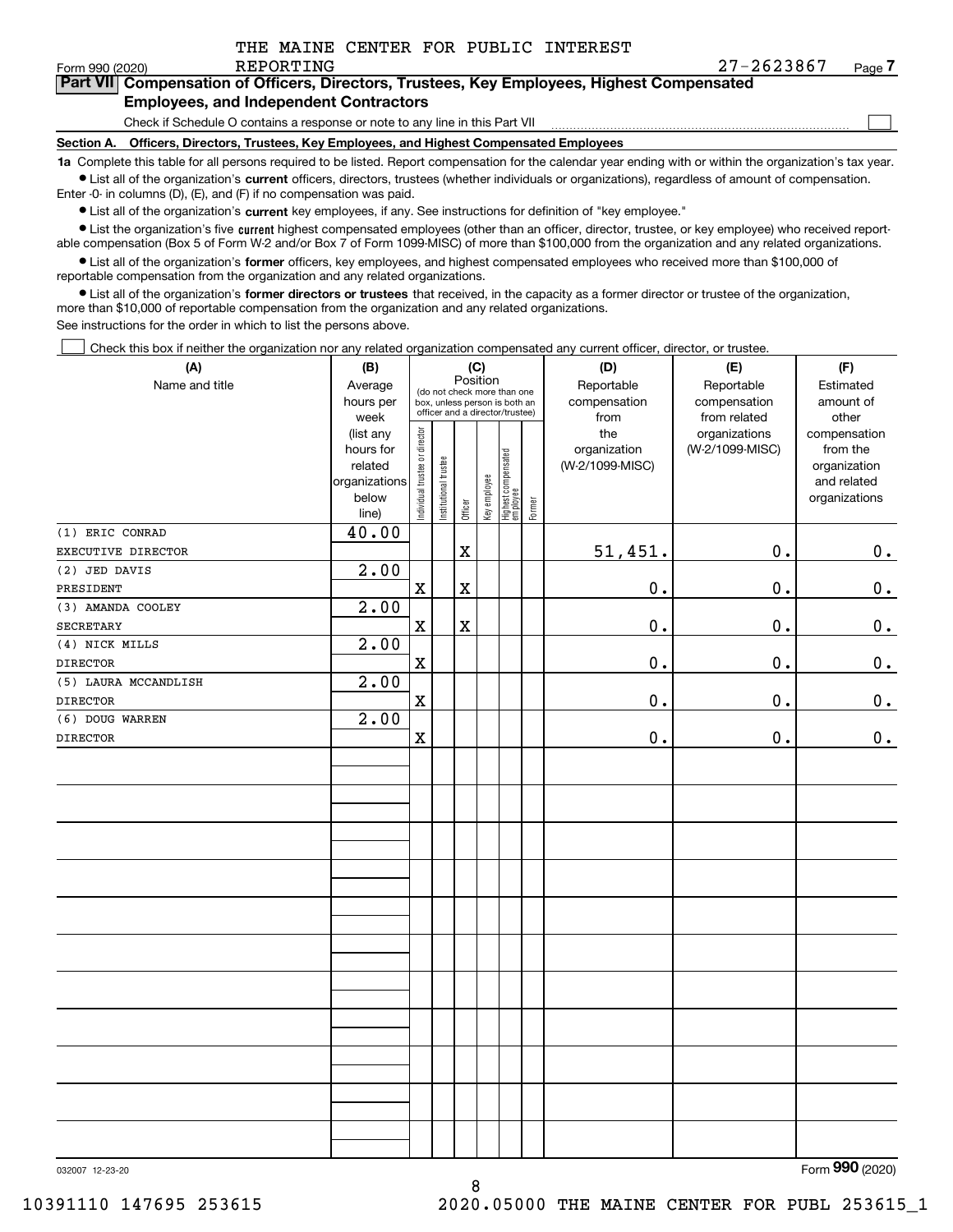|                 | THE MAINE CENTER FOR PUBLIC INTEREST                                                                                                                                                                                                                   |                                                                              |                                |                        |          |              |                                                                        |        |                                                |                                                  |                                                                                   |                     |                               |                                                     |
|-----------------|--------------------------------------------------------------------------------------------------------------------------------------------------------------------------------------------------------------------------------------------------------|------------------------------------------------------------------------------|--------------------------------|------------------------|----------|--------------|------------------------------------------------------------------------|--------|------------------------------------------------|--------------------------------------------------|-----------------------------------------------------------------------------------|---------------------|-------------------------------|-----------------------------------------------------|
| <b>Part VII</b> | REPORTING<br>Form 990 (2020)                                                                                                                                                                                                                           |                                                                              |                                |                        |          |              |                                                                        |        |                                                | $27 - 2623867$                                   |                                                                                   |                     |                               | Page 8                                              |
|                 | Section A. Officers, Directors, Trustees, Key Employees, and Highest Compensated Employees (continued)<br>(A)<br>Name and title                                                                                                                        | (B)<br>Average<br>hours per                                                  |                                |                        | Position | (C)          | (do not check more than one<br>box, unless person is both an           |        | (D)<br>Reportable<br>compensation              | (E)<br>Reportable<br>compensation                |                                                                                   |                     | (F)<br>Estimated<br>amount of |                                                     |
|                 |                                                                                                                                                                                                                                                        | week<br>(list any<br>hours for<br>related<br>organizations<br>below<br>line) | Individual trustee or director | In stitutional trustee | Officer  | Key employee | officer and a director/trustee)<br>  Highest compensated<br>  employee | Former | from<br>the<br>organization<br>(W-2/1099-MISC) | from related<br>organizations<br>(W-2/1099-MISC) | other<br>compensation<br>from the<br>organization<br>and related<br>organizations |                     |                               |                                                     |
|                 |                                                                                                                                                                                                                                                        |                                                                              |                                |                        |          |              |                                                                        |        |                                                |                                                  |                                                                                   |                     |                               |                                                     |
|                 |                                                                                                                                                                                                                                                        |                                                                              |                                |                        |          |              |                                                                        |        |                                                |                                                  |                                                                                   |                     |                               |                                                     |
|                 |                                                                                                                                                                                                                                                        |                                                                              |                                |                        |          |              |                                                                        |        |                                                |                                                  |                                                                                   |                     |                               |                                                     |
|                 |                                                                                                                                                                                                                                                        |                                                                              |                                |                        |          |              |                                                                        |        |                                                |                                                  |                                                                                   |                     |                               |                                                     |
|                 |                                                                                                                                                                                                                                                        |                                                                              |                                |                        |          |              |                                                                        |        |                                                |                                                  |                                                                                   |                     |                               |                                                     |
|                 | 1b Subtotal<br>d Total (add lines 1b and 1c)                                                                                                                                                                                                           |                                                                              |                                |                        |          |              |                                                                        |        | 51,451.<br>$\mathbf 0$ .<br>51,451.            |                                                  | 0.<br>$\overline{\mathfrak{0}}$ .<br>$\overline{\mathfrak{o}}$ .                  |                     |                               | 0.<br>$\overline{0}$ .<br>$\overline{\mathbf{0}}$ . |
| 2               | Total number of individuals (including but not limited to those listed above) who received more than \$100,000 of reportable<br>compensation from the organization                                                                                     |                                                                              |                                |                        |          |              |                                                                        |        |                                                |                                                  |                                                                                   |                     |                               | 0                                                   |
|                 |                                                                                                                                                                                                                                                        |                                                                              |                                |                        |          |              |                                                                        |        |                                                |                                                  |                                                                                   |                     | Yes                           | No                                                  |
| з               | Did the organization list any former officer, director, trustee, key employee, or highest compensated employee on<br>line 1a? If "Yes," complete Schedule J for such individual manumental content content from the content of the                     |                                                                              |                                |                        |          |              |                                                                        |        |                                                |                                                  |                                                                                   | з                   |                               | $\mathbf X$                                         |
| 4               | For any individual listed on line 1a, is the sum of reportable compensation and other compensation from the organization                                                                                                                               |                                                                              |                                |                        |          |              |                                                                        |        |                                                |                                                  |                                                                                   | 4                   |                               | x                                                   |
| 5               | Did any person listed on line 1a receive or accrue compensation from any unrelated organization or individual for services                                                                                                                             |                                                                              |                                |                        |          |              |                                                                        |        |                                                |                                                  |                                                                                   |                     |                               |                                                     |
|                 | <b>Section B. Independent Contractors</b>                                                                                                                                                                                                              |                                                                              |                                |                        |          |              |                                                                        |        |                                                |                                                  |                                                                                   | 5                   |                               | x                                                   |
| 1               | Complete this table for your five highest compensated independent contractors that received more than \$100,000 of compensation from<br>the organization. Report compensation for the calendar year ending with or within the organization's tax year. |                                                                              |                                |                        |          |              |                                                                        |        |                                                |                                                  |                                                                                   |                     |                               |                                                     |
|                 | (A)<br>Name and business address                                                                                                                                                                                                                       |                                                                              |                                | <b>NONE</b>            |          |              |                                                                        |        | (B)<br>Description of services                 |                                                  |                                                                                   | (C)<br>Compensation |                               |                                                     |
|                 |                                                                                                                                                                                                                                                        |                                                                              |                                |                        |          |              |                                                                        |        |                                                |                                                  |                                                                                   |                     |                               |                                                     |
|                 |                                                                                                                                                                                                                                                        |                                                                              |                                |                        |          |              |                                                                        |        |                                                |                                                  |                                                                                   |                     |                               |                                                     |
|                 |                                                                                                                                                                                                                                                        |                                                                              |                                |                        |          |              |                                                                        |        |                                                |                                                  |                                                                                   |                     |                               |                                                     |
| 2               | Total number of independent contractors (including but not limited to those listed above) who received more than<br>\$100,000 of compensation from the organization                                                                                    |                                                                              |                                |                        |          | 0            |                                                                        |        |                                                |                                                  |                                                                                   |                     |                               |                                                     |
|                 |                                                                                                                                                                                                                                                        |                                                                              |                                |                        |          |              |                                                                        |        |                                                |                                                  |                                                                                   | Form 990 (2020)     |                               |                                                     |

032008 12-23-20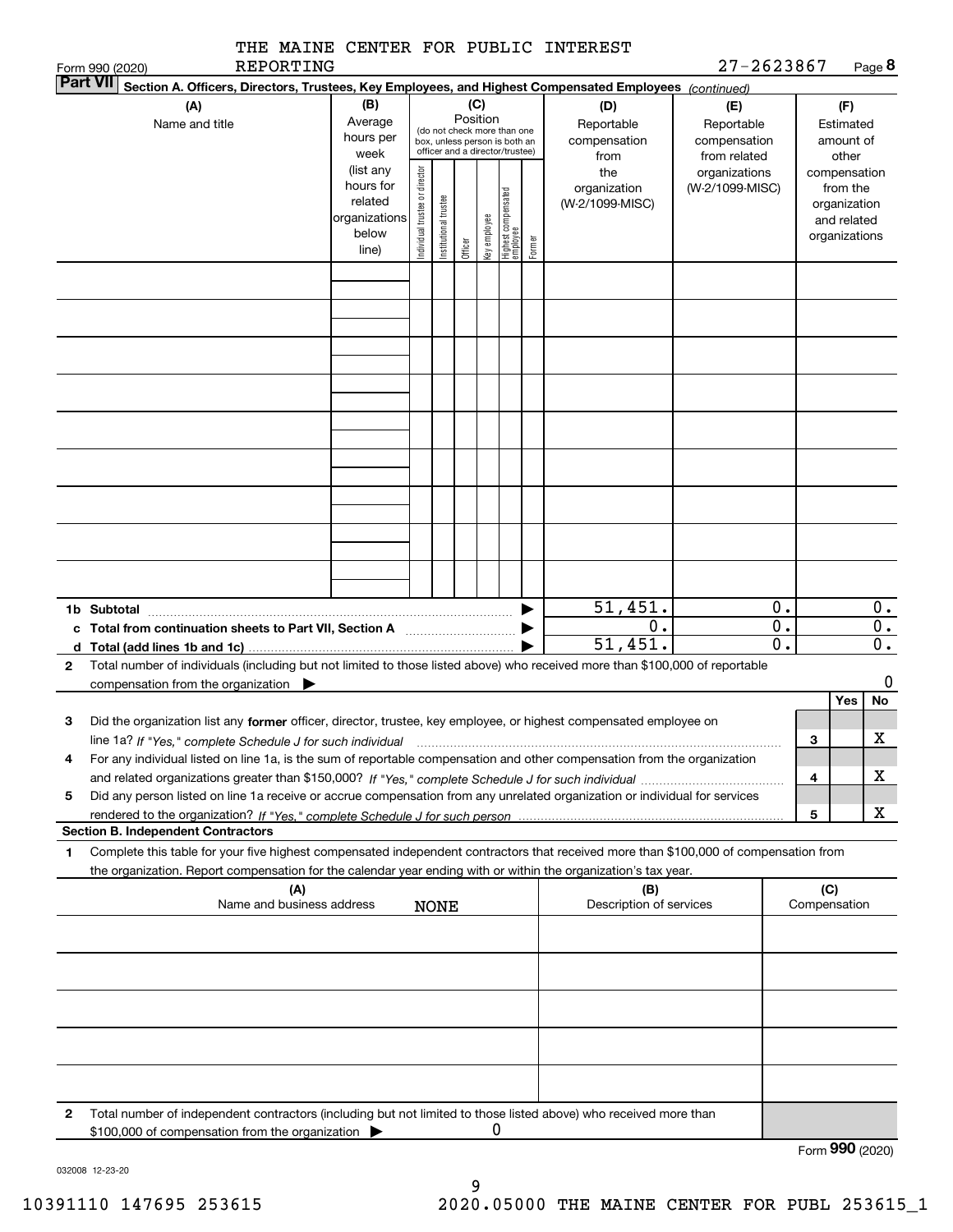|  |  | THE MAINE CENTER FOR PUBLIC INTEREST |
|--|--|--------------------------------------|
|  |  |                                      |

|                                                            | <b>Part VIII</b> |   | <b>Statement of Revenue</b>                                                                                            |     |                |                      |               |                                              |                                                 |                                                                 |
|------------------------------------------------------------|------------------|---|------------------------------------------------------------------------------------------------------------------------|-----|----------------|----------------------|---------------|----------------------------------------------|-------------------------------------------------|-----------------------------------------------------------------|
|                                                            |                  |   | Check if Schedule O contains a response or note to any line in this Part VIII                                          |     |                |                      |               |                                              |                                                 |                                                                 |
|                                                            |                  |   |                                                                                                                        |     |                |                      | Total revenue | (B)<br>Related or exempt<br>function revenue | $\overline{C}$<br>Unrelated<br>business revenue | (D)<br>Revenue excluded<br>from tax under<br>sections 512 - 514 |
|                                                            |                  |   | 1 a Federated campaigns                                                                                                | .   | 1a             |                      |               |                                              |                                                 |                                                                 |
| Grants                                                     |                  |   | <b>b</b> Membership dues                                                                                               |     | 1 <sub>b</sub> |                      |               |                                              |                                                 |                                                                 |
|                                                            |                  |   | c Fundraising events                                                                                                   |     | 1 <sub>c</sub> |                      |               |                                              |                                                 |                                                                 |
| Contributions, Gifts, Grants<br>Iand Other Similar Amounts |                  |   | d Related organizations                                                                                                | .   | 1 <sub>d</sub> |                      |               |                                              |                                                 |                                                                 |
|                                                            |                  |   | e Government grants (contributions)                                                                                    |     | 1e             | 27,200.              |               |                                              |                                                 |                                                                 |
|                                                            |                  |   | f All other contributions, gifts, grants, and                                                                          |     |                |                      |               |                                              |                                                 |                                                                 |
|                                                            |                  |   | similar amounts not included above                                                                                     |     | 1f             | 479,893.             |               |                                              |                                                 |                                                                 |
|                                                            |                  |   | Noncash contributions included in lines 1a-1f                                                                          |     | $1g$ \$        |                      |               |                                              |                                                 |                                                                 |
|                                                            |                  | h |                                                                                                                        |     |                |                      | 507,093.      |                                              |                                                 |                                                                 |
|                                                            |                  |   |                                                                                                                        |     |                | <b>Business Code</b> |               |                                              |                                                 |                                                                 |
|                                                            | 2 a              |   | <u> 1980 - Johann Barn, amerikansk politiker (</u>                                                                     |     |                |                      |               |                                              |                                                 |                                                                 |
| Program Service<br>Revenue                                 |                  | b | <u> 1989 - Johann Barn, mars ann an t-Amhain ann an t-Amhain an t-Amhain an t-Amhain an t-Amhain an t-Amhain an t-</u> |     |                |                      |               |                                              |                                                 |                                                                 |
|                                                            |                  | с | <u> 1989 - Johann Stein, marwolaethau a bhann an t-Amhainn an t-Amhainn an t-Amhainn an t-Amhainn an t-Amhainn an</u>  |     |                |                      |               |                                              |                                                 |                                                                 |
|                                                            |                  | d | the control of the control of the control of the control of the control of                                             |     |                |                      |               |                                              |                                                 |                                                                 |
|                                                            |                  | е |                                                                                                                        |     |                |                      |               |                                              |                                                 |                                                                 |
|                                                            |                  |   | f All other program service revenue                                                                                    |     |                |                      |               |                                              |                                                 |                                                                 |
|                                                            |                  |   |                                                                                                                        |     |                | ▶                    |               |                                              |                                                 |                                                                 |
|                                                            | 3                |   | Investment income (including dividends, interest, and                                                                  |     |                |                      |               |                                              |                                                 |                                                                 |
|                                                            |                  |   |                                                                                                                        |     |                |                      |               |                                              |                                                 |                                                                 |
|                                                            | 4                |   | Income from investment of tax-exempt bond proceeds                                                                     |     |                |                      |               |                                              |                                                 |                                                                 |
|                                                            | 5                |   |                                                                                                                        |     |                |                      |               |                                              |                                                 |                                                                 |
|                                                            |                  |   |                                                                                                                        |     | (i) Real       | (ii) Personal        |               |                                              |                                                 |                                                                 |
|                                                            |                  |   | 6 a Gross rents<br>.                                                                                                   | -6a |                |                      |               |                                              |                                                 |                                                                 |
|                                                            |                  | b | Less: rental expenses                                                                                                  | 6b  |                |                      |               |                                              |                                                 |                                                                 |
|                                                            |                  | с | Rental income or (loss)                                                                                                | 6c  |                |                      |               |                                              |                                                 |                                                                 |
|                                                            |                  |   | d Net rental income or (loss)                                                                                          |     |                |                      |               |                                              |                                                 |                                                                 |
|                                                            |                  |   | 7 a Gross amount from sales of                                                                                         |     | (i) Securities | (ii) Other           |               |                                              |                                                 |                                                                 |
|                                                            |                  |   | assets other than inventory                                                                                            | 7a  |                |                      |               |                                              |                                                 |                                                                 |
|                                                            |                  |   | <b>b</b> Less: cost or other basis                                                                                     |     |                |                      |               |                                              |                                                 |                                                                 |
| Revenue                                                    |                  |   | and sales expenses  7b                                                                                                 |     |                |                      |               |                                              |                                                 |                                                                 |
|                                                            |                  |   |                                                                                                                        |     |                |                      |               |                                              |                                                 |                                                                 |
| ₩                                                          |                  |   |                                                                                                                        |     |                | ▶                    |               |                                              |                                                 |                                                                 |
| <b>Other</b>                                               |                  |   | 8 a Gross income from fundraising events (not<br>including \$                                                          |     |                |                      |               |                                              |                                                 |                                                                 |
|                                                            |                  |   | contributions reported on line 1c). See                                                                                |     |                |                      |               |                                              |                                                 |                                                                 |
|                                                            |                  |   |                                                                                                                        |     | 8a             |                      |               |                                              |                                                 |                                                                 |
|                                                            |                  |   |                                                                                                                        |     | 8b             |                      |               |                                              |                                                 |                                                                 |
|                                                            |                  |   | c Net income or (loss) from fundraising events                                                                         |     |                |                      |               |                                              |                                                 |                                                                 |
|                                                            |                  |   | 9 a Gross income from gaming activities. See                                                                           |     |                |                      |               |                                              |                                                 |                                                                 |
|                                                            |                  |   |                                                                                                                        |     | 9a             |                      |               |                                              |                                                 |                                                                 |
|                                                            |                  |   |                                                                                                                        |     | 9 <sub>b</sub> |                      |               |                                              |                                                 |                                                                 |
|                                                            |                  |   | c Net income or (loss) from gaming activities                                                                          |     |                | .                    |               |                                              |                                                 |                                                                 |
|                                                            |                  |   | 10 a Gross sales of inventory, less returns                                                                            |     |                |                      |               |                                              |                                                 |                                                                 |
|                                                            |                  |   |                                                                                                                        |     | 10a            |                      |               |                                              |                                                 |                                                                 |
|                                                            |                  |   | <b>b</b> Less: cost of goods sold                                                                                      |     | 10b            |                      |               |                                              |                                                 |                                                                 |
|                                                            |                  |   | c Net income or (loss) from sales of inventory                                                                         |     |                |                      |               |                                              |                                                 |                                                                 |
|                                                            |                  |   |                                                                                                                        |     |                | <b>Business Code</b> |               |                                              |                                                 |                                                                 |
| Miscellaneous<br>Revenue                                   | 11 a             |   | the contract of the contract of the contract of the contract of the                                                    |     |                |                      |               |                                              |                                                 |                                                                 |
|                                                            |                  | b |                                                                                                                        |     |                |                      |               |                                              |                                                 |                                                                 |
|                                                            |                  | с | the contract of the contract of the contract of the contract of the contract of                                        |     |                |                      |               |                                              |                                                 |                                                                 |
|                                                            |                  |   |                                                                                                                        |     |                |                      |               |                                              |                                                 |                                                                 |
|                                                            |                  |   |                                                                                                                        |     |                | ▶                    |               |                                              |                                                 |                                                                 |
|                                                            | 12               |   |                                                                                                                        |     |                |                      | 507,093.      | 0.                                           | 0.                                              | 0.<br>Form 990 (2020)                                           |
| 032009 12-23-20                                            |                  |   |                                                                                                                        |     |                |                      |               |                                              |                                                 |                                                                 |

10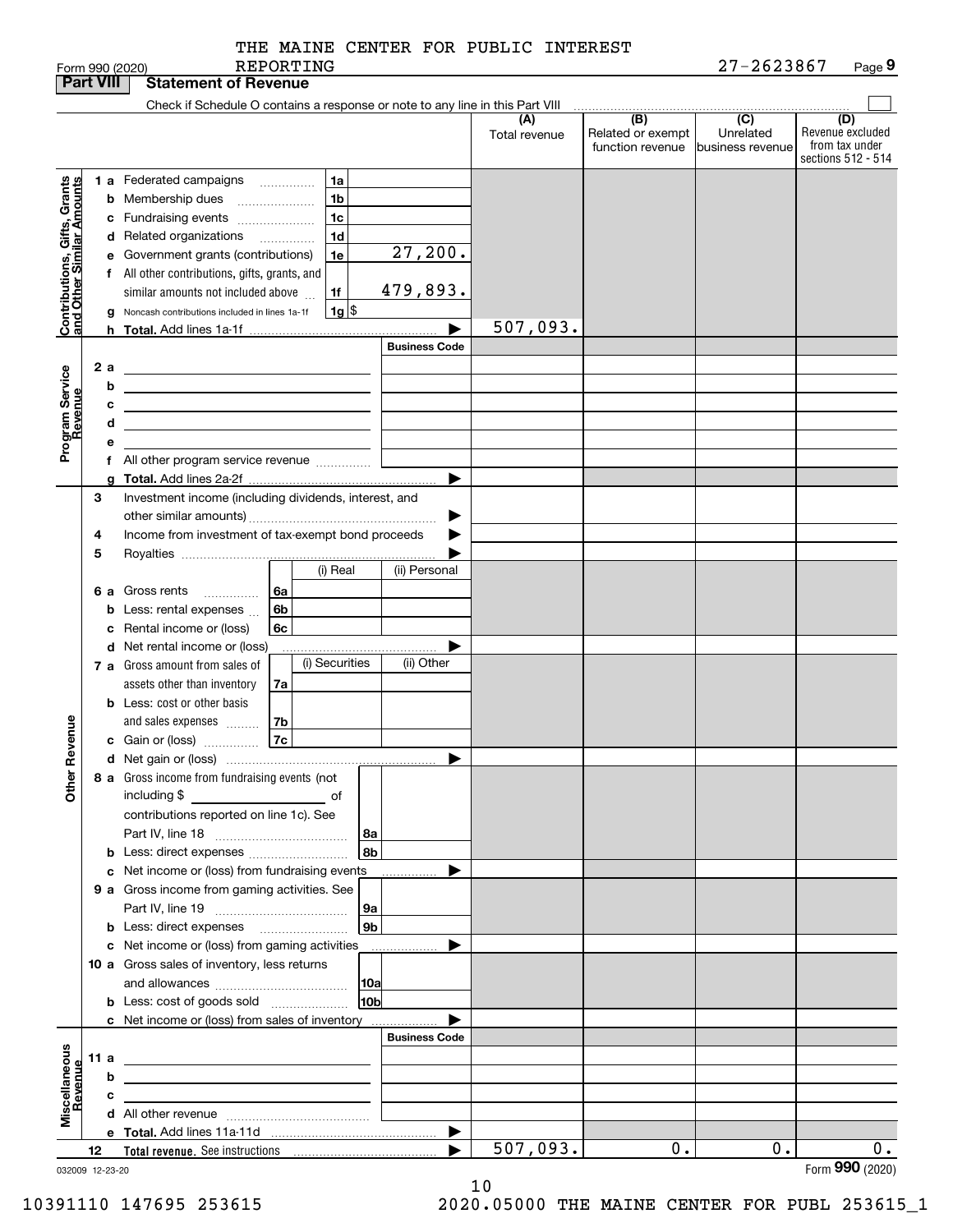|              | REPORTING                                                                                                                  |                       |                                    |                                    | 27-2623867<br>$Page$ 10 |
|--------------|----------------------------------------------------------------------------------------------------------------------------|-----------------------|------------------------------------|------------------------------------|-------------------------|
|              | Form 990 (2020)<br><b>Part IX   Statement of Functional Expenses</b>                                                       |                       |                                    |                                    |                         |
|              |                                                                                                                            |                       |                                    |                                    |                         |
|              | Section 501(c)(3) and 501(c)(4) organizations must complete all columns. All other organizations must complete column (A). |                       |                                    |                                    | $\overline{\mathbf{X}}$ |
|              | Check if Schedule O contains a response or note to any line in this Part IX                                                | (A)                   |                                    | (C)                                | (D)                     |
|              | Do not include amounts reported on lines 6b,<br>7b, 8b, 9b, and 10b of Part VIII.                                          | Total expenses        | (B)<br>Program service<br>expenses | Management and<br>general expenses | Fundraising<br>expenses |
| 1.           | Grants and other assistance to domestic organizations                                                                      |                       |                                    |                                    |                         |
|              | and domestic governments. See Part IV, line 21                                                                             |                       |                                    |                                    |                         |
| $\mathbf{2}$ | Grants and other assistance to domestic                                                                                    |                       |                                    |                                    |                         |
|              | individuals. See Part IV, line 22                                                                                          |                       |                                    |                                    |                         |
| 3            | Grants and other assistance to foreign                                                                                     |                       |                                    |                                    |                         |
|              | organizations, foreign governments, and foreign                                                                            |                       |                                    |                                    |                         |
|              | individuals. See Part IV, lines 15 and 16                                                                                  |                       |                                    |                                    |                         |
| 4            | Benefits paid to or for members                                                                                            |                       |                                    |                                    |                         |
| 5            | Compensation of current officers, directors,                                                                               |                       |                                    |                                    |                         |
|              | trustees, and key employees                                                                                                | 51,452.               | 48,879.                            | 2,573.                             |                         |
| 6            | Compensation not included above to disqualified                                                                            |                       |                                    |                                    |                         |
|              | persons (as defined under section 4958(f)(1)) and                                                                          |                       |                                    |                                    |                         |
|              | persons described in section 4958(c)(3)(B)                                                                                 |                       |                                    |                                    |                         |
| 7            |                                                                                                                            | 155, 298.             | 155,298.                           |                                    |                         |
| 8            | Pension plan accruals and contributions (include                                                                           |                       |                                    |                                    |                         |
|              | section 401(k) and 403(b) employer contributions)                                                                          |                       |                                    |                                    |                         |
| 9            |                                                                                                                            | <u>10,501.</u>        | $\frac{10,501}{28,496}$            |                                    |                         |
| 10           |                                                                                                                            | $\overline{29,996}$ . |                                    | 1,500.                             |                         |
| 11           | Fees for services (nonemployees):                                                                                          |                       |                                    |                                    |                         |
| a            |                                                                                                                            |                       |                                    |                                    |                         |
| b            |                                                                                                                            | 5,644.                |                                    | 5,644.                             |                         |
| c            |                                                                                                                            | 4,447.                |                                    | 4,447.                             |                         |
| d            |                                                                                                                            |                       |                                    |                                    |                         |
| е            | Professional fundraising services. See Part IV, line 17                                                                    |                       |                                    |                                    |                         |
| f            | Investment management fees                                                                                                 |                       |                                    |                                    |                         |
| a            | Other. (If line 11g amount exceeds 10% of line 25,                                                                         |                       |                                    |                                    |                         |
|              | column (A) amount, list line 11g expenses on Sch O.)                                                                       | 74,075.               | 74,075.                            |                                    |                         |
| 12           |                                                                                                                            | 10,925.               | 10,925.                            |                                    |                         |
| 13           | Office expenses                                                                                                            | 2,826.                | 2,826.                             |                                    |                         |

12,713.

12,713.

16,227.

13,282.

3,818.

7,029. 3,483. 2,764. 1,172. 1,676.

10,476. 229.

10,705. 16,227.

13,282.

3,818.

7,029. 3,483. 2,764. 1,172. 1,676. 418,033.

11

Check here  $\bullet$  if following SOP 98-2 (ASC 958-720) 032010 12-23-20 educational campaign and fundraising solicitation. Check here  $\blacktriangleright$ 

DOC ACCESS FEES MISCELLANEOUS EXP

**Total functional expenses.**  Add lines 1 through 24e **Joint costs.** Complete this line only if the organization

reported in column (B) joint costs from a combined

**d**MEMBERSHIPS AND REGISTR

Other expenses. Itemize expenses not covered above (List miscellaneous expenses on line 24e. If line 24e amount exceeds 10% of line 25, column (A) amount, list line 24e expenses on Schedule O.)

Office expenses ~~~~~~~~~~~~~~~ Information technology Royalties ~~~~~~~~~~~~~~~~~~

Occupancy  $~\dots$   $~\dots$   $~\dots$   $~\dots$   $~\dots$   $~\dots$   $~\dots$ Travel ……………………………………………… Payments of travel or entertainment expenses for any federal, state, or local public officials  $\ldots$ Conferences, conventions, and meetings ...... Interest ……………………………………………… Payments to affiliates ~~~~~~~~~~~~ Depreciation, depletion, and amortization  $\,\,\ldots\,\,$ 

~~~~~~~~~~~

Form (2020) **990**

**e** All other expenses

DEVELOPMENT

Insurance

> **abc**

**25 26**  $403,640.$  14,393. 0.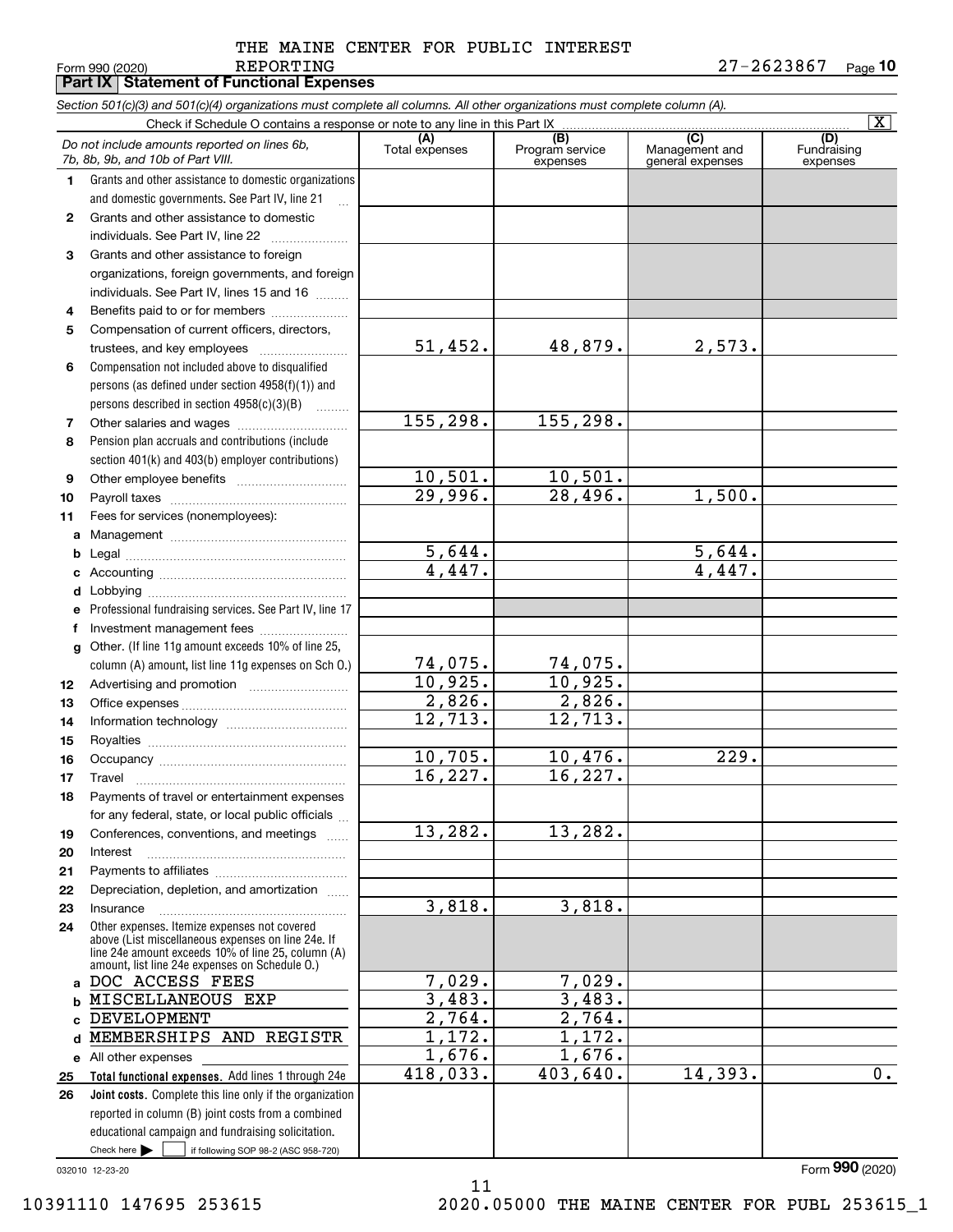|  | nrm 990 <i>(</i> 2020). |  |
|--|-------------------------|--|

|                             | Part X   | <b>Balance Sheet</b>                                                                                                                                                                                                           |       |                   |                          |              |                    |
|-----------------------------|----------|--------------------------------------------------------------------------------------------------------------------------------------------------------------------------------------------------------------------------------|-------|-------------------|--------------------------|--------------|--------------------|
|                             |          |                                                                                                                                                                                                                                |       |                   |                          |              |                    |
|                             |          |                                                                                                                                                                                                                                |       |                   | (A)<br>Beginning of year |              | (B)<br>End of year |
|                             | 1        |                                                                                                                                                                                                                                |       |                   | $\overline{22, 445}$ .   | 1.           | 113, 196.          |
|                             | 2        |                                                                                                                                                                                                                                |       |                   |                          | $\mathbf{2}$ |                    |
|                             | з        |                                                                                                                                                                                                                                |       |                   |                          | 3            |                    |
|                             | 4        |                                                                                                                                                                                                                                |       |                   |                          | 4            |                    |
|                             | 5        | Loans and other receivables from any current or former officer, director,                                                                                                                                                      |       |                   |                          |              |                    |
|                             |          | trustee, key employee, creator or founder, substantial contributor, or 35%                                                                                                                                                     |       |                   |                          |              |                    |
|                             |          | controlled entity or family member of any of these persons                                                                                                                                                                     |       |                   |                          | 5            |                    |
|                             | 6        | Loans and other receivables from other disqualified persons (as defined                                                                                                                                                        |       |                   |                          |              |                    |
|                             |          | under section $4958(f)(1)$ , and persons described in section $4958(c)(3)(B)$                                                                                                                                                  |       | 1.1.1.1.1         |                          | 6            |                    |
|                             | 7        |                                                                                                                                                                                                                                |       |                   | 7                        |              |                    |
| Assets                      | 8        |                                                                                                                                                                                                                                |       |                   |                          | 8            |                    |
|                             | 9        | Prepaid expenses and deferred charges                                                                                                                                                                                          |       |                   |                          | 9            | 1,701.             |
|                             |          | <b>10a</b> Land, buildings, and equipment: cost or other                                                                                                                                                                       |       |                   |                          |              |                    |
|                             |          | basis. Complete Part VI of Schedule D  10a                                                                                                                                                                                     |       | 5,686.<br>5,686.  |                          |              |                    |
|                             |          | $\begin{array}{ c c c c c }\n\hline\n\hline\n\text{10b}\n\end{array}$<br><b>b</b> Less: accumulated depreciation                                                                                                               | $0$ . | 10 <sub>c</sub>   | $0$ .                    |              |                    |
|                             | 11       |                                                                                                                                                                                                                                |       |                   | 11                       |              |                    |
|                             | 12       |                                                                                                                                                                                                                                |       |                   |                          | 12           |                    |
|                             | 13       |                                                                                                                                                                                                                                |       | 13                |                          |              |                    |
|                             | 14       |                                                                                                                                                                                                                                |       | 14                |                          |              |                    |
|                             | 15       |                                                                                                                                                                                                                                |       |                   |                          | 15           |                    |
|                             | 16       |                                                                                                                                                                                                                                |       |                   | $\overline{22}$ , 445.   | 16           | 114,897.           |
|                             | 17       |                                                                                                                                                                                                                                |       |                   | 4,410.                   | 17           | 4,802.             |
|                             | 18       |                                                                                                                                                                                                                                |       |                   | 18                       |              |                    |
|                             | 19       | Deferred revenue imminimum contracts and all the contracts and all the contracts and all the contracts are contracted and all the contracts are contracted and all the contracts are contracted and contract are contracted an |       |                   |                          | 19           |                    |
|                             | 20       |                                                                                                                                                                                                                                |       |                   |                          | 20           |                    |
|                             | 21       | Escrow or custodial account liability. Complete Part IV of Schedule D                                                                                                                                                          |       |                   |                          | 21           |                    |
|                             | 22       | Loans and other payables to any current or former officer, director,                                                                                                                                                           |       |                   |                          |              |                    |
|                             |          | trustee, key employee, creator or founder, substantial contributor, or 35%                                                                                                                                                     |       |                   |                          |              |                    |
| Liabilities                 |          | controlled entity or family member of any of these persons                                                                                                                                                                     |       |                   |                          | 22           |                    |
|                             | 23       | Secured mortgages and notes payable to unrelated third parties                                                                                                                                                                 |       |                   |                          | 23           |                    |
|                             | 24       |                                                                                                                                                                                                                                |       |                   |                          | 24           |                    |
|                             | 25       | Other liabilities (including federal income tax, payables to related third                                                                                                                                                     |       |                   |                          |              |                    |
|                             |          | parties, and other liabilities not included on lines 17-24). Complete Part X                                                                                                                                                   |       |                   |                          |              |                    |
|                             |          | of Schedule D                                                                                                                                                                                                                  |       |                   | 0.                       | 25           | 3,000.             |
|                             | 26       | Total liabilities. Add lines 17 through 25                                                                                                                                                                                     |       |                   | 4,410.                   | 26           | 7,802.             |
|                             |          | Organizations that follow FASB ASC 958, check here $\blacktriangleright \boxed{X}$                                                                                                                                             |       |                   |                          |              |                    |
|                             |          | and complete lines 27, 28, 32, and 33.                                                                                                                                                                                         |       |                   | 10,605.                  |              |                    |
|                             | 27       | Net assets without donor restrictions                                                                                                                                                                                          |       |                   | 7,430.                   | 27           | 99,665.<br>7,430.  |
|                             | 28       |                                                                                                                                                                                                                                |       |                   | 28                       |              |                    |
|                             |          | Organizations that do not follow FASB ASC 958, check here $\blacktriangleright$                                                                                                                                                |       |                   |                          |              |                    |
|                             |          | and complete lines 29 through 33.                                                                                                                                                                                              |       |                   |                          |              |                    |
| Net Assets or Fund Balances | 29       |                                                                                                                                                                                                                                |       |                   |                          | 29           |                    |
|                             | 30       | Paid-in or capital surplus, or land, building, or equipment fund<br>Retained earnings, endowment, accumulated income, or other funds                                                                                           |       |                   |                          | 30<br>31     |                    |
|                             | 31       |                                                                                                                                                                                                                                |       | 1.1.1.1.1.1.1.1.1 | 18,035.                  | 32           | 107,095.           |
|                             | 32<br>33 |                                                                                                                                                                                                                                |       |                   | 22,445.                  | 33           | 114,897.           |
|                             |          |                                                                                                                                                                                                                                |       |                   |                          |              |                    |

Form (2020) **990**

032011 12-23-20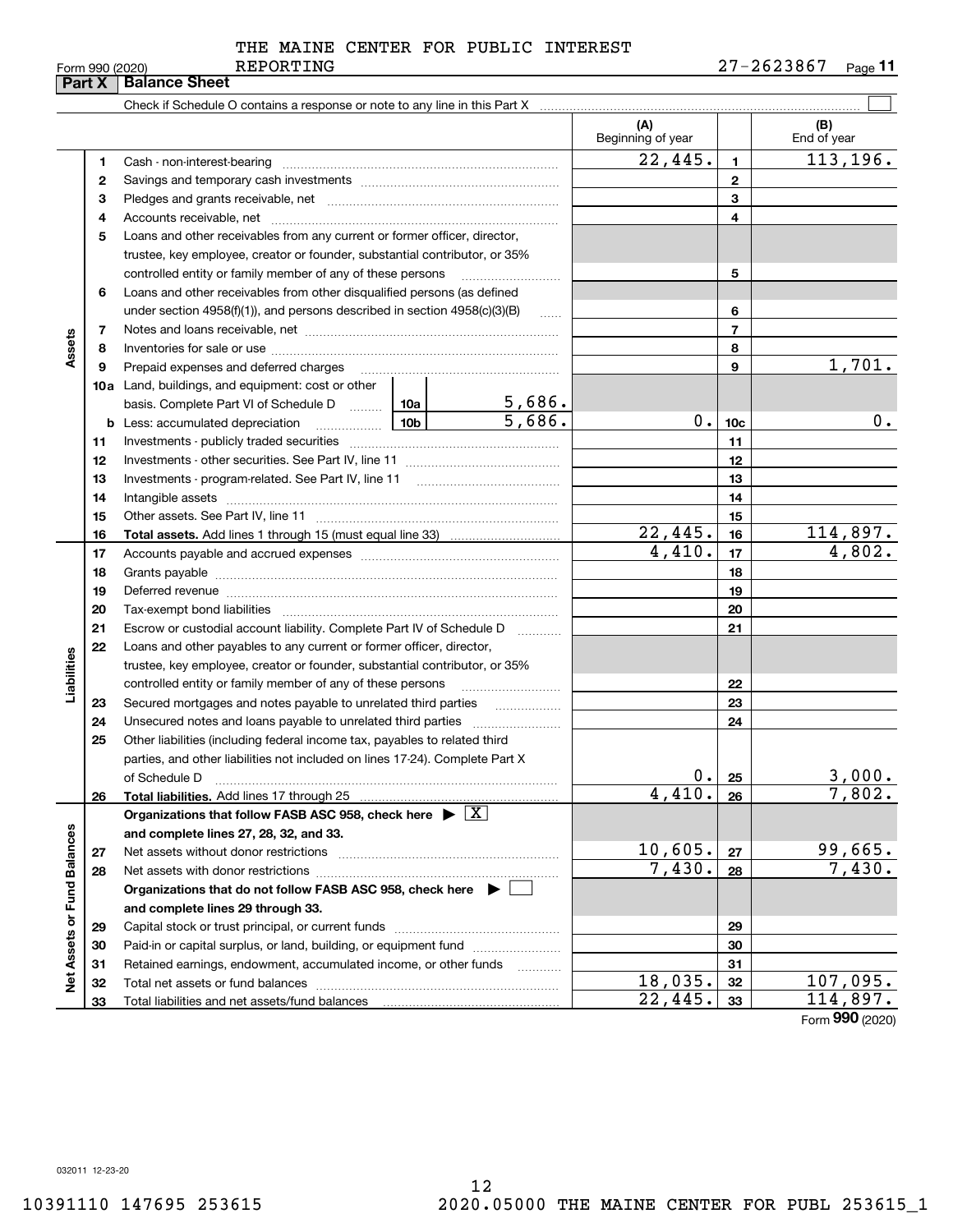| THE MAINE CENTER FOR PUBLIC INTEREST |
|--------------------------------------|
|--------------------------------------|

|    | <b>Part XI   Reconciliation of Net Assets</b>                                                                                                                                                                                  |                         |    |                         |
|----|--------------------------------------------------------------------------------------------------------------------------------------------------------------------------------------------------------------------------------|-------------------------|----|-------------------------|
|    |                                                                                                                                                                                                                                |                         |    |                         |
|    |                                                                                                                                                                                                                                |                         |    |                         |
| 1  |                                                                                                                                                                                                                                | $\mathbf 1$             |    | 507,093.                |
| 2  |                                                                                                                                                                                                                                | $\mathbf{2}$            |    | 418,033.                |
| з  | Revenue less expenses. Subtract line 2 from line 1                                                                                                                                                                             | $\mathbf{3}$            |    | 89,060.                 |
| 4  |                                                                                                                                                                                                                                | $\overline{\mathbf{4}}$ |    | 18,035.                 |
| 5  | Net unrealized gains (losses) on investments [11] matter continuum matter is a set of the state of the state of the state of the state of the state of the state of the state of the state of the state of the state of the st | 5                       |    |                         |
| 6  | Donated services and use of facilities [111] matter contracts and the facilities in the matter of facilities [11] matter contracts and use of facilities [11] matter contracts and the service of the service of the service o | 6                       |    |                         |
| 7  | Investment expenses [111] https://www.facebook.com/www.facebook.com/www.facebook.com/www.facebook.com/www.facebook.com/www.facebook.com/www.facebook.com/www.facebook.com/www.facebook.com/www.facebook.com/www.facebook.com/w | $\overline{7}$          |    |                         |
| 8  |                                                                                                                                                                                                                                | 8                       |    |                         |
| 9  | Other changes in net assets or fund balances (explain on Schedule O)                                                                                                                                                           | $\mathbf{9}$            |    | 0.                      |
| 10 | Net assets or fund balances at end of year. Combine lines 3 through 9 (must equal Part X, line 32,                                                                                                                             |                         |    |                         |
|    | column (B))                                                                                                                                                                                                                    | 10                      |    | 107,095.                |
|    | Part XII Financial Statements and Reporting                                                                                                                                                                                    |                         |    |                         |
|    |                                                                                                                                                                                                                                |                         |    |                         |
|    |                                                                                                                                                                                                                                |                         |    | <b>Yes</b><br><b>No</b> |
| 1. | Accounting method used to prepare the Form 990: $\boxed{X}$ Cash<br>Accrual<br>Other                                                                                                                                           |                         |    |                         |
|    | If the organization changed its method of accounting from a prior year or checked "Other," explain in Schedule O.                                                                                                              |                         |    |                         |
|    | 2a Were the organization's financial statements compiled or reviewed by an independent accountant?                                                                                                                             |                         | 2a | x                       |
|    | If "Yes," check a box below to indicate whether the financial statements for the year were compiled or reviewed on a                                                                                                           |                         |    |                         |
|    | separate basis, consolidated basis, or both:                                                                                                                                                                                   |                         |    |                         |
|    | Consolidated basis<br>Separate basis<br>Both consolidated and separate basis                                                                                                                                                   |                         |    |                         |
|    | <b>b</b> Were the organization's financial statements audited by an independent accountant?                                                                                                                                    |                         | 2b | X                       |
|    | If "Yes," check a box below to indicate whether the financial statements for the year were audited on a separate basis,                                                                                                        |                         |    |                         |
|    | consolidated basis, or both:                                                                                                                                                                                                   |                         |    |                         |
|    | Consolidated basis<br>Both consolidated and separate basis<br>Separate basis                                                                                                                                                   |                         |    |                         |
|    | c If "Yes" to line 2a or 2b, does the organization have a committee that assumes responsibility for oversight of the audit,                                                                                                    |                         |    |                         |
|    | review, or compilation of its financial statements and selection of an independent accountant?                                                                                                                                 |                         | 2c |                         |
|    | If the organization changed either its oversight process or selection process during the tax year, explain on Schedule O.                                                                                                      |                         |    |                         |
|    | 3a As a result of a federal award, was the organization required to undergo an audit or audits as set forth in the Single Audit                                                                                                |                         |    |                         |
|    |                                                                                                                                                                                                                                |                         | 3a | x                       |
|    | <b>b</b> If "Yes," did the organization undergo the required audit or audits? If the organization did not undergo the required audit                                                                                           |                         |    |                         |
|    |                                                                                                                                                                                                                                |                         | 3b | nnn.                    |

Form (2020) **990**

032012 12-23-20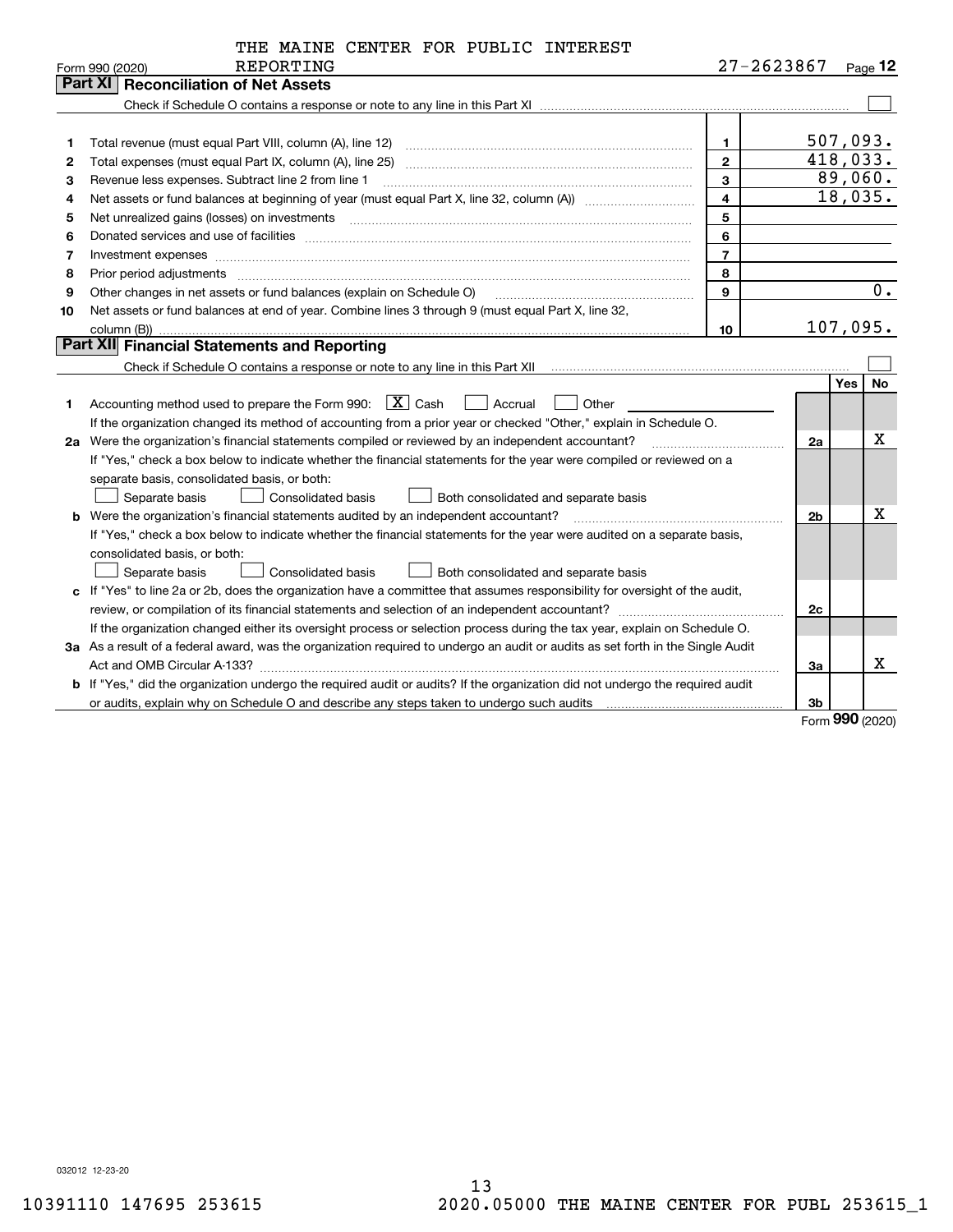| <b>SCHEDULE A</b>                                      |                                                                                                                           |                                                                                                                                                                                                                                                 |                                                                                                                                    |                             |                                 |                            |  | OMB No. 1545-0047                     |
|--------------------------------------------------------|---------------------------------------------------------------------------------------------------------------------------|-------------------------------------------------------------------------------------------------------------------------------------------------------------------------------------------------------------------------------------------------|------------------------------------------------------------------------------------------------------------------------------------|-----------------------------|---------------------------------|----------------------------|--|---------------------------------------|
| (Form 990 or 990-EZ)                                   |                                                                                                                           |                                                                                                                                                                                                                                                 | <b>Public Charity Status and Public Support</b><br>Complete if the organization is a section 501(c)(3) organization or a section   |                             |                                 |                            |  |                                       |
|                                                        |                                                                                                                           |                                                                                                                                                                                                                                                 | 4947(a)(1) nonexempt charitable trust.                                                                                             |                             |                                 |                            |  |                                       |
| Department of the Treasury<br>Internal Revenue Service |                                                                                                                           |                                                                                                                                                                                                                                                 | Attach to Form 990 or Form 990-EZ.<br>$\blacktriangleright$ Go to www.irs.gov/Form990 for instructions and the latest information. |                             |                                 |                            |  | Open to Public<br>Inspection          |
| Name of the organization                               |                                                                                                                           | THE MAINE CENTER FOR PUBLIC INTEREST                                                                                                                                                                                                            |                                                                                                                                    |                             |                                 |                            |  | <b>Employer identification number</b> |
|                                                        |                                                                                                                           | REPORTING                                                                                                                                                                                                                                       |                                                                                                                                    |                             |                                 |                            |  | 27-2623867                            |
| Part I                                                 |                                                                                                                           | Reason for Public Charity Status. (All organizations must complete this part.) See instructions.                                                                                                                                                |                                                                                                                                    |                             |                                 |                            |  |                                       |
|                                                        |                                                                                                                           | The organization is not a private foundation because it is: (For lines 1 through 12, check only one box.)                                                                                                                                       |                                                                                                                                    |                             |                                 |                            |  |                                       |
| 1<br>2                                                 |                                                                                                                           | A church, convention of churches, or association of churches described in section 170(b)(1)(A)(i).<br>A school described in section 170(b)(1)(A)(ii). (Attach Schedule E (Form 990 or 990-EZ).)                                                 |                                                                                                                                    |                             |                                 |                            |  |                                       |
| 3                                                      |                                                                                                                           | A hospital or a cooperative hospital service organization described in section 170(b)(1)(A)(iii).                                                                                                                                               |                                                                                                                                    |                             |                                 |                            |  |                                       |
| 4                                                      |                                                                                                                           | A medical research organization operated in conjunction with a hospital described in section 170(b)(1)(A)(iii). Enter the hospital's name,                                                                                                      |                                                                                                                                    |                             |                                 |                            |  |                                       |
|                                                        | city, and state:                                                                                                          |                                                                                                                                                                                                                                                 |                                                                                                                                    |                             |                                 |                            |  |                                       |
| 5                                                      | An organization operated for the benefit of a college or university owned or operated by a governmental unit described in |                                                                                                                                                                                                                                                 |                                                                                                                                    |                             |                                 |                            |  |                                       |
|                                                        |                                                                                                                           | section 170(b)(1)(A)(iv). (Complete Part II.)                                                                                                                                                                                                   |                                                                                                                                    |                             |                                 |                            |  |                                       |
| 6                                                      |                                                                                                                           | A federal, state, or local government or governmental unit described in section 170(b)(1)(A)(v).                                                                                                                                                |                                                                                                                                    |                             |                                 |                            |  |                                       |
| $\mathbf{X}$<br>7                                      |                                                                                                                           | An organization that normally receives a substantial part of its support from a governmental unit or from the general public described in                                                                                                       |                                                                                                                                    |                             |                                 |                            |  |                                       |
| 8                                                      |                                                                                                                           | section 170(b)(1)(A)(vi). (Complete Part II.)<br>A community trust described in section 170(b)(1)(A)(vi). (Complete Part II.)                                                                                                                   |                                                                                                                                    |                             |                                 |                            |  |                                       |
| 9                                                      |                                                                                                                           | An agricultural research organization described in section 170(b)(1)(A)(ix) operated in conjunction with a land-grant college                                                                                                                   |                                                                                                                                    |                             |                                 |                            |  |                                       |
|                                                        |                                                                                                                           | or university or a non-land-grant college of agriculture (see instructions). Enter the name, city, and state of the college or                                                                                                                  |                                                                                                                                    |                             |                                 |                            |  |                                       |
|                                                        | university:                                                                                                               |                                                                                                                                                                                                                                                 |                                                                                                                                    |                             |                                 |                            |  |                                       |
| 10                                                     |                                                                                                                           | An organization that normally receives (1) more than 33 1/3% of its support from contributions, membership fees, and gross receipts from                                                                                                        |                                                                                                                                    |                             |                                 |                            |  |                                       |
|                                                        |                                                                                                                           | activities related to its exempt functions, subject to certain exceptions; and (2) no more than 33 1/3% of its support from gross investment                                                                                                    |                                                                                                                                    |                             |                                 |                            |  |                                       |
|                                                        |                                                                                                                           | income and unrelated business taxable income (less section 511 tax) from businesses acquired by the organization after June 30, 1975.                                                                                                           |                                                                                                                                    |                             |                                 |                            |  |                                       |
| 11                                                     |                                                                                                                           | See section 509(a)(2). (Complete Part III.)<br>An organization organized and operated exclusively to test for public safety. See section 509(a)(4).                                                                                             |                                                                                                                                    |                             |                                 |                            |  |                                       |
| 12                                                     |                                                                                                                           | An organization organized and operated exclusively for the benefit of, to perform the functions of, or to carry out the purposes of one or                                                                                                      |                                                                                                                                    |                             |                                 |                            |  |                                       |
|                                                        |                                                                                                                           | more publicly supported organizations described in section 509(a)(1) or section 509(a)(2). See section 509(a)(3). Check the box in                                                                                                              |                                                                                                                                    |                             |                                 |                            |  |                                       |
|                                                        |                                                                                                                           | lines 12a through 12d that describes the type of supporting organization and complete lines 12e, 12f, and 12g.                                                                                                                                  |                                                                                                                                    |                             |                                 |                            |  |                                       |
| a                                                      |                                                                                                                           | Type I. A supporting organization operated, supervised, or controlled by its supported organization(s), typically by giving                                                                                                                     |                                                                                                                                    |                             |                                 |                            |  |                                       |
|                                                        |                                                                                                                           | the supported organization(s) the power to regularly appoint or elect a majority of the directors or trustees of the supporting                                                                                                                 |                                                                                                                                    |                             |                                 |                            |  |                                       |
|                                                        |                                                                                                                           | organization. You must complete Part IV, Sections A and B.                                                                                                                                                                                      |                                                                                                                                    |                             |                                 |                            |  |                                       |
| b                                                      |                                                                                                                           | Type II. A supporting organization supervised or controlled in connection with its supported organization(s), by having<br>control or management of the supporting organization vested in the same persons that control or manage the supported |                                                                                                                                    |                             |                                 |                            |  |                                       |
|                                                        |                                                                                                                           | organization(s). You must complete Part IV, Sections A and C.                                                                                                                                                                                   |                                                                                                                                    |                             |                                 |                            |  |                                       |
| с                                                      |                                                                                                                           | Type III functionally integrated. A supporting organization operated in connection with, and functionally integrated with,                                                                                                                      |                                                                                                                                    |                             |                                 |                            |  |                                       |
|                                                        |                                                                                                                           | its supported organization(s) (see instructions). You must complete Part IV, Sections A, D, and E.                                                                                                                                              |                                                                                                                                    |                             |                                 |                            |  |                                       |
| d                                                      |                                                                                                                           | Type III non-functionally integrated. A supporting organization operated in connection with its supported organization(s)                                                                                                                       |                                                                                                                                    |                             |                                 |                            |  |                                       |
|                                                        |                                                                                                                           | that is not functionally integrated. The organization generally must satisfy a distribution requirement and an attentiveness                                                                                                                    |                                                                                                                                    |                             |                                 |                            |  |                                       |
|                                                        |                                                                                                                           | requirement (see instructions). You must complete Part IV, Sections A and D, and Part V.                                                                                                                                                        |                                                                                                                                    |                             |                                 |                            |  |                                       |
| е                                                      |                                                                                                                           | Check this box if the organization received a written determination from the IRS that it is a Type I, Type II, Type III                                                                                                                         |                                                                                                                                    |                             |                                 |                            |  |                                       |
| f                                                      |                                                                                                                           | functionally integrated, or Type III non-functionally integrated supporting organization.<br>Enter the number of supported organizations                                                                                                        |                                                                                                                                    |                             |                                 |                            |  |                                       |
|                                                        |                                                                                                                           | Provide the following information about the supported organization(s).                                                                                                                                                                          |                                                                                                                                    |                             |                                 |                            |  |                                       |
|                                                        | (i) Name of supported                                                                                                     | (ii) EIN                                                                                                                                                                                                                                        | (iii) Type of organization<br>(described on lines 1-10                                                                             | in your governing document? | (iv) Is the organization listed | (v) Amount of monetary     |  | (vi) Amount of other                  |
|                                                        | organization                                                                                                              |                                                                                                                                                                                                                                                 | above (see instructions))                                                                                                          | Yes                         | No                              | support (see instructions) |  | support (see instructions)            |
|                                                        |                                                                                                                           |                                                                                                                                                                                                                                                 |                                                                                                                                    |                             |                                 |                            |  |                                       |
|                                                        |                                                                                                                           |                                                                                                                                                                                                                                                 |                                                                                                                                    |                             |                                 |                            |  |                                       |
|                                                        |                                                                                                                           |                                                                                                                                                                                                                                                 |                                                                                                                                    |                             |                                 |                            |  |                                       |
|                                                        |                                                                                                                           |                                                                                                                                                                                                                                                 |                                                                                                                                    |                             |                                 |                            |  |                                       |
|                                                        |                                                                                                                           |                                                                                                                                                                                                                                                 |                                                                                                                                    |                             |                                 |                            |  |                                       |
|                                                        |                                                                                                                           |                                                                                                                                                                                                                                                 |                                                                                                                                    |                             |                                 |                            |  |                                       |
|                                                        |                                                                                                                           |                                                                                                                                                                                                                                                 |                                                                                                                                    |                             |                                 |                            |  |                                       |
|                                                        |                                                                                                                           |                                                                                                                                                                                                                                                 |                                                                                                                                    |                             |                                 |                            |  |                                       |
|                                                        |                                                                                                                           |                                                                                                                                                                                                                                                 |                                                                                                                                    |                             |                                 |                            |  |                                       |
| Total                                                  |                                                                                                                           |                                                                                                                                                                                                                                                 |                                                                                                                                    |                             |                                 |                            |  |                                       |

LHA For Paperwork Reduction Act Notice, see the Instructions for Form 990 or 990-EZ. <sub>032021</sub> o1-25-21 Schedule A (Form 990 or 990-EZ) 2020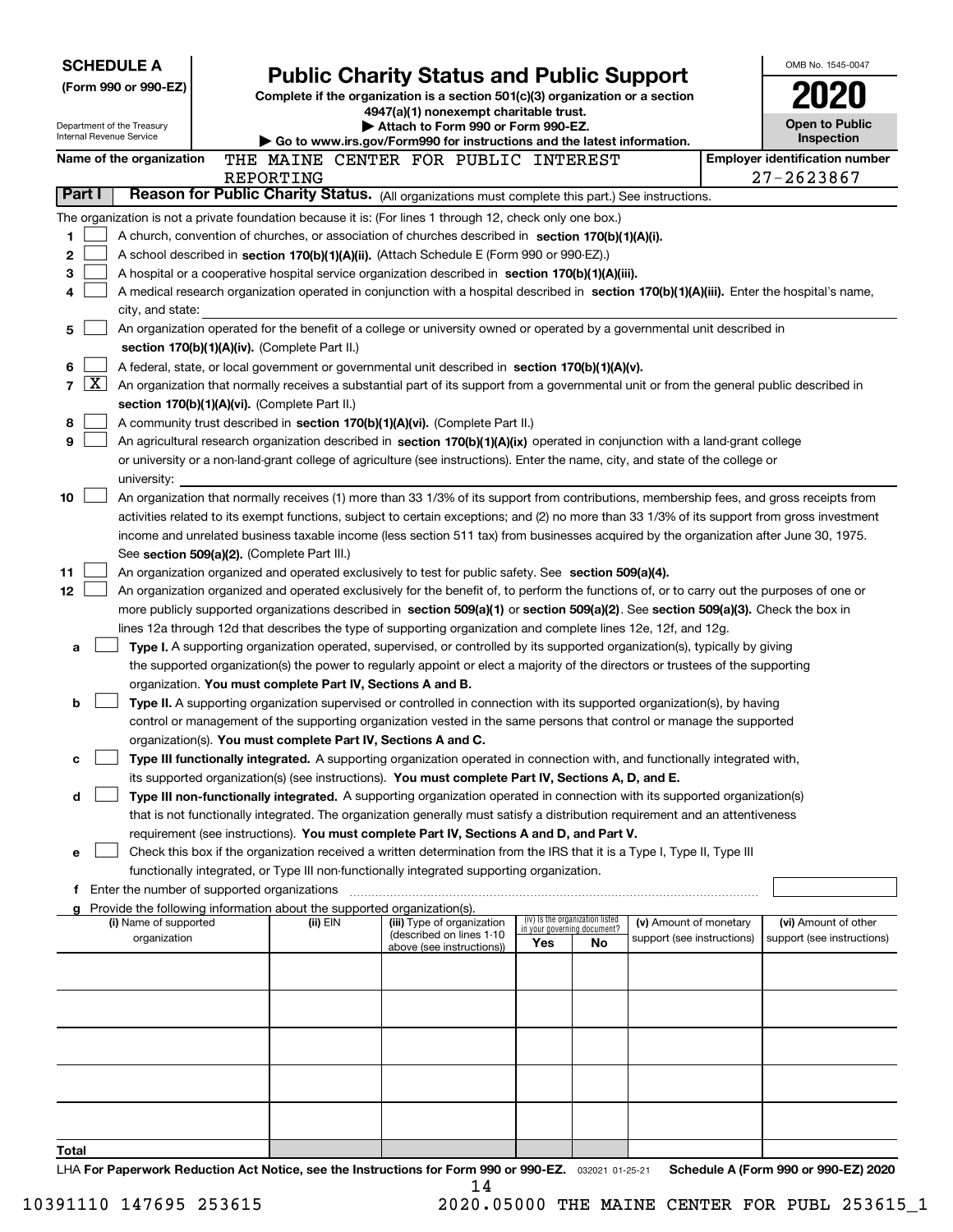# Schedule A (Form 990 or 990-EZ) 2020 REPORTING<br>**Part II** Support Schedule for Organization

**2**REPORTING 27-2623867

(Complete only if you checked the box on line 5, 7, or 8 of Part I or if the organization failed to qualify under Part III. If the organization fails to qualify under the tests listed below, please complete Part III.) **Part II Support Schedule for Organizations Described in Sections 170(b)(1)(A)(iv) and 170(b)(1)(A)(vi)**

| <b>Section A. Public Support</b>                                                                                                               |                        |            |            |                         |          |                                          |  |  |  |  |
|------------------------------------------------------------------------------------------------------------------------------------------------|------------------------|------------|------------|-------------------------|----------|------------------------------------------|--|--|--|--|
| Calendar year (or fiscal year beginning in) $\blacktriangleright$                                                                              | (a) 2016               | $(b)$ 2017 | $(c)$ 2018 | $(d)$ 2019              | (e) 2020 | (f) Total                                |  |  |  |  |
| 1 Gifts, grants, contributions, and                                                                                                            |                        |            |            |                         |          |                                          |  |  |  |  |
| membership fees received. (Do not                                                                                                              |                        |            |            |                         |          |                                          |  |  |  |  |
| include any "unusual grants.")                                                                                                                 | 200,981.               | 180, 474.  | 198,918.   | 221,030.                | 480,987. | 1282390.                                 |  |  |  |  |
| 2 Tax revenues levied for the organ-                                                                                                           |                        |            |            |                         |          |                                          |  |  |  |  |
| ization's benefit and either paid to                                                                                                           |                        |            |            |                         |          |                                          |  |  |  |  |
| or expended on its behalf                                                                                                                      |                        |            |            |                         |          |                                          |  |  |  |  |
| 3 The value of services or facilities                                                                                                          |                        |            |            |                         |          |                                          |  |  |  |  |
| furnished by a governmental unit to                                                                                                            |                        |            |            |                         |          |                                          |  |  |  |  |
| the organization without charge                                                                                                                |                        |            |            |                         |          |                                          |  |  |  |  |
| 4 Total. Add lines 1 through 3                                                                                                                 | $\overline{200,981}$ . | 180, 474.  | 198,918.   | $\overline{221}$ , 030. | 480,987. | 1282390.                                 |  |  |  |  |
| 5 The portion of total contributions                                                                                                           |                        |            |            |                         |          |                                          |  |  |  |  |
| by each person (other than a                                                                                                                   |                        |            |            |                         |          |                                          |  |  |  |  |
| governmental unit or publicly                                                                                                                  |                        |            |            |                         |          |                                          |  |  |  |  |
| supported organization) included                                                                                                               |                        |            |            |                         |          |                                          |  |  |  |  |
| on line 1 that exceeds 2% of the                                                                                                               |                        |            |            |                         |          |                                          |  |  |  |  |
| amount shown on line 11,                                                                                                                       |                        |            |            |                         |          |                                          |  |  |  |  |
| column (f)                                                                                                                                     |                        |            |            |                         |          | 438, 321.                                |  |  |  |  |
| 6 Public support. Subtract line 5 from line 4.                                                                                                 |                        |            |            |                         |          | 844,069.                                 |  |  |  |  |
| <b>Section B. Total Support</b>                                                                                                                |                        |            |            |                         |          |                                          |  |  |  |  |
| Calendar year (or fiscal year beginning in)                                                                                                    | (a) 2016               | (b) 2017   | $(c)$ 2018 | $(d)$ 2019              | (e) 2020 | (f) Total                                |  |  |  |  |
| <b>7</b> Amounts from line 4                                                                                                                   | 200,981.               | 180,474.   | 198,918.   | $\overline{221}$ , 030. | 480,987. | 1282390.                                 |  |  |  |  |
| 8 Gross income from interest,                                                                                                                  |                        |            |            |                         |          |                                          |  |  |  |  |
| dividends, payments received on                                                                                                                |                        |            |            |                         |          |                                          |  |  |  |  |
| securities loans, rents, royalties,                                                                                                            |                        |            |            |                         |          |                                          |  |  |  |  |
| and income from similar sources                                                                                                                | 35.                    |            |            |                         |          | 35.                                      |  |  |  |  |
| 9 Net income from unrelated business                                                                                                           |                        |            |            |                         |          |                                          |  |  |  |  |
| activities, whether or not the                                                                                                                 |                        |            |            |                         |          |                                          |  |  |  |  |
| business is regularly carried on                                                                                                               |                        |            |            |                         |          |                                          |  |  |  |  |
| 10 Other income. Do not include gain                                                                                                           |                        |            |            |                         |          |                                          |  |  |  |  |
| or loss from the sale of capital                                                                                                               |                        |            |            |                         |          |                                          |  |  |  |  |
| assets (Explain in Part VI.)                                                                                                                   | 2,541.                 | 1,548.     |            |                         |          | 4,089.                                   |  |  |  |  |
| 11 Total support. Add lines 7 through 10                                                                                                       |                        |            |            |                         |          | 1286514.                                 |  |  |  |  |
| <b>12</b> Gross receipts from related activities, etc. (see instructions)                                                                      |                        |            |            |                         | 12       |                                          |  |  |  |  |
| 13 First 5 years. If the Form 990 is for the organization's first, second, third, fourth, or fifth tax year as a section 501(c)(3)             |                        |            |            |                         |          |                                          |  |  |  |  |
| organization, check this box and stop here                                                                                                     |                        |            |            |                         |          |                                          |  |  |  |  |
| <b>Section C. Computation of Public Support Percentage</b>                                                                                     |                        |            |            |                         |          |                                          |  |  |  |  |
|                                                                                                                                                |                        |            |            |                         | 14       | 65.61<br>$\%$                            |  |  |  |  |
|                                                                                                                                                |                        |            |            |                         | 15       | 63.18<br>%                               |  |  |  |  |
| 16a 33 1/3% support test - 2020. If the organization did not check the box on line 13, and line 14 is 33 1/3% or more, check this box and      |                        |            |            |                         |          |                                          |  |  |  |  |
| stop here. The organization qualifies as a publicly supported organization                                                                     |                        |            |            |                         |          | $\blacktriangleright$ $\boxed{\text{X}}$ |  |  |  |  |
| b 33 1/3% support test - 2019. If the organization did not check a box on line 13 or 16a, and line 15 is 33 1/3% or more, check this box       |                        |            |            |                         |          |                                          |  |  |  |  |
| and stop here. The organization qualifies as a publicly supported organization                                                                 |                        |            |            |                         |          |                                          |  |  |  |  |
| 17a 10% -facts-and-circumstances test - 2020. If the organization did not check a box on line 13, 16a, or 16b, and line 14 is 10% or more,     |                        |            |            |                         |          |                                          |  |  |  |  |
| and if the organization meets the facts and circumstances test, check this box and stop here. Explain in Part VI how the organization          |                        |            |            |                         |          |                                          |  |  |  |  |
| meets the facts-and-circumstances test. The organization qualifies as a publicly supported organization                                        |                        |            |            |                         |          |                                          |  |  |  |  |
| <b>b 10% -facts-and-circumstances test - 2019.</b> If the organization did not check a box on line 13, 16a, 16b, or 17a, and line 15 is 10% or |                        |            |            |                         |          |                                          |  |  |  |  |
| more, and if the organization meets the facts-and-circumstances test, check this box and stop here. Explain in Part VI how the                 |                        |            |            |                         |          |                                          |  |  |  |  |
| organization meets the facts-and-circumstances test. The organization qualifies as a publicly supported organization                           |                        |            |            |                         |          |                                          |  |  |  |  |
| 18 Private foundation. If the organization did not check a box on line 13, 16a, 16b, 17a, or 17b, check this box and see instructions          |                        |            |            |                         |          |                                          |  |  |  |  |
|                                                                                                                                                |                        |            |            |                         |          |                                          |  |  |  |  |

**Schedule A (Form 990 or 990-EZ) 2020**

032022 01-25-21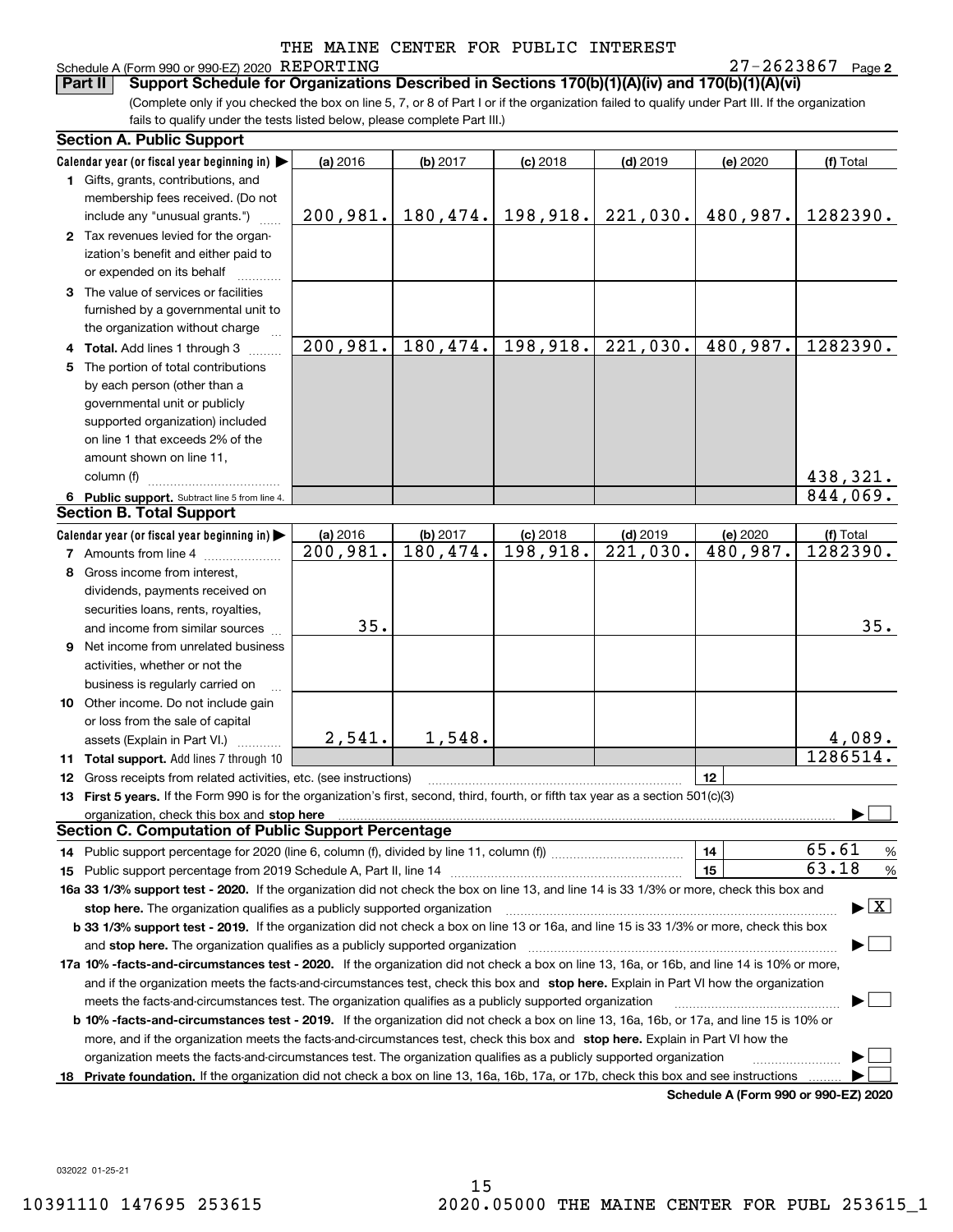Schedule A (Form 990 or 990-EZ) 2020 REPORTING

#### **Part III Support Schedule for Organizations Described in Section 509(a)(2)**

(Complete only if you checked the box on line 10 of Part I or if the organization failed to qualify under Part II. If the organization fails to qualify under the tests listed below, please complete Part II.)

| <b>Section A. Public Support</b>                                                                                                                                                                                                     |          |          |            |            |          |                                      |
|--------------------------------------------------------------------------------------------------------------------------------------------------------------------------------------------------------------------------------------|----------|----------|------------|------------|----------|--------------------------------------|
| Calendar year (or fiscal year beginning in) $\blacktriangleright$                                                                                                                                                                    | (a) 2016 | (b) 2017 | $(c)$ 2018 | $(d)$ 2019 | (e) 2020 | (f) Total                            |
| 1 Gifts, grants, contributions, and                                                                                                                                                                                                  |          |          |            |            |          |                                      |
| membership fees received. (Do not                                                                                                                                                                                                    |          |          |            |            |          |                                      |
| include any "unusual grants.")                                                                                                                                                                                                       |          |          |            |            |          |                                      |
| 2 Gross receipts from admissions,<br>merchandise sold or services per-<br>formed, or facilities furnished in<br>any activity that is related to the<br>organization's tax-exempt purpose                                             |          |          |            |            |          |                                      |
| 3 Gross receipts from activities that<br>are not an unrelated trade or bus-                                                                                                                                                          |          |          |            |            |          |                                      |
| iness under section 513                                                                                                                                                                                                              |          |          |            |            |          |                                      |
| 4 Tax revenues levied for the organ-<br>ization's benefit and either paid to<br>or expended on its behalf                                                                                                                            |          |          |            |            |          |                                      |
| .<br>5 The value of services or facilities<br>furnished by a governmental unit to                                                                                                                                                    |          |          |            |            |          |                                      |
| the organization without charge                                                                                                                                                                                                      |          |          |            |            |          |                                      |
| <b>6 Total.</b> Add lines 1 through 5                                                                                                                                                                                                |          |          |            |            |          |                                      |
| 7a Amounts included on lines 1, 2, and<br>3 received from disqualified persons                                                                                                                                                       |          |          |            |            |          |                                      |
| <b>b</b> Amounts included on lines 2 and 3 received<br>from other than disqualified persons that<br>exceed the greater of \$5,000 or 1% of the<br>amount on line 13 for the year                                                     |          |          |            |            |          |                                      |
| c Add lines 7a and 7b                                                                                                                                                                                                                |          |          |            |            |          |                                      |
| 8 Public support. (Subtract line 7c from line 6.)<br><b>Section B. Total Support</b>                                                                                                                                                 |          |          |            |            |          |                                      |
| Calendar year (or fiscal year beginning in)                                                                                                                                                                                          | (a) 2016 | (b) 2017 | $(c)$ 2018 | $(d)$ 2019 | (e) 2020 | (f) Total                            |
| 9 Amounts from line 6                                                                                                                                                                                                                |          |          |            |            |          |                                      |
| 10a Gross income from interest,<br>dividends, payments received on<br>securities loans, rents, royalties,<br>and income from similar sources                                                                                         |          |          |            |            |          |                                      |
| <b>b</b> Unrelated business taxable income<br>(less section 511 taxes) from businesses<br>acquired after June 30, 1975                                                                                                               |          |          |            |            |          |                                      |
| c Add lines 10a and 10b                                                                                                                                                                                                              |          |          |            |            |          |                                      |
| <b>11</b> Net income from unrelated business<br>activities not included in line 10b,<br>whether or not the business is<br>regularly carried on                                                                                       |          |          |            |            |          |                                      |
| <b>12</b> Other income. Do not include gain<br>or loss from the sale of capital<br>assets (Explain in Part VI.)                                                                                                                      |          |          |            |            |          |                                      |
| <b>13</b> Total support. (Add lines 9, 10c, 11, and 12.)                                                                                                                                                                             |          |          |            |            |          |                                      |
| 14 First 5 years. If the Form 990 is for the organization's first, second, third, fourth, or fifth tax year as a section 501(c)(3) organization,                                                                                     |          |          |            |            |          |                                      |
| check this box and stop here <b>contract the contract of the contract of the state of the state of the state of the state of the state of the state of the state of the state of the state of the state of the state of the stat</b> |          |          |            |            |          |                                      |
| <b>Section C. Computation of Public Support Percentage</b>                                                                                                                                                                           |          |          |            |            |          |                                      |
|                                                                                                                                                                                                                                      |          |          |            |            | 15       | %                                    |
| 16 Public support percentage from 2019 Schedule A, Part III, line 15                                                                                                                                                                 |          |          |            |            | 16       | %                                    |
| <b>Section D. Computation of Investment Income Percentage</b>                                                                                                                                                                        |          |          |            |            |          |                                      |
| 17 Investment income percentage for 2020 (line 10c, column (f), divided by line 13, column (f))<br>18 Investment income percentage from 2019 Schedule A, Part III, line 17                                                           |          |          |            |            | 17<br>18 | %<br>%                               |
| 19a 33 1/3% support tests - 2020. If the organization did not check the box on line 14, and line 15 is more than 33 1/3%, and line 17 is not                                                                                         |          |          |            |            |          |                                      |
| more than 33 1/3%, check this box and stop here. The organization qualifies as a publicly supported organization                                                                                                                     |          |          |            |            |          | ▶                                    |
| b 33 1/3% support tests - 2019. If the organization did not check a box on line 14 or line 19a, and line 16 is more than 33 1/3%, and                                                                                                |          |          |            |            |          |                                      |
| line 18 is not more than 33 1/3%, check this box and stop here. The organization qualifies as a publicly supported organization                                                                                                      |          |          |            |            |          |                                      |
| 20 Private foundation. If the organization did not check a box on line 14, 19a, or 19b, check this box and see instructions                                                                                                          |          |          |            |            |          |                                      |
| 032023 01-25-21                                                                                                                                                                                                                      |          |          |            |            |          | Schedule A (Form 990 or 990-EZ) 2020 |
|                                                                                                                                                                                                                                      |          | 16       |            |            |          |                                      |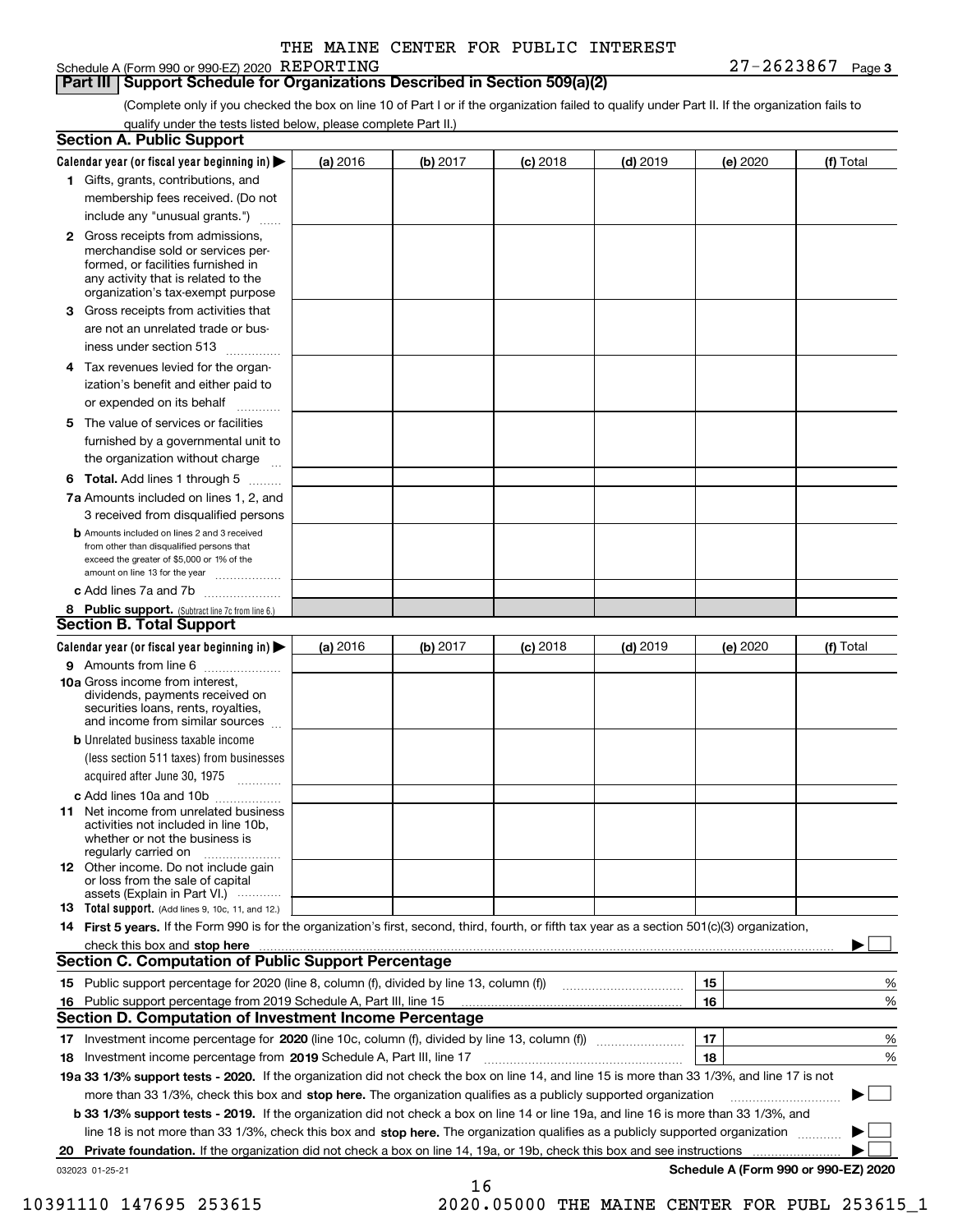#### **4**REPORTING 27-2623867 Schedule A (Form 990 or 990-EZ) 2020 REPORTING **Part IV Supporting Organizations**

(Complete only if you checked a box in line 12 on Part I. If you checked box 12a, Part I, complete Sections A and B. If you checked box 12b, Part I, complete Sections A and C. If you checked box 12c, Part I, complete Sections A, D, and E. If you checked box 12d, Part I, complete Sections A and D, and complete Part V.)

#### **Section A. All Supporting Organizations**

- **1** Are all of the organization's supported organizations listed by name in the organization's governing documents? If "No," describe in **Part VI** how the supported organizations are designated. If designated by *class or purpose, describe the designation. If historic and continuing relationship, explain.*
- **2** Did the organization have any supported organization that does not have an IRS determination of status under section 509(a)(1) or (2)? If "Yes," explain in Part VI how the organization determined that the supported *organization was described in section 509(a)(1) or (2).*
- **3a** Did the organization have a supported organization described in section 501(c)(4), (5), or (6)? If "Yes," answer *lines 3b and 3c below.*
- **b** Did the organization confirm that each supported organization qualified under section 501(c)(4), (5), or (6) and satisfied the public support tests under section 509(a)(2)? If "Yes," describe in **Part VI** when and how the *organization made the determination.*
- **c**Did the organization ensure that all support to such organizations was used exclusively for section 170(c)(2)(B) purposes? If "Yes," explain in **Part VI** what controls the organization put in place to ensure such use.
- **4a***If* Was any supported organization not organized in the United States ("foreign supported organization")? *"Yes," and if you checked box 12a or 12b in Part I, answer lines 4b and 4c below.*
- **b** Did the organization have ultimate control and discretion in deciding whether to make grants to the foreign supported organization? If "Yes," describe in **Part VI** how the organization had such control and discretion *despite being controlled or supervised by or in connection with its supported organizations.*
- **c** Did the organization support any foreign supported organization that does not have an IRS determination under sections 501(c)(3) and 509(a)(1) or (2)? If "Yes," explain in **Part VI** what controls the organization used *to ensure that all support to the foreign supported organization was used exclusively for section 170(c)(2)(B) purposes.*
- **5a** Did the organization add, substitute, or remove any supported organizations during the tax year? If "Yes," answer lines 5b and 5c below (if applicable). Also, provide detail in **Part VI,** including (i) the names and EIN *numbers of the supported organizations added, substituted, or removed; (ii) the reasons for each such action; (iii) the authority under the organization's organizing document authorizing such action; and (iv) how the action was accomplished (such as by amendment to the organizing document).*
- **b** Type I or Type II only. Was any added or substituted supported organization part of a class already designated in the organization's organizing document?
- **cSubstitutions only.**  Was the substitution the result of an event beyond the organization's control?
- **6** Did the organization provide support (whether in the form of grants or the provision of services or facilities) to **Part VI.** *If "Yes," provide detail in* support or benefit one or more of the filing organization's supported organizations? anyone other than (i) its supported organizations, (ii) individuals that are part of the charitable class benefited by one or more of its supported organizations, or (iii) other supporting organizations that also
- **7**Did the organization provide a grant, loan, compensation, or other similar payment to a substantial contributor *If "Yes," complete Part I of Schedule L (Form 990 or 990-EZ).* regard to a substantial contributor? (as defined in section 4958(c)(3)(C)), a family member of a substantial contributor, or a 35% controlled entity with
- **8** Did the organization make a loan to a disqualified person (as defined in section 4958) not described in line 7? *If "Yes," complete Part I of Schedule L (Form 990 or 990-EZ).*
- **9a** Was the organization controlled directly or indirectly at any time during the tax year by one or more in section 509(a)(1) or (2))? If "Yes," *provide detail in* <code>Part VI.</code> disqualified persons, as defined in section 4946 (other than foundation managers and organizations described
- **b**the supporting organization had an interest? If "Yes," provide detail in P**art VI**. Did one or more disqualified persons (as defined in line 9a) hold a controlling interest in any entity in which
- **c**Did a disqualified person (as defined in line 9a) have an ownership interest in, or derive any personal benefit from, assets in which the supporting organization also had an interest? If "Yes," provide detail in P**art VI.**
- **10a** Was the organization subject to the excess business holdings rules of section 4943 because of section supporting organizations)? If "Yes," answer line 10b below. 4943(f) (regarding certain Type II supporting organizations, and all Type III non-functionally integrated
- **b** Did the organization have any excess business holdings in the tax year? (Use Schedule C, Form 4720, to *determine whether the organization had excess business holdings.)*

17

032024 01-25-21

**9b9c10a10b**

**YesNo**

**1**

**2**

**3a**

**3b**

**3c**

**4a**

**4b**

**4c**

**5a**

**5b5c**

**6**

**7**

**8**

**9a**

**Schedule A (Form 990 or 990-EZ) 2020**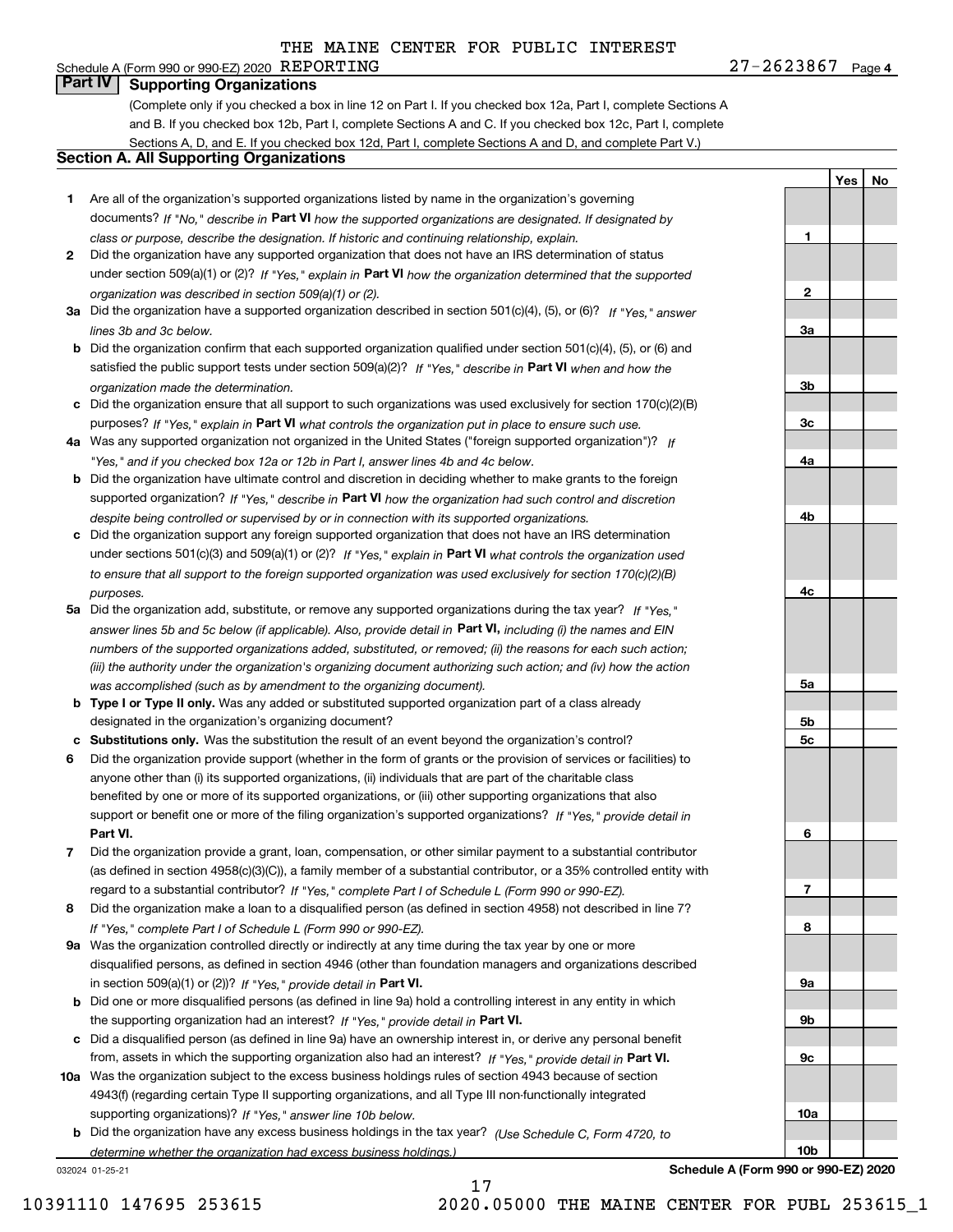Schedule A (Form 990 or 990-EZ) 2020 REPORTING **Part IV Supporting Organizations** *(continued)*

**5** REPORTING 27-2623867

|              |                                                                                                                                                                                                                                                           |                 | Yes        | No |
|--------------|-----------------------------------------------------------------------------------------------------------------------------------------------------------------------------------------------------------------------------------------------------------|-----------------|------------|----|
| 11           | Has the organization accepted a gift or contribution from any of the following persons?                                                                                                                                                                   |                 |            |    |
|              | a A person who directly or indirectly controls, either alone or together with persons described in lines 11b and                                                                                                                                          |                 |            |    |
|              | 11c below, the governing body of a supported organization?                                                                                                                                                                                                | 11a             |            |    |
|              | <b>b</b> A family member of a person described in line 11a above?                                                                                                                                                                                         | 11 <sub>b</sub> |            |    |
|              | c A 35% controlled entity of a person described in line 11a or 11b above? If "Yes" to line 11a, 11b, or 11c, provide                                                                                                                                      |                 |            |    |
|              | detail in Part VI.                                                                                                                                                                                                                                        | 11c             |            |    |
|              | <b>Section B. Type I Supporting Organizations</b>                                                                                                                                                                                                         |                 |            |    |
|              |                                                                                                                                                                                                                                                           |                 | Yes        | No |
| 1            | Did the governing body, members of the governing body, officers acting in their official capacity, or membership of one or                                                                                                                                |                 |            |    |
|              | more supported organizations have the power to regularly appoint or elect at least a majority of the organization's officers,                                                                                                                             |                 |            |    |
|              | directors, or trustees at all times during the tax year? If "No," describe in Part VI how the supported organization(s)<br>effectively operated, supervised, or controlled the organization's activities. If the organization had more than one supported |                 |            |    |
|              | organization, describe how the powers to appoint and/or remove officers, directors, or trustees were allocated among the                                                                                                                                  |                 |            |    |
|              | supported organizations and what conditions or restrictions, if any, applied to such powers during the tax year.                                                                                                                                          | 1               |            |    |
| $\mathbf{2}$ | Did the organization operate for the benefit of any supported organization other than the supported                                                                                                                                                       |                 |            |    |
|              | organization(s) that operated, supervised, or controlled the supporting organization? If "Yes," explain in                                                                                                                                                |                 |            |    |
|              | Part VI how providing such benefit carried out the purposes of the supported organization(s) that operated,                                                                                                                                               |                 |            |    |
|              | supervised, or controlled the supporting organization.                                                                                                                                                                                                    | $\mathbf{2}$    |            |    |
|              | Section C. Type II Supporting Organizations                                                                                                                                                                                                               |                 |            |    |
|              |                                                                                                                                                                                                                                                           |                 | <b>Yes</b> | No |
| 1.           | Were a majority of the organization's directors or trustees during the tax year also a majority of the directors                                                                                                                                          |                 |            |    |
|              | or trustees of each of the organization's supported organization(s)? If "No," describe in Part VI how control                                                                                                                                             |                 |            |    |
|              | or management of the supporting organization was vested in the same persons that controlled or managed                                                                                                                                                    |                 |            |    |
|              | the supported organization(s).                                                                                                                                                                                                                            | 1               |            |    |
|              | Section D. All Type III Supporting Organizations                                                                                                                                                                                                          |                 |            |    |
|              |                                                                                                                                                                                                                                                           |                 | <b>Yes</b> | No |
| 1            | Did the organization provide to each of its supported organizations, by the last day of the fifth month of the                                                                                                                                            |                 |            |    |
|              | organization's tax year, (i) a written notice describing the type and amount of support provided during the prior tax                                                                                                                                     |                 |            |    |
|              | year, (ii) a copy of the Form 990 that was most recently filed as of the date of notification, and (iii) copies of the                                                                                                                                    |                 |            |    |
|              | organization's governing documents in effect on the date of notification, to the extent not previously provided?                                                                                                                                          | 1               |            |    |
| 2            | Were any of the organization's officers, directors, or trustees either (i) appointed or elected by the supported                                                                                                                                          |                 |            |    |
|              | organization(s) or (ii) serving on the governing body of a supported organization? If "No," explain in Part VI how                                                                                                                                        |                 |            |    |
|              | the organization maintained a close and continuous working relationship with the supported organization(s).                                                                                                                                               | $\mathbf{2}$    |            |    |
| 3            | By reason of the relationship described in line 2, above, did the organization's supported organizations have a                                                                                                                                           |                 |            |    |
|              | significant voice in the organization's investment policies and in directing the use of the organization's                                                                                                                                                |                 |            |    |
|              | income or assets at all times during the tax year? If "Yes," describe in Part VI the role the organization's                                                                                                                                              |                 |            |    |
|              | supported organizations played in this regard.                                                                                                                                                                                                            | з               |            |    |
|              | Section E. Type III Functionally Integrated Supporting Organizations                                                                                                                                                                                      |                 |            |    |
| 1            | Check the box next to the method that the organization used to satisfy the Integral Part Test during the year (see instructions).                                                                                                                         |                 |            |    |
| a            | The organization satisfied the Activities Test. Complete line 2 below.                                                                                                                                                                                    |                 |            |    |
| b            | The organization is the parent of each of its supported organizations. Complete line 3 below.                                                                                                                                                             |                 |            |    |
| c            | The organization supported a governmental entity. Describe in Part VI how you supported a governmental entity (see instructions).                                                                                                                         |                 |            |    |
| 2            | Activities Test. Answer lines 2a and 2b below.                                                                                                                                                                                                            |                 | Yes        | No |
| а            | Did substantially all of the organization's activities during the tax year directly further the exempt purposes of                                                                                                                                        |                 |            |    |
|              | the supported organization(s) to which the organization was responsive? If "Yes," then in Part VI identify                                                                                                                                                |                 |            |    |
|              | those supported organizations and explain how these activities directly furthered their exempt purposes,                                                                                                                                                  |                 |            |    |
|              | how the organization was responsive to those supported organizations, and how the organization determined                                                                                                                                                 |                 |            |    |
|              | that these activities constituted substantially all of its activities.                                                                                                                                                                                    | 2a              |            |    |
| b            | Did the activities described in line 2a, above, constitute activities that, but for the organization's involvement,                                                                                                                                       |                 |            |    |
|              | one or more of the organization's supported organization(s) would have been engaged in? If "Yes," explain in                                                                                                                                              |                 |            |    |
|              | <b>Part VI</b> the reasons for the organization's position that its supported organization(s) would have engaged in                                                                                                                                       |                 |            |    |
|              | these activities but for the organization's involvement.                                                                                                                                                                                                  | 2 <sub>b</sub>  |            |    |
| з            | Parent of Supported Organizations. Answer lines 3a and 3b below.                                                                                                                                                                                          |                 |            |    |
| а            | Did the organization have the power to regularly appoint or elect a majority of the officers, directors, or                                                                                                                                               |                 |            |    |
|              | trustees of each of the supported organizations? If "Yes" or "No" provide details in Part VI.                                                                                                                                                             | За              |            |    |
| b            | Did the organization exercise a substantial degree of direction over the policies, programs, and activities of each                                                                                                                                       |                 |            |    |
|              | of its supported organizations? If "Yes," describe in Part VI the role played by the organization in this regard.                                                                                                                                         | 3b              |            |    |
|              | Schedule A (Form 990 or 990-EZ) 2020<br>032025 01-25-21                                                                                                                                                                                                   |                 |            |    |

18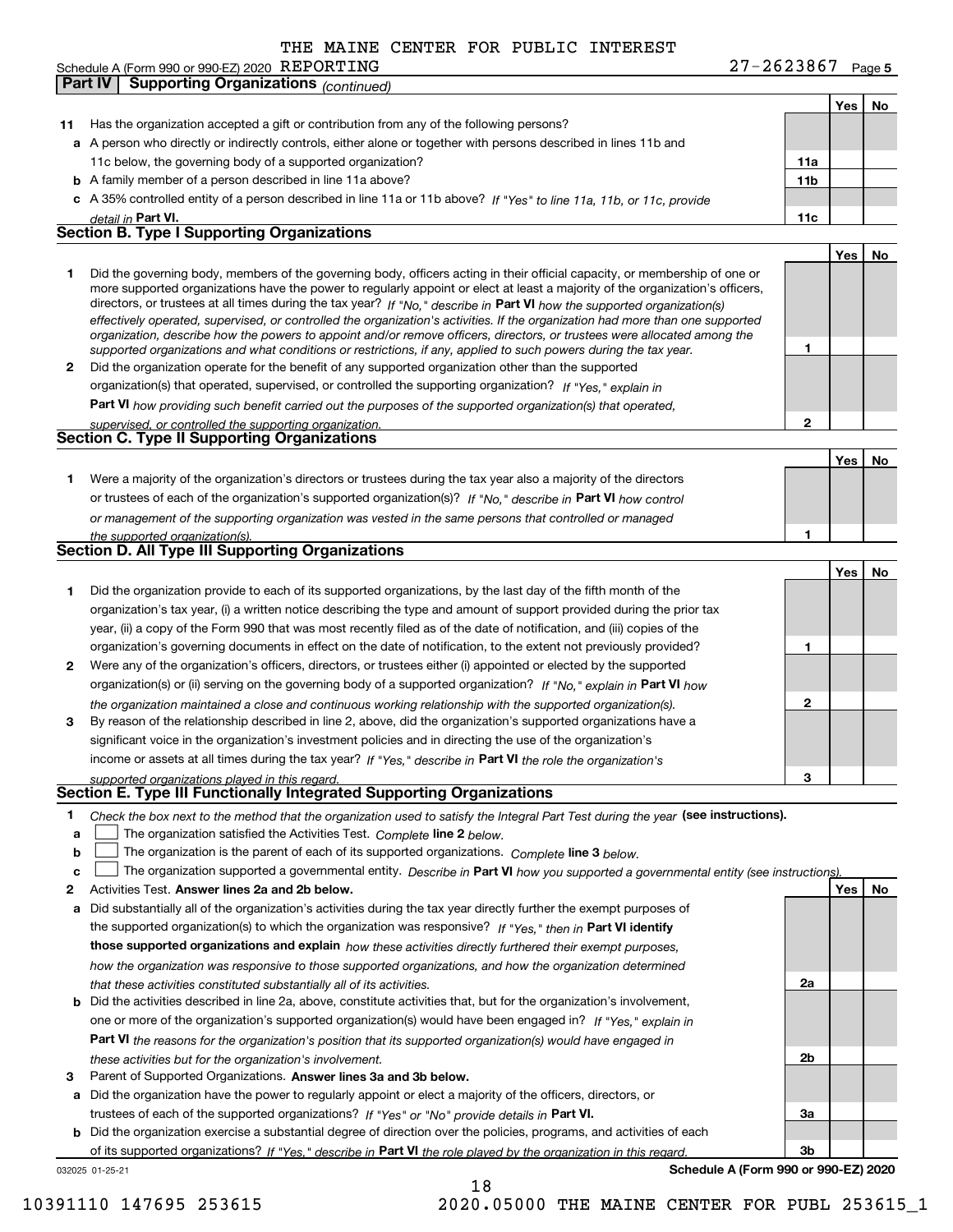|   | Schedule A (Form 990 or 990-EZ) 2020 REPORTING                                                                                                 |                |                | $27 - 2623867$ Page 6          |
|---|------------------------------------------------------------------------------------------------------------------------------------------------|----------------|----------------|--------------------------------|
|   | Type III Non-Functionally Integrated 509(a)(3) Supporting Organizations<br><b>Part V</b>                                                       |                |                |                                |
| 1 | Check here if the organization satisfied the Integral Part Test as a qualifying trust on Nov. 20, 1970 (explain in Part VI). See instructions. |                |                |                                |
|   | All other Type III non-functionally integrated supporting organizations must complete Sections A through E.                                    |                |                |                                |
|   | Section A - Adjusted Net Income                                                                                                                |                | (A) Prior Year | (B) Current Year<br>(optional) |
| 1 | Net short-term capital gain                                                                                                                    | 1              |                |                                |
| 2 | Recoveries of prior-year distributions                                                                                                         | $\mathbf 2$    |                |                                |
| 3 | Other gross income (see instructions)                                                                                                          | 3              |                |                                |
| 4 | Add lines 1 through 3.                                                                                                                         | 4              |                |                                |
| 5 | Depreciation and depletion                                                                                                                     | 5              |                |                                |
| 6 | Portion of operating expenses paid or incurred for production or                                                                               |                |                |                                |
|   | collection of gross income or for management, conservation, or                                                                                 |                |                |                                |
|   | maintenance of property held for production of income (see instructions)                                                                       | 6              |                |                                |
| 7 | Other expenses (see instructions)                                                                                                              | $\overline{7}$ |                |                                |
| 8 | Adjusted Net Income (subtract lines 5, 6, and 7 from line 4)                                                                                   | 8              |                |                                |
|   | Section B - Minimum Asset Amount                                                                                                               |                | (A) Prior Year | (B) Current Year<br>(optional) |
| 1 | Aggregate fair market value of all non-exempt-use assets (see                                                                                  |                |                |                                |
|   | instructions for short tax year or assets held for part of year):                                                                              |                |                |                                |
|   | a Average monthly value of securities                                                                                                          | 1a             |                |                                |
|   | <b>b</b> Average monthly cash balances                                                                                                         | 1b             |                |                                |
|   | c Fair market value of other non-exempt-use assets                                                                                             | 1c             |                |                                |
|   | d Total (add lines 1a, 1b, and 1c)                                                                                                             | 1d             |                |                                |
|   | e Discount claimed for blockage or other factors                                                                                               |                |                |                                |
|   | (explain in detail in <b>Part VI</b> ):                                                                                                        |                |                |                                |
| 2 | Acquisition indebtedness applicable to non-exempt-use assets                                                                                   | $\mathbf{2}$   |                |                                |
| 3 | Subtract line 2 from line 1d.                                                                                                                  | 3              |                |                                |
| 4 | Cash deemed held for exempt use. Enter 0.015 of line 3 (for greater amount,                                                                    |                |                |                                |
|   | see instructions).                                                                                                                             | 4              |                |                                |
| 5 | Net value of non-exempt-use assets (subtract line 4 from line 3)                                                                               | 5              |                |                                |
| 6 | Multiply line 5 by 0.035.                                                                                                                      | 6              |                |                                |
| 7 | Recoveries of prior-year distributions                                                                                                         | 7              |                |                                |
| 8 | Minimum Asset Amount (add line 7 to line 6)                                                                                                    | 8              |                |                                |
|   | <b>Section C - Distributable Amount</b>                                                                                                        |                |                | <b>Current Year</b>            |
| 1 | Adjusted net income for prior year (from Section A, line 8, column A)                                                                          | 1              |                |                                |
| 2 | Enter 0.85 of line 1.                                                                                                                          | $\mathbf 2$    |                |                                |
| 3 | Minimum asset amount for prior year (from Section B, line 8, column A)                                                                         | 3              |                |                                |
| 4 | Enter greater of line 2 or line 3.                                                                                                             | 4              |                |                                |
| 5 | Income tax imposed in prior year                                                                                                               | 5              |                |                                |
| 6 | <b>Distributable Amount.</b> Subtract line 5 from line 4, unless subject to                                                                    |                |                |                                |
|   | emergency temporary reduction (see instructions).                                                                                              | 6              |                |                                |
|   |                                                                                                                                                |                |                |                                |

**7** Check here if the current year is the organization's first as a non-functionally integrated Type III supporting organization (see instructions).

**Schedule A (Form 990 or 990-EZ) 2020**

032026 01-25-21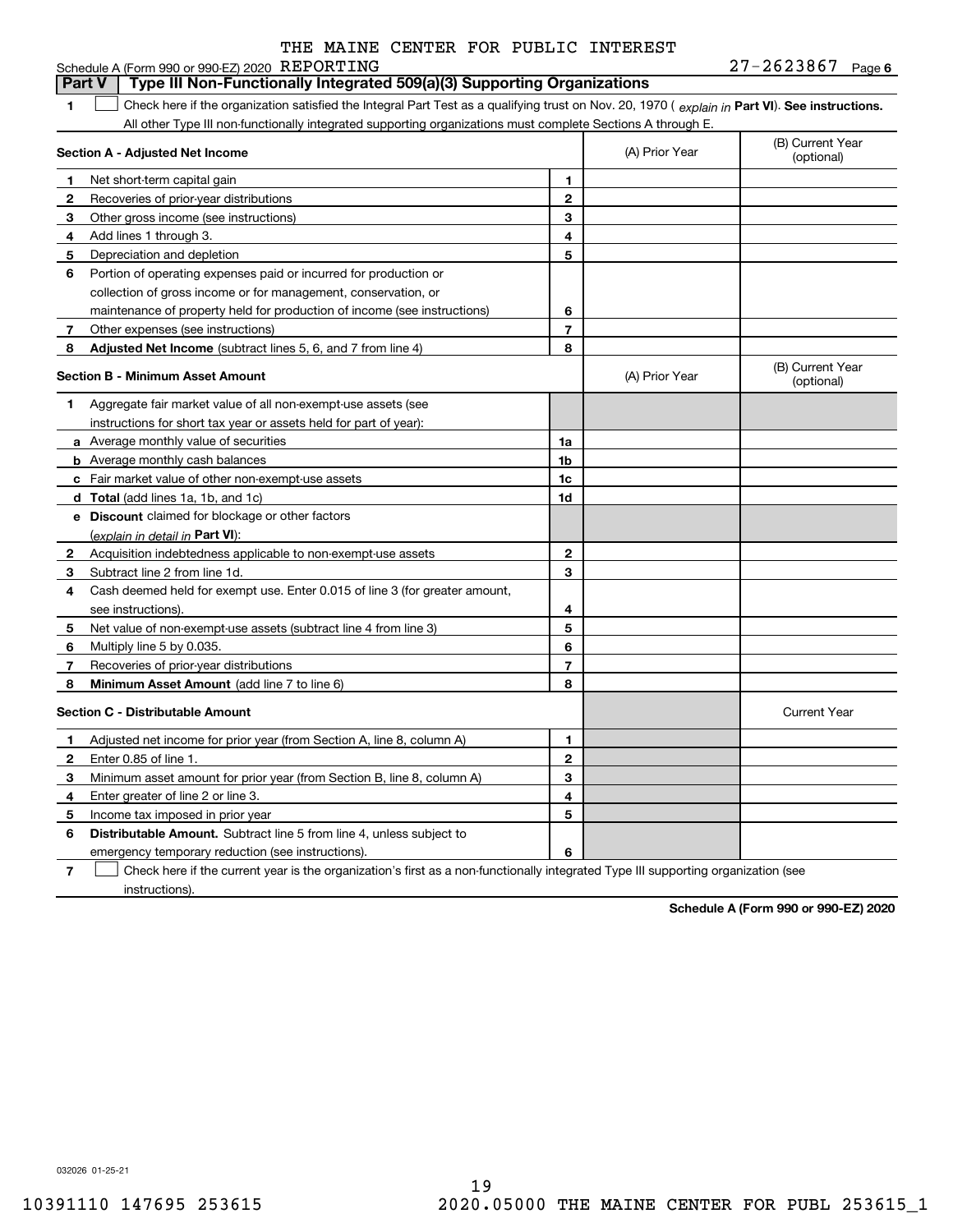Schedule A (Form 990 or 990-EZ) 2020 REPORTING

**7** REPORTING 27-2623867

|                                                         | Type III Non-Functionally Integrated 509(a)(3) Supporting Organizations<br>  Part V<br>(continued) |                                    |                                               |                                                  |  |  |  |
|---------------------------------------------------------|----------------------------------------------------------------------------------------------------|------------------------------------|-----------------------------------------------|--------------------------------------------------|--|--|--|
| <b>Section D - Distributions</b><br><b>Current Year</b> |                                                                                                    |                                    |                                               |                                                  |  |  |  |
| 1                                                       | Amounts paid to supported organizations to accomplish exempt purposes                              | 1                                  |                                               |                                                  |  |  |  |
| 2                                                       | Amounts paid to perform activity that directly furthers exempt purposes of supported               |                                    |                                               |                                                  |  |  |  |
|                                                         | organizations, in excess of income from activity                                                   | 2                                  |                                               |                                                  |  |  |  |
| з                                                       | Administrative expenses paid to accomplish exempt purposes of supported organizations              |                                    | 3                                             |                                                  |  |  |  |
| 4                                                       | Amounts paid to acquire exempt-use assets                                                          |                                    | 4                                             |                                                  |  |  |  |
| 5                                                       | Qualified set-aside amounts (prior IRS approval required - provide details in Part VI)             |                                    | 5                                             |                                                  |  |  |  |
| 6                                                       | Other distributions ( <i>describe in</i> Part VI). See instructions.                               |                                    | 6                                             |                                                  |  |  |  |
| 7                                                       | Total annual distributions. Add lines 1 through 6.                                                 |                                    | 7                                             |                                                  |  |  |  |
| 8                                                       | Distributions to attentive supported organizations to which the organization is responsive         |                                    |                                               |                                                  |  |  |  |
|                                                         | (provide details in Part VI). See instructions.                                                    |                                    | 8                                             |                                                  |  |  |  |
| 9                                                       | Distributable amount for 2020 from Section C, line 6                                               |                                    | 9                                             |                                                  |  |  |  |
| 10                                                      | Line 8 amount divided by line 9 amount                                                             |                                    | 10                                            |                                                  |  |  |  |
|                                                         | <b>Section E - Distribution Allocations</b> (see instructions)                                     | (i)<br><b>Excess Distributions</b> | (ii)<br><b>Underdistributions</b><br>Pre-2020 | (iii)<br><b>Distributable</b><br>Amount for 2020 |  |  |  |
| 1                                                       | Distributable amount for 2020 from Section C, line 6                                               |                                    |                                               |                                                  |  |  |  |
| 2                                                       | Underdistributions, if any, for years prior to 2020 (reason-                                       |                                    |                                               |                                                  |  |  |  |
|                                                         | able cause required - explain in Part VI). See instructions.                                       |                                    |                                               |                                                  |  |  |  |
| 3                                                       | Excess distributions carryover, if any, to 2020                                                    |                                    |                                               |                                                  |  |  |  |
|                                                         | <b>a</b> From 2015                                                                                 |                                    |                                               |                                                  |  |  |  |
|                                                         | <b>b</b> From 2016                                                                                 |                                    |                                               |                                                  |  |  |  |
|                                                         | $c$ From 2017                                                                                      |                                    |                                               |                                                  |  |  |  |
|                                                         | <b>d</b> From 2018                                                                                 |                                    |                                               |                                                  |  |  |  |
|                                                         | e From 2019                                                                                        |                                    |                                               |                                                  |  |  |  |
| f                                                       | <b>Total</b> of lines 3a through 3e                                                                |                                    |                                               |                                                  |  |  |  |
|                                                         | <b>g</b> Applied to underdistributions of prior years                                              |                                    |                                               |                                                  |  |  |  |
|                                                         | <b>h</b> Applied to 2020 distributable amount                                                      |                                    |                                               |                                                  |  |  |  |
|                                                         | Carryover from 2015 not applied (see instructions)                                                 |                                    |                                               |                                                  |  |  |  |
|                                                         | Remainder. Subtract lines 3g, 3h, and 3i from line 3f.                                             |                                    |                                               |                                                  |  |  |  |
| 4                                                       | Distributions for 2020 from Section D,                                                             |                                    |                                               |                                                  |  |  |  |
|                                                         | line $7:$                                                                                          |                                    |                                               |                                                  |  |  |  |
|                                                         | <b>a</b> Applied to underdistributions of prior years                                              |                                    |                                               |                                                  |  |  |  |
|                                                         | <b>b</b> Applied to 2020 distributable amount                                                      |                                    |                                               |                                                  |  |  |  |
|                                                         | c Remainder. Subtract lines 4a and 4b from line 4.                                                 |                                    |                                               |                                                  |  |  |  |
| 5                                                       | Remaining underdistributions for years prior to 2020, if                                           |                                    |                                               |                                                  |  |  |  |
|                                                         | any. Subtract lines 3g and 4a from line 2. For result greater                                      |                                    |                                               |                                                  |  |  |  |
|                                                         | than zero, explain in Part VI. See instructions.                                                   |                                    |                                               |                                                  |  |  |  |
| 6                                                       | Remaining underdistributions for 2020. Subtract lines 3h                                           |                                    |                                               |                                                  |  |  |  |
|                                                         | and 4b from line 1. For result greater than zero, explain in                                       |                                    |                                               |                                                  |  |  |  |
|                                                         | <b>Part VI.</b> See instructions.                                                                  |                                    |                                               |                                                  |  |  |  |
| 7                                                       | Excess distributions carryover to 2021. Add lines 3j                                               |                                    |                                               |                                                  |  |  |  |
|                                                         | and 4c.                                                                                            |                                    |                                               |                                                  |  |  |  |
| 8                                                       | Breakdown of line 7:                                                                               |                                    |                                               |                                                  |  |  |  |
|                                                         | a Excess from 2016                                                                                 |                                    |                                               |                                                  |  |  |  |
|                                                         | <b>b</b> Excess from 2017                                                                          |                                    |                                               |                                                  |  |  |  |
|                                                         | c Excess from 2018                                                                                 |                                    |                                               |                                                  |  |  |  |
|                                                         | d Excess from 2019                                                                                 |                                    |                                               |                                                  |  |  |  |
|                                                         | e Excess from 2020                                                                                 |                                    |                                               |                                                  |  |  |  |

**Schedule A (Form 990 or 990-EZ) 2020**

032027 01-25-21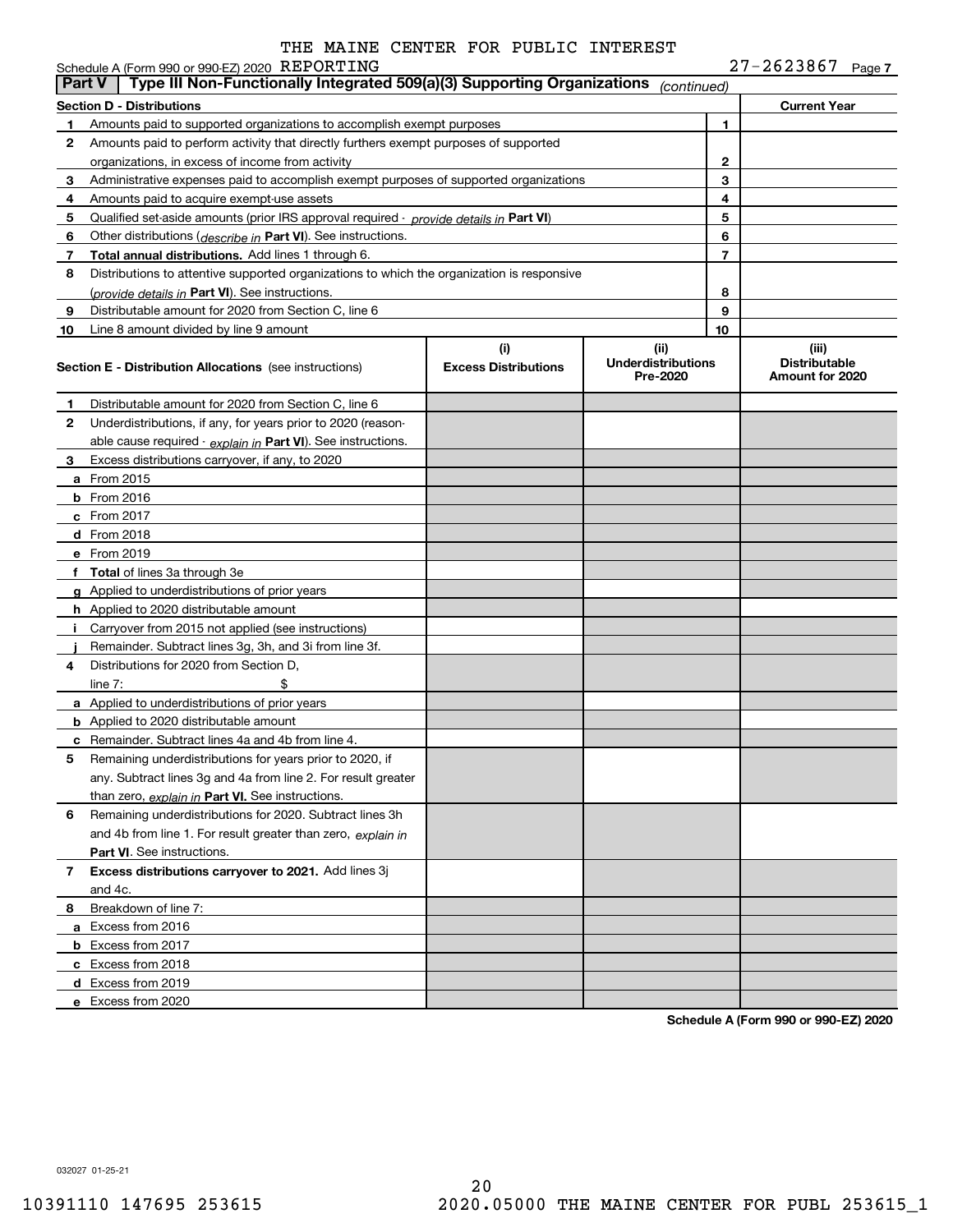|                 | THE MAINE CENTER FOR PUBLIC INTEREST                                                                                                                                                                                                                                                                                                                                                                                                                       | $27 - 2623867$ Page 8                |
|-----------------|------------------------------------------------------------------------------------------------------------------------------------------------------------------------------------------------------------------------------------------------------------------------------------------------------------------------------------------------------------------------------------------------------------------------------------------------------------|--------------------------------------|
| <b>Part VI</b>  | Schedule A (Form 990 or 990-EZ) 2020 REPORTING<br>Supplemental Information. Provide the explanations required by Part II, line 10; Part II, line 17a or 17b; Part III, line 12;                                                                                                                                                                                                                                                                            |                                      |
|                 | Part IV, Section A, lines 1, 2, 3b, 3c, 4b, 4c, 5a, 6, 9a, 9b, 9c, 11a, 11b, and 11c; Part IV, Section B, lines 1 and 2; Part IV, Section C,<br>line 1; Part IV, Section D, lines 2 and 3; Part IV, Section E, lines 1c, 2a, 2b, 3a, and 3b; Part V, line 1; Part V, Section B, line 1e; Part V,<br>Section D, lines 5, 6, and 8; and Part V, Section E, lines 2, 5, and 6. Also complete this part for any additional information.<br>(See instructions.) |                                      |
|                 |                                                                                                                                                                                                                                                                                                                                                                                                                                                            |                                      |
|                 |                                                                                                                                                                                                                                                                                                                                                                                                                                                            |                                      |
|                 |                                                                                                                                                                                                                                                                                                                                                                                                                                                            |                                      |
|                 |                                                                                                                                                                                                                                                                                                                                                                                                                                                            |                                      |
|                 |                                                                                                                                                                                                                                                                                                                                                                                                                                                            |                                      |
|                 |                                                                                                                                                                                                                                                                                                                                                                                                                                                            |                                      |
|                 |                                                                                                                                                                                                                                                                                                                                                                                                                                                            |                                      |
|                 |                                                                                                                                                                                                                                                                                                                                                                                                                                                            |                                      |
|                 |                                                                                                                                                                                                                                                                                                                                                                                                                                                            |                                      |
|                 |                                                                                                                                                                                                                                                                                                                                                                                                                                                            |                                      |
|                 |                                                                                                                                                                                                                                                                                                                                                                                                                                                            |                                      |
|                 |                                                                                                                                                                                                                                                                                                                                                                                                                                                            |                                      |
|                 |                                                                                                                                                                                                                                                                                                                                                                                                                                                            |                                      |
|                 |                                                                                                                                                                                                                                                                                                                                                                                                                                                            |                                      |
|                 |                                                                                                                                                                                                                                                                                                                                                                                                                                                            |                                      |
|                 |                                                                                                                                                                                                                                                                                                                                                                                                                                                            |                                      |
|                 |                                                                                                                                                                                                                                                                                                                                                                                                                                                            |                                      |
|                 |                                                                                                                                                                                                                                                                                                                                                                                                                                                            |                                      |
|                 |                                                                                                                                                                                                                                                                                                                                                                                                                                                            |                                      |
|                 |                                                                                                                                                                                                                                                                                                                                                                                                                                                            |                                      |
|                 |                                                                                                                                                                                                                                                                                                                                                                                                                                                            |                                      |
|                 |                                                                                                                                                                                                                                                                                                                                                                                                                                                            |                                      |
|                 |                                                                                                                                                                                                                                                                                                                                                                                                                                                            |                                      |
|                 |                                                                                                                                                                                                                                                                                                                                                                                                                                                            |                                      |
|                 |                                                                                                                                                                                                                                                                                                                                                                                                                                                            |                                      |
|                 |                                                                                                                                                                                                                                                                                                                                                                                                                                                            |                                      |
|                 |                                                                                                                                                                                                                                                                                                                                                                                                                                                            |                                      |
|                 |                                                                                                                                                                                                                                                                                                                                                                                                                                                            |                                      |
|                 |                                                                                                                                                                                                                                                                                                                                                                                                                                                            |                                      |
| 032028 01-25-21 |                                                                                                                                                                                                                                                                                                                                                                                                                                                            | Schedule A (Form 990 or 990-EZ) 2020 |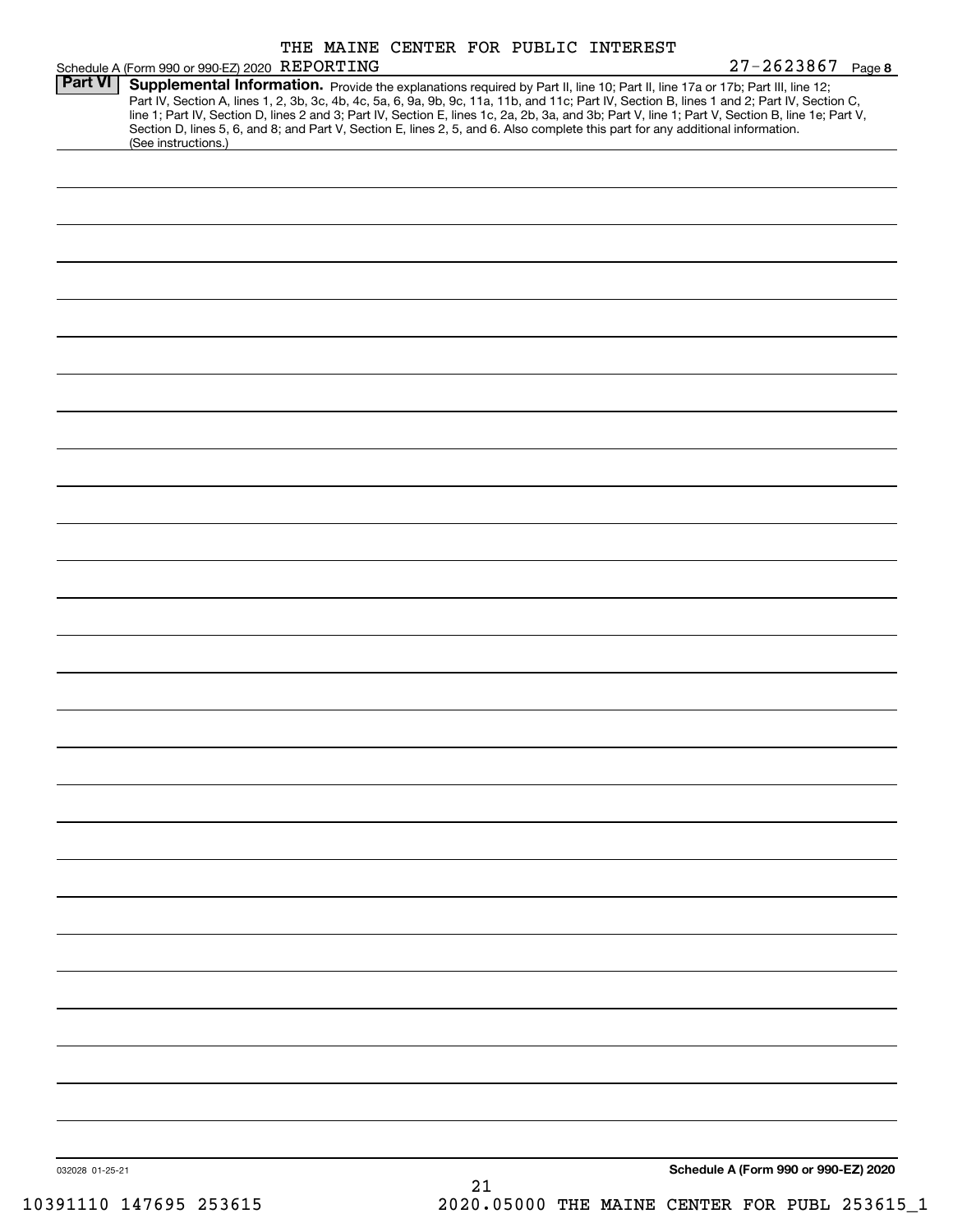Department of the Treasury **(Form 990, 990-EZ, or 990-PF)**

# **Schedule B Schedule of Contributors**

**| Attach to Form 990, Form 990-EZ, or Form 990-PF. | Go to www.irs.gov/Form990 for the latest information.** OMB No. 1545-0047

| J | ſ | ,<br>J | ٦ |
|---|---|--------|---|
|   |   |        |   |

**Exampler** 

| Internal Revenue Service              |                                                                                                                                                                                                                           |                             |
|---------------------------------------|---------------------------------------------------------------------------------------------------------------------------------------------------------------------------------------------------------------------------|-----------------------------|
| Name of the organization              |                                                                                                                                                                                                                           | <b>Employer identificat</b> |
|                                       | CENTER FOR PUBLIC INTEREST<br>THE MAINE<br>REPORTING                                                                                                                                                                      | 27-2623867                  |
| <b>Organization type (check one):</b> |                                                                                                                                                                                                                           |                             |
| Filers of:                            | Section:                                                                                                                                                                                                                  |                             |
| Form 990 or 990-EZ                    | $\lfloor x \rfloor$ 501(c)( 3) (enter number) organization                                                                                                                                                                |                             |
|                                       | 4947(a)(1) nonexempt charitable trust not treated as a private foundation                                                                                                                                                 |                             |
|                                       | 527 political organization                                                                                                                                                                                                |                             |
| Form 990-PF                           | 501(c)(3) exempt private foundation                                                                                                                                                                                       |                             |
|                                       | 4947(a)(1) nonexempt charitable trust treated as a private foundation                                                                                                                                                     |                             |
|                                       | 501(c)(3) taxable private foundation                                                                                                                                                                                      |                             |
|                                       |                                                                                                                                                                                                                           |                             |
|                                       | Check if your organization is covered by the General Rule or a Special Rule.<br>Note: Only a section 501(c)(7), (8), or (10) organization can check boxes for both the General Rule and a Special Rule. See instructions. |                             |

#### **General Rule**

 $\mathcal{L}^{\text{max}}$ 

For an organization filing Form 990, 990-EZ, or 990-PF that received, during the year, contributions totaling \$5,000 or more (in money or property) from any one contributor. Complete Parts I and II. See instructions for determining a contributor's total contributions.

#### **Special Rules**

| $\boxed{\text{X}}$ For an organization described in section 501(c)(3) filing Form 990 or 990-EZ that met the 33 1/3% support test of the regulations under |
|------------------------------------------------------------------------------------------------------------------------------------------------------------|
| sections 509(a)(1) and 170(b)(1)(A)(vi), that checked Schedule A (Form 990 or 990-EZ), Part II, line 13, 16a, or 16b, and that received from               |
| any one contributor, during the year, total contributions of the greater of (1) \$5,000; or (2) 2% of the amount on (i) Form 990, Part VIII, line 1h;      |
| or (ii) Form 990-EZ, line 1. Complete Parts I and II.                                                                                                      |

For an organization described in section 501(c)(7), (8), or (10) filing Form 990 or 990-EZ that received from any one contributor, during the year, total contributions of more than \$1,000 exclusively for religious, charitable, scientific, literary, or educational purposes, or for the prevention of cruelty to children or animals. Complete Parts I (entering "N/A" in column (b) instead of the contributor name and address), II, and III.  $\mathcal{L}^{\text{max}}$ 

purpose. Don't complete any of the parts unless the **General Rule** applies to this organization because it received *nonexclusively* year, contributions <sub>exclusively</sub> for religious, charitable, etc., purposes, but no such contributions totaled more than \$1,000. If this box is checked, enter here the total contributions that were received during the year for an  $\;$ exclusively religious, charitable, etc., For an organization described in section 501(c)(7), (8), or (10) filing Form 990 or 990-EZ that received from any one contributor, during the religious, charitable, etc., contributions totaling \$5,000 or more during the year  $\Box$ — $\Box$   $\Box$  $\mathcal{L}^{\text{max}}$ 

**Caution:**  An organization that isn't covered by the General Rule and/or the Special Rules doesn't file Schedule B (Form 990, 990-EZ, or 990-PF),  **must** but it answer "No" on Part IV, line 2, of its Form 990; or check the box on line H of its Form 990-EZ or on its Form 990-PF, Part I, line 2, to certify that it doesn't meet the filing requirements of Schedule B (Form 990, 990-EZ, or 990-PF).

**For Paperwork Reduction Act Notice, see the instructions for Form 990, 990-EZ, or 990-PF. Schedule B (Form 990, 990-EZ, or 990-PF) (2020)** LHA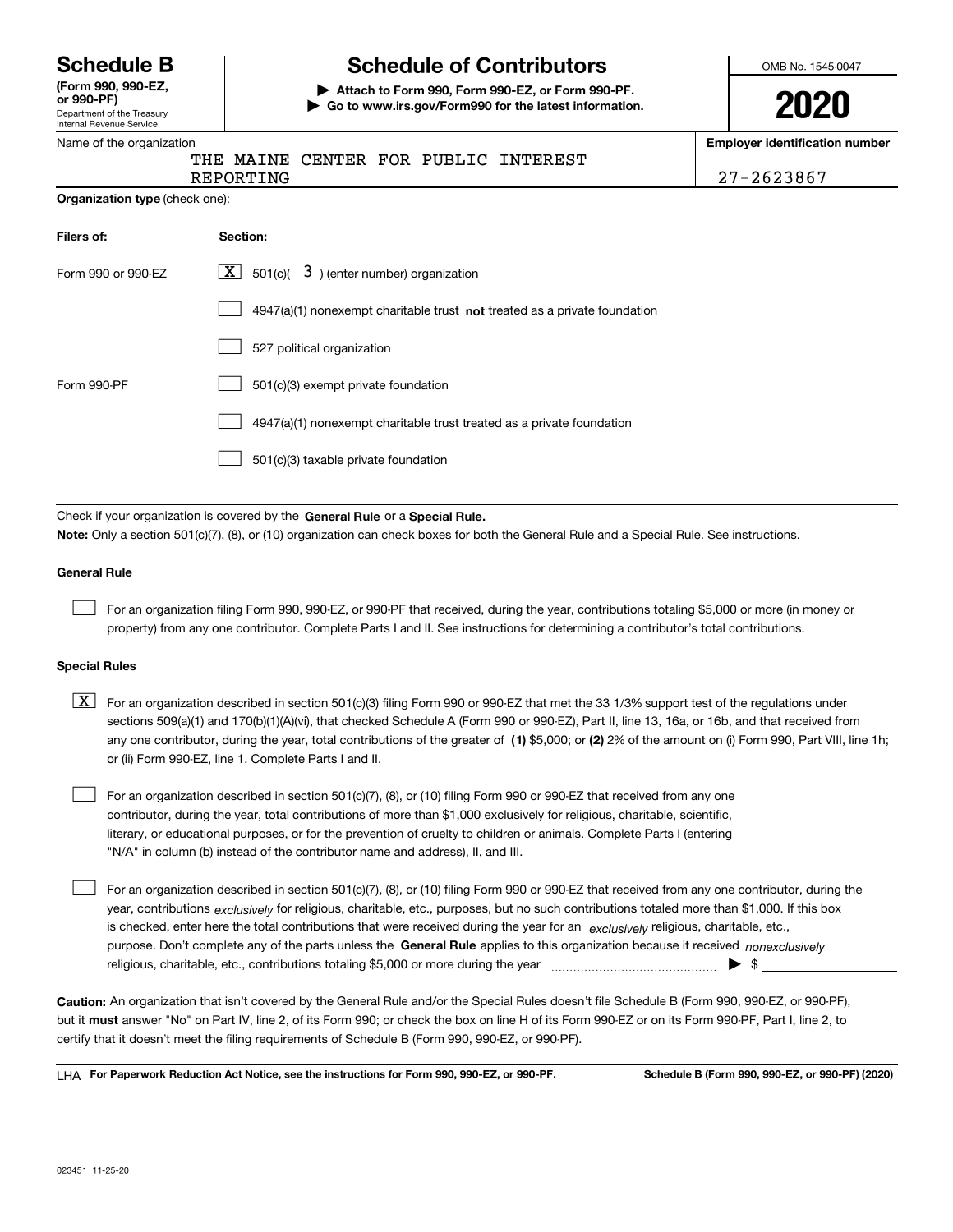### Schedule B (Form 990, 990-EZ, or 990-PF) (2020) **Page 2** Page 2

Name of organization

(see instructions). Use duplicate copies of Part I if additional space is needed.<br> **27-2623867**<br> **27-2623867**<br> **27-2623867**<br> **27-2623867**<br> **27-2623867** THE MAINE CENTER FOR PUBLIC INTEREST REPORTING 27-2623867

| (a)                  | (b)                                                                           | (c)                        | (d)                                                                                                                                                          |
|----------------------|-------------------------------------------------------------------------------|----------------------------|--------------------------------------------------------------------------------------------------------------------------------------------------------------|
| No.                  | Name, address, and $ZIP + 4$                                                  | <b>Total contributions</b> | Type of contribution                                                                                                                                         |
| 1                    | ROBERT FULLER<br>11215 SEVEN LOCKS ROAD, APT. 300<br>POTOMAC, MD 20854-3260   | 58,750.<br>$\frac{1}{2}$   | X.<br>Person<br>Pavroll<br>Noncash<br>(Complete Part II for<br>noncash contributions.)                                                                       |
| (a)                  | (b)                                                                           | (c)                        | (d)                                                                                                                                                          |
| No.                  | Name, address, and $ZIP + 4$                                                  | <b>Total contributions</b> | Type of contribution                                                                                                                                         |
| $\boldsymbol{2}$     | RICK BRESNAHAN<br>721<br>CAMDEN ROAD<br>HOPE, ME 04847                        | 15,000.<br>$\frac{1}{2}$   | x.<br>Person<br>Payroll<br>Noncash<br>(Complete Part II for<br>noncash contributions.)                                                                       |
| (a)                  | (b)                                                                           | (c)                        | (d)                                                                                                                                                          |
| No.                  | Name, address, and ZIP + 4                                                    | <b>Total contributions</b> | Type of contribution                                                                                                                                         |
| 3                    | MIAMI FOUNDATION<br>NW 3RD ST #305<br>40<br>MIAMI, FL 33128                   | 21,000.<br>$\mathsf{\$}$   | x.<br>Person<br>Payroll<br>Noncash<br>(Complete Part II for<br>noncash contributions.)                                                                       |
| (a)                  | (b)                                                                           | (c)                        | (d)                                                                                                                                                          |
| No.                  | Name, address, and $ZIP + 4$                                                  | <b>Total contributions</b> | Type of contribution                                                                                                                                         |
| 4                    | INASMUCH FOUNDATION<br>210 PARK AVE, SUITE 3150<br>OKLAHOMA CITY, OK 73102    | 25,000.<br>$\frac{1}{2}$   | x.<br>Person<br>Payroll<br><b>Noncash</b><br>(Complete Part II for<br>noncash contributions.)                                                                |
| (a)                  | (b)                                                                           | (c)                        | (d)                                                                                                                                                          |
| No.                  | Name, address, and ZIP + 4                                                    | <b>Total contributions</b> | Type of contribution                                                                                                                                         |
| 5                    | REPORT FOR AMERICA<br>10 GUEST ST<br>BRIGHTON, MA 02135                       | 38,997.<br>$\mathsf{\$}$   | $\overline{\text{X}}$<br>Person<br>Payroll<br>Noncash<br>(Complete Part II for<br>noncash contributions.)                                                    |
| (a)                  | (b)                                                                           | (c)                        | (d)                                                                                                                                                          |
| No.                  | Name, address, and ZIP + 4                                                    | <b>Total contributions</b> | Type of contribution                                                                                                                                         |
| 6<br>023452 11-25-20 | PROPUBLICA<br>155 AVENUE OF THE AMERICAS,<br>13TH FLOOR<br>NEW YORK, NY 10013 | 67, 164.<br>$\mathsf{\$}$  | $\overline{\text{X}}$<br>Person<br>Payroll<br>Noncash<br>(Complete Part II for<br>noncash contributions.)<br>Schedule B (Form 990, 990-EZ, or 990-PF) (2020) |

24

10391110 147695 253615 2020.05000 THE MAINE CENTER FOR PUBL 253615\_1

**Employer identification number**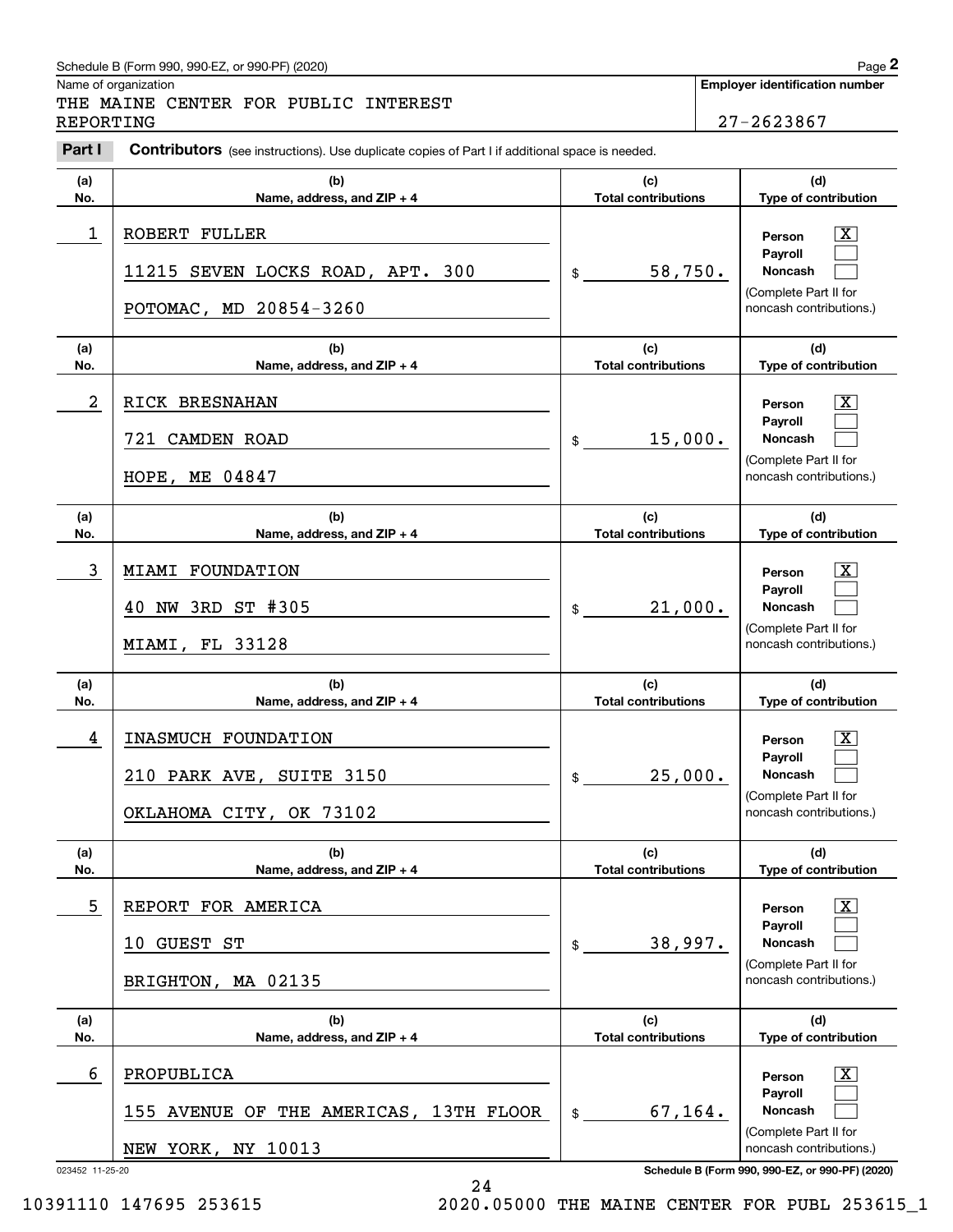### Schedule B (Form 990, 990-EZ, or 990-PF) (2020) **Page 2** Page 2

|            | Schedule B (Form 990, 990-EZ, or 990-PF) (2020)                                                       |                                                         |  | Page 2                                                                                                      |
|------------|-------------------------------------------------------------------------------------------------------|---------------------------------------------------------|--|-------------------------------------------------------------------------------------------------------------|
| REPORTING  | Name of organization<br>THE MAINE CENTER FOR PUBLIC INTEREST                                          | <b>Employer identification number</b><br>$27 - 2623867$ |  |                                                                                                             |
| Part I     | <b>Contributors</b> (see instructions). Use duplicate copies of Part I if additional space is needed. |                                                         |  |                                                                                                             |
| (a)<br>No. | (b)<br>Name, address, and ZIP + 4                                                                     | (c)<br><b>Total contributions</b>                       |  | (d)<br>Type of contribution                                                                                 |
| 7          | THE BETTERMENT FUND<br>P.O. BOX 979<br>BETHEL, ME 04217                                               | \$<br>17,500.                                           |  | $\overline{\mathbf{X}}$<br>Person<br>Payroll<br>Noncash<br>(Complete Part II for<br>noncash contributions.) |
| (a)<br>No. | (b)<br>Name, address, and ZIP + 4                                                                     | (c)<br><b>Total contributions</b>                       |  | (d)<br>Type of contribution                                                                                 |
| 8          | NICHOLAS OTTAWAY FOUNDATION<br>26 SOUTH STREET<br>MIDDLETOWN, NY 10940                                | \$<br>20,000.                                           |  | $\mathbf{X}$<br>Person<br>Payroll<br>Noncash<br>(Complete Part II for<br>noncash contributions.)            |
| (a)<br>No. | (b)<br>Name, address, and ZIP + 4                                                                     | (c)<br><b>Total contributions</b>                       |  | (d)<br>Type of contribution                                                                                 |
| 9          | STEPHEN AND TABITHA KING FOUNDATION<br>STK FOUNDATION<br>P.O. BOX 885<br>BANGOR, ME 04402             | \$<br>25,000.                                           |  | $\overline{\text{X}}$<br>Person<br>Payroll<br>Noncash<br>(Complete Part II for<br>noncash contributions.)   |
| (a)<br>No. | (b)<br>Name, address, and ZIP + 4                                                                     | (c)<br><b>Total contributions</b>                       |  | (d)<br>Type of contribution                                                                                 |
| 10         | ELMINA B. SEWALL FOUNDATION<br>15 MAIN STREET, SUITE 230<br>FREEPORT, ME 04032                        | \$<br>50,000.                                           |  | $\mathbf{X}$<br>Person<br>Payroll<br>Noncash<br>(Complete Part II for<br>noncash contributions.)            |
| (a)<br>No. | (b)<br>Name, address, and ZIP + 4                                                                     | (c)<br><b>Total contributions</b>                       |  | (d)<br>Type of contribution                                                                                 |
|            |                                                                                                       | \$                                                      |  | Person<br>Payroll<br>Noncash<br>(Complete Part II for<br>noncash contributions.)                            |
| (a)<br>No. | (b)<br>Name, address, and ZIP + 4                                                                     | (c)<br><b>Total contributions</b>                       |  | (d)<br>Type of contribution                                                                                 |
|            |                                                                                                       | \$                                                      |  | Person<br>Payroll<br>Noncash<br>(Complete Part II for<br>noncash contributions.)                            |

25

023452 11-25-20 **Schedule B (Form 990, 990-EZ, or 990-PF) (2020)**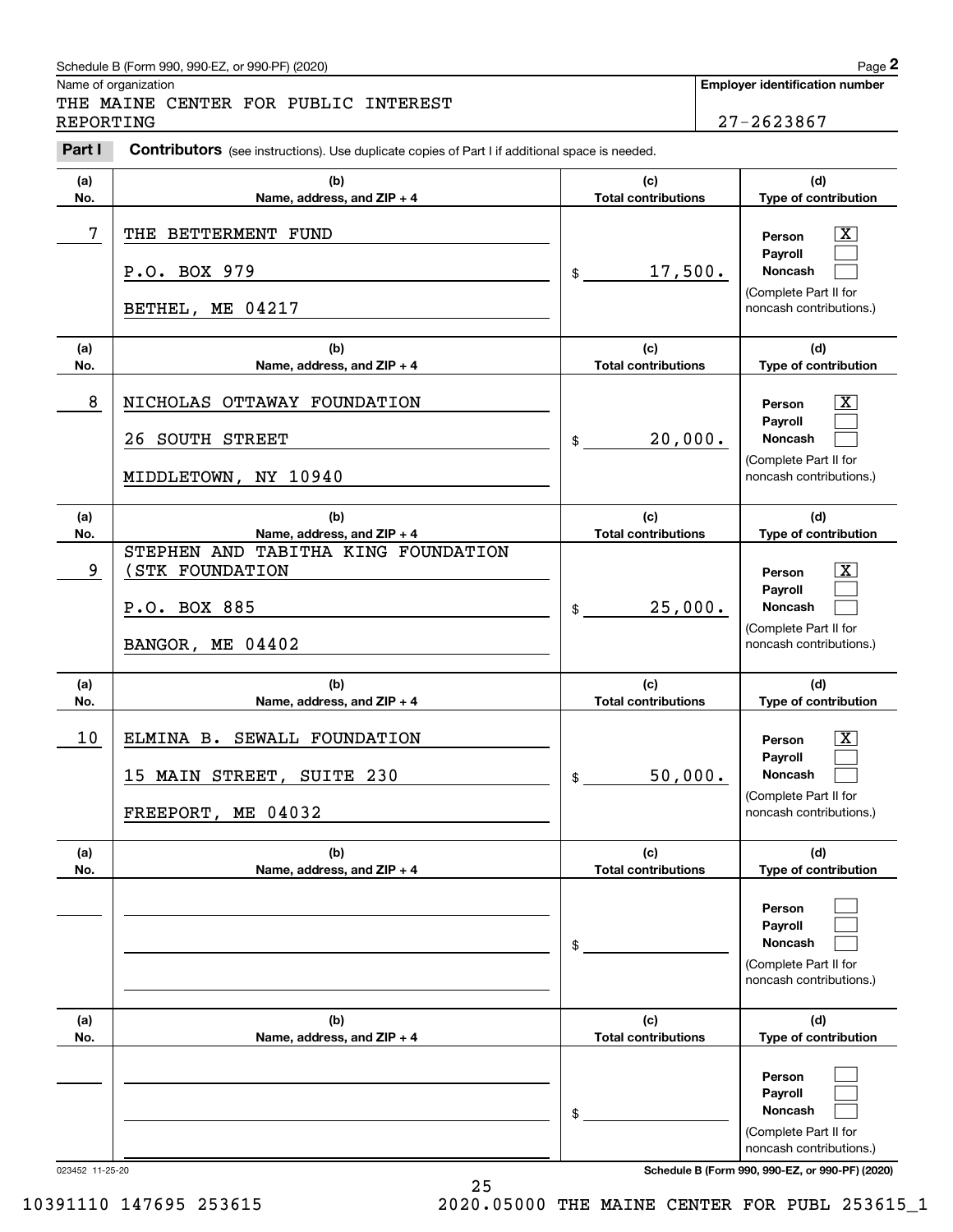| Schedule B (Form 990, 990-EZ, or 990-PF) (2020)<br>Name of organization |                                      | Page 3<br><b>Employer identification number</b>                                                                                                                                                                                                                                                                                                                                   |
|-------------------------------------------------------------------------|--------------------------------------|-----------------------------------------------------------------------------------------------------------------------------------------------------------------------------------------------------------------------------------------------------------------------------------------------------------------------------------------------------------------------------------|
| REPORTING                                                               |                                      | $27 - 2623867$                                                                                                                                                                                                                                                                                                                                                                    |
|                                                                         |                                      |                                                                                                                                                                                                                                                                                                                                                                                   |
| (b)<br>Description of noncash property given                            | (c)                                  | (d)<br>Date received                                                                                                                                                                                                                                                                                                                                                              |
|                                                                         | \$                                   |                                                                                                                                                                                                                                                                                                                                                                                   |
| (b)<br>Description of noncash property given                            | (c)                                  | (d)<br>Date received                                                                                                                                                                                                                                                                                                                                                              |
|                                                                         | \$                                   |                                                                                                                                                                                                                                                                                                                                                                                   |
| (b)<br>Description of noncash property given                            | (c)                                  | (d)<br>Date received                                                                                                                                                                                                                                                                                                                                                              |
|                                                                         | \$                                   |                                                                                                                                                                                                                                                                                                                                                                                   |
| (b)<br>Description of noncash property given                            | (c)                                  | (d)<br>Date received                                                                                                                                                                                                                                                                                                                                                              |
|                                                                         | \$                                   |                                                                                                                                                                                                                                                                                                                                                                                   |
| (b)<br>Description of noncash property given                            | (c)                                  | (d)<br>Date received                                                                                                                                                                                                                                                                                                                                                              |
|                                                                         | \$                                   |                                                                                                                                                                                                                                                                                                                                                                                   |
| (b)<br>Description of noncash property given                            | (c)                                  | (d)<br>Date received                                                                                                                                                                                                                                                                                                                                                              |
|                                                                         |                                      |                                                                                                                                                                                                                                                                                                                                                                                   |
|                                                                         | THE MAINE CENTER FOR PUBLIC INTEREST | Noncash Property (see instructions). Use duplicate copies of Part II if additional space is needed.<br>FMV (or estimate)<br>(See instructions.)<br>FMV (or estimate)<br>(See instructions.)<br>FMV (or estimate)<br>(See instructions.)<br>FMV (or estimate)<br>(See instructions.)<br>FMV (or estimate)<br>(See instructions.)<br>FMV (or estimate)<br>(See instructions.)<br>\$ |

26

Schedule B (Form 990, 990-EZ, or 990-PF) (2020) Page 3

023453 11-25-20 **Schedule B (Form 990, 990-EZ, or 990-PF) (2020)**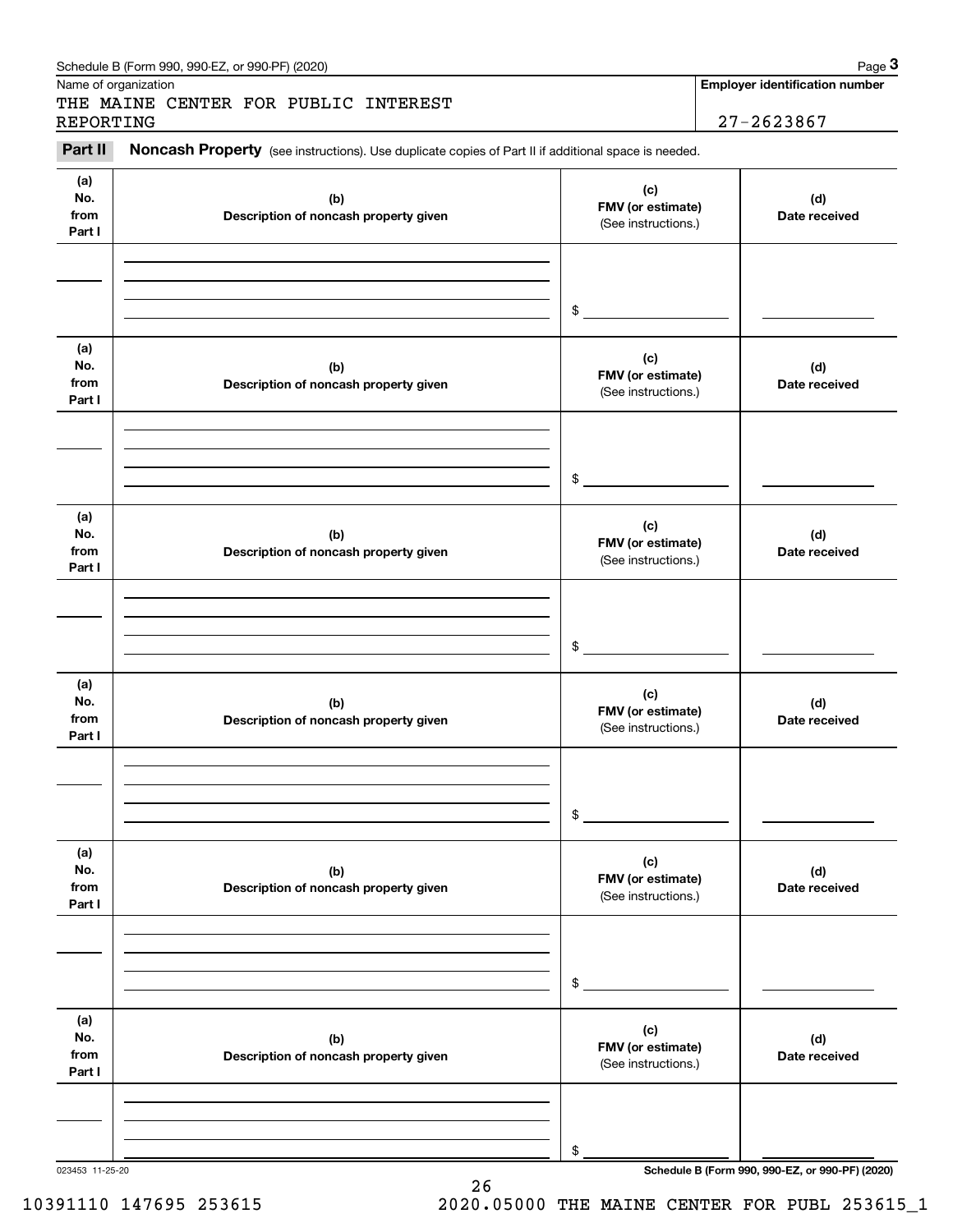|                  | Schedule B (Form 990, 990-EZ, or 990-PF) (2020)                                                                                                                                                                                                                                                 |                      | Page 4                                          |
|------------------|-------------------------------------------------------------------------------------------------------------------------------------------------------------------------------------------------------------------------------------------------------------------------------------------------|----------------------|-------------------------------------------------|
|                  | Name of organization                                                                                                                                                                                                                                                                            |                      | <b>Employer identification number</b>           |
|                  | THE MAINE CENTER FOR PUBLIC INTEREST                                                                                                                                                                                                                                                            |                      |                                                 |
| <b>REPORTING</b> |                                                                                                                                                                                                                                                                                                 |                      | $27 - 2623867$                                  |
| Part III         | Exclusively religious, charitable, etc., contributions to organizations described in section 501(c)(7), (8), or (10) that total more than \$1,000 for the year                                                                                                                                  |                      |                                                 |
|                  | from any one contributor. Complete columns (a) through (e) and the following line entry. For organizations<br>completing Part III, enter the total of exclusively religious, charitable, etc., contributions of \$1,000 or less for the year. (Enter this info. once.) $\blacktriangleright$ \$ |                      |                                                 |
|                  | Use duplicate copies of Part III if additional space is needed.                                                                                                                                                                                                                                 |                      |                                                 |
| (a) No.<br>from  |                                                                                                                                                                                                                                                                                                 |                      |                                                 |
| Part I           | (b) Purpose of gift                                                                                                                                                                                                                                                                             | (c) Use of gift      | (d) Description of how gift is held             |
|                  |                                                                                                                                                                                                                                                                                                 |                      |                                                 |
|                  |                                                                                                                                                                                                                                                                                                 |                      |                                                 |
|                  |                                                                                                                                                                                                                                                                                                 |                      |                                                 |
|                  |                                                                                                                                                                                                                                                                                                 |                      |                                                 |
|                  |                                                                                                                                                                                                                                                                                                 | (e) Transfer of gift |                                                 |
|                  |                                                                                                                                                                                                                                                                                                 |                      |                                                 |
|                  | Transferee's name, address, and ZIP + 4                                                                                                                                                                                                                                                         |                      | Relationship of transferor to transferee        |
|                  |                                                                                                                                                                                                                                                                                                 |                      |                                                 |
|                  |                                                                                                                                                                                                                                                                                                 |                      |                                                 |
|                  |                                                                                                                                                                                                                                                                                                 |                      |                                                 |
|                  |                                                                                                                                                                                                                                                                                                 |                      |                                                 |
| (a) No.<br>from  |                                                                                                                                                                                                                                                                                                 |                      |                                                 |
| Part I           | (b) Purpose of gift                                                                                                                                                                                                                                                                             | (c) Use of gift      | (d) Description of how gift is held             |
|                  |                                                                                                                                                                                                                                                                                                 |                      |                                                 |
|                  |                                                                                                                                                                                                                                                                                                 |                      |                                                 |
|                  |                                                                                                                                                                                                                                                                                                 |                      |                                                 |
|                  |                                                                                                                                                                                                                                                                                                 |                      |                                                 |
|                  |                                                                                                                                                                                                                                                                                                 | (e) Transfer of gift |                                                 |
|                  |                                                                                                                                                                                                                                                                                                 |                      |                                                 |
|                  | Transferee's name, address, and ZIP + 4                                                                                                                                                                                                                                                         |                      | Relationship of transferor to transferee        |
|                  |                                                                                                                                                                                                                                                                                                 |                      |                                                 |
|                  |                                                                                                                                                                                                                                                                                                 |                      |                                                 |
|                  |                                                                                                                                                                                                                                                                                                 |                      |                                                 |
| (a) No.          |                                                                                                                                                                                                                                                                                                 |                      |                                                 |
| from<br>Part I   | (b) Purpose of gift                                                                                                                                                                                                                                                                             | (c) Use of gift      | (d) Description of how gift is held             |
|                  |                                                                                                                                                                                                                                                                                                 |                      |                                                 |
|                  |                                                                                                                                                                                                                                                                                                 |                      |                                                 |
|                  |                                                                                                                                                                                                                                                                                                 |                      |                                                 |
|                  |                                                                                                                                                                                                                                                                                                 |                      |                                                 |
|                  |                                                                                                                                                                                                                                                                                                 | (e) Transfer of gift |                                                 |
|                  |                                                                                                                                                                                                                                                                                                 |                      |                                                 |
|                  | Transferee's name, address, and ZIP + 4                                                                                                                                                                                                                                                         |                      | Relationship of transferor to transferee        |
|                  |                                                                                                                                                                                                                                                                                                 |                      |                                                 |
|                  |                                                                                                                                                                                                                                                                                                 |                      |                                                 |
|                  |                                                                                                                                                                                                                                                                                                 |                      |                                                 |
|                  |                                                                                                                                                                                                                                                                                                 |                      |                                                 |
| (a) No.<br>from  | (b) Purpose of gift                                                                                                                                                                                                                                                                             | (c) Use of gift      | (d) Description of how gift is held             |
| Part I           |                                                                                                                                                                                                                                                                                                 |                      |                                                 |
|                  |                                                                                                                                                                                                                                                                                                 |                      |                                                 |
|                  |                                                                                                                                                                                                                                                                                                 |                      |                                                 |
|                  |                                                                                                                                                                                                                                                                                                 |                      |                                                 |
|                  |                                                                                                                                                                                                                                                                                                 |                      |                                                 |
|                  |                                                                                                                                                                                                                                                                                                 | (e) Transfer of gift |                                                 |
|                  |                                                                                                                                                                                                                                                                                                 |                      |                                                 |
|                  | Transferee's name, address, and ZIP + 4                                                                                                                                                                                                                                                         |                      | Relationship of transferor to transferee        |
|                  |                                                                                                                                                                                                                                                                                                 |                      |                                                 |
|                  |                                                                                                                                                                                                                                                                                                 |                      |                                                 |
|                  |                                                                                                                                                                                                                                                                                                 |                      |                                                 |
| 023454 11-25-20  |                                                                                                                                                                                                                                                                                                 |                      | Schedule B (Form 990, 990-EZ, or 990-PF) (2020) |
|                  |                                                                                                                                                                                                                                                                                                 | 27                   |                                                 |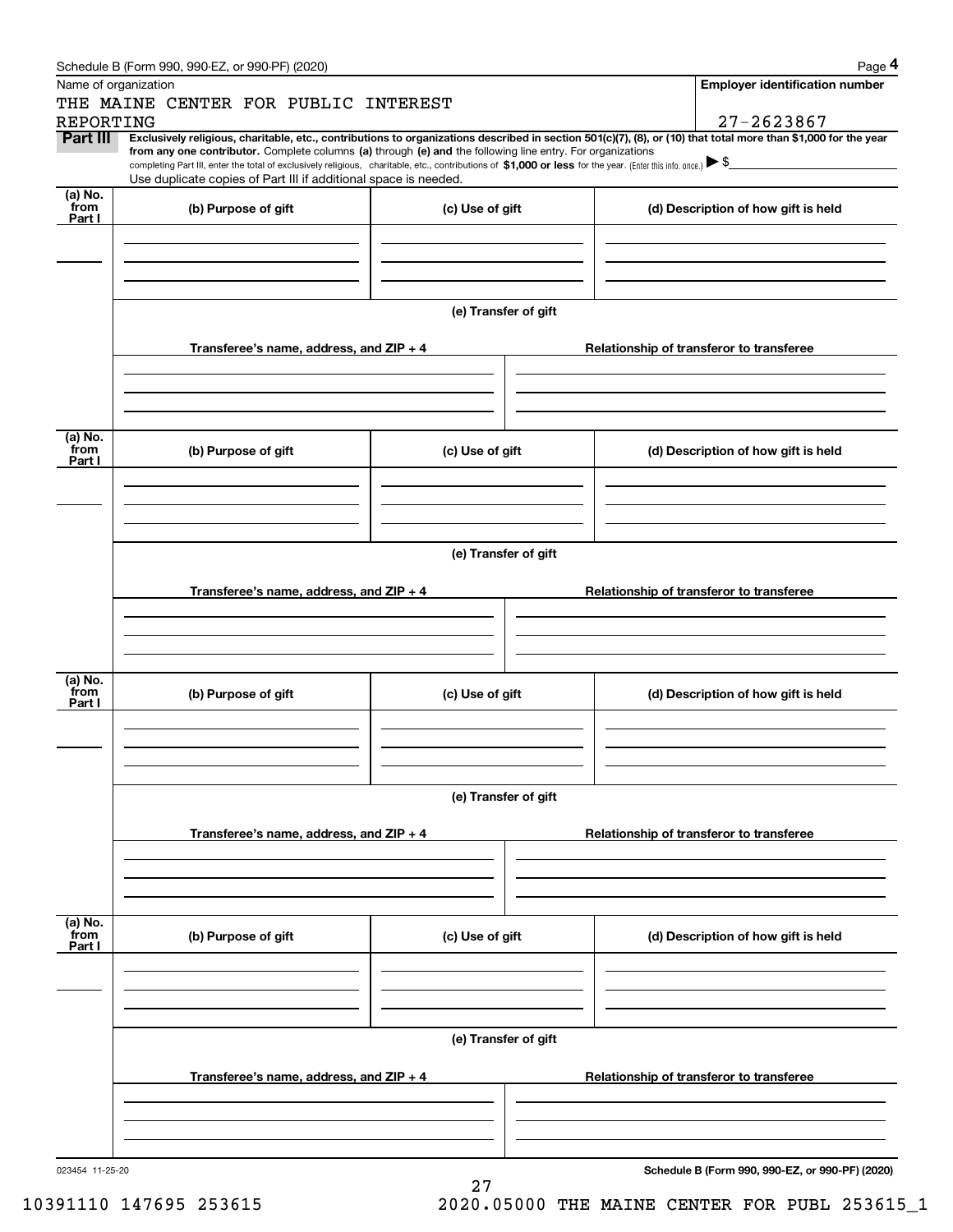|         | <b>SCHEDULE D</b>                                                                                                                                                      |                                                                                                                                                                     | <b>Supplemental Financial Statements</b>                                                                                                                                                                                                               |    | OMB No. 1545-0047                          |
|---------|------------------------------------------------------------------------------------------------------------------------------------------------------------------------|---------------------------------------------------------------------------------------------------------------------------------------------------------------------|--------------------------------------------------------------------------------------------------------------------------------------------------------------------------------------------------------------------------------------------------------|----|--------------------------------------------|
|         | (Form 990)                                                                                                                                                             |                                                                                                                                                                     | Complete if the organization answered "Yes" on Form 990,<br>Part IV, line 6, 7, 8, 9, 10, 11a, 11b, 11c, 11d, 11e, 11f, 12a, or 12b.                                                                                                                   |    |                                            |
|         | Department of the Treasury                                                                                                                                             |                                                                                                                                                                     | Attach to Form 990.                                                                                                                                                                                                                                    |    | <b>Open to Public</b><br><b>Inspection</b> |
|         | Go to www.irs.gov/Form990 for instructions and the latest information.<br>Internal Revenue Service<br>THE MAINE CENTER FOR PUBLIC INTEREST<br>Name of the organization |                                                                                                                                                                     |                                                                                                                                                                                                                                                        |    | <b>Employer identification number</b>      |
|         |                                                                                                                                                                        | REPORTING                                                                                                                                                           |                                                                                                                                                                                                                                                        |    | 27-2623867                                 |
| Part I  |                                                                                                                                                                        |                                                                                                                                                                     | Organizations Maintaining Donor Advised Funds or Other Similar Funds or Accounts. Complete if the                                                                                                                                                      |    |                                            |
|         |                                                                                                                                                                        | organization answered "Yes" on Form 990, Part IV, line 6.                                                                                                           |                                                                                                                                                                                                                                                        |    |                                            |
|         |                                                                                                                                                                        |                                                                                                                                                                     | (a) Donor advised funds                                                                                                                                                                                                                                |    | (b) Funds and other accounts               |
| 1       |                                                                                                                                                                        |                                                                                                                                                                     |                                                                                                                                                                                                                                                        |    |                                            |
| 2<br>з  |                                                                                                                                                                        | Aggregate value of contributions to (during year)                                                                                                                   |                                                                                                                                                                                                                                                        |    |                                            |
| 4       |                                                                                                                                                                        |                                                                                                                                                                     |                                                                                                                                                                                                                                                        |    |                                            |
| 5       |                                                                                                                                                                        |                                                                                                                                                                     | Did the organization inform all donors and donor advisors in writing that the assets held in donor advised funds                                                                                                                                       |    |                                            |
|         |                                                                                                                                                                        |                                                                                                                                                                     |                                                                                                                                                                                                                                                        |    | Yes<br><b>No</b>                           |
| 6       |                                                                                                                                                                        |                                                                                                                                                                     | Did the organization inform all grantees, donors, and donor advisors in writing that grant funds can be used only                                                                                                                                      |    |                                            |
|         |                                                                                                                                                                        |                                                                                                                                                                     | for charitable purposes and not for the benefit of the donor or donor advisor, or for any other purpose conferring                                                                                                                                     |    |                                            |
| Part II |                                                                                                                                                                        |                                                                                                                                                                     |                                                                                                                                                                                                                                                        |    | Yes<br>No                                  |
|         |                                                                                                                                                                        |                                                                                                                                                                     | Conservation Easements. Complete if the organization answered "Yes" on Form 990, Part IV, line 7.                                                                                                                                                      |    |                                            |
| 1       |                                                                                                                                                                        | Purpose(s) of conservation easements held by the organization (check all that apply).<br>Preservation of land for public use (for example, recreation or education) | Preservation of a historically important land area                                                                                                                                                                                                     |    |                                            |
|         |                                                                                                                                                                        | Protection of natural habitat                                                                                                                                       | Preservation of a certified historic structure                                                                                                                                                                                                         |    |                                            |
|         |                                                                                                                                                                        | Preservation of open space                                                                                                                                          |                                                                                                                                                                                                                                                        |    |                                            |
| 2       |                                                                                                                                                                        |                                                                                                                                                                     | Complete lines 2a through 2d if the organization held a qualified conservation contribution in the form of a conservation easement on the last                                                                                                         |    |                                            |
|         | day of the tax year.                                                                                                                                                   |                                                                                                                                                                     |                                                                                                                                                                                                                                                        |    | Held at the End of the Tax Year            |
|         |                                                                                                                                                                        |                                                                                                                                                                     |                                                                                                                                                                                                                                                        | 2a |                                            |
| b       |                                                                                                                                                                        |                                                                                                                                                                     |                                                                                                                                                                                                                                                        | 2b |                                            |
| с       |                                                                                                                                                                        |                                                                                                                                                                     |                                                                                                                                                                                                                                                        | 2c |                                            |
|         |                                                                                                                                                                        |                                                                                                                                                                     | d Number of conservation easements included in (c) acquired after 7/25/06, and not on a historic structure                                                                                                                                             |    |                                            |
| З       |                                                                                                                                                                        |                                                                                                                                                                     | Number of conservation easements modified, transferred, released, extinguished, or terminated by the organization during the tax                                                                                                                       | 2d |                                            |
|         | $\gamma$ ear $\blacktriangleright$                                                                                                                                     |                                                                                                                                                                     |                                                                                                                                                                                                                                                        |    |                                            |
| 4       |                                                                                                                                                                        | Number of states where property subject to conservation easement is located $\blacktriangleright$                                                                   |                                                                                                                                                                                                                                                        |    |                                            |
| 5       |                                                                                                                                                                        | Does the organization have a written policy regarding the periodic monitoring, inspection, handling of                                                              |                                                                                                                                                                                                                                                        |    |                                            |
|         |                                                                                                                                                                        | violations, and enforcement of the conservation easements it holds?                                                                                                 |                                                                                                                                                                                                                                                        |    | Yes<br><b>No</b>                           |
| 6       |                                                                                                                                                                        |                                                                                                                                                                     | Staff and volunteer hours devoted to monitoring, inspecting, handling of violations, and enforcing conservation easements during the year                                                                                                              |    |                                            |
|         | ▶                                                                                                                                                                      |                                                                                                                                                                     |                                                                                                                                                                                                                                                        |    |                                            |
| 7       |                                                                                                                                                                        |                                                                                                                                                                     | Amount of expenses incurred in monitoring, inspecting, handling of violations, and enforcing conservation easements during the year                                                                                                                    |    |                                            |
|         | ▶ \$                                                                                                                                                                   |                                                                                                                                                                     |                                                                                                                                                                                                                                                        |    |                                            |
| 8       |                                                                                                                                                                        |                                                                                                                                                                     | Does each conservation easement reported on line 2(d) above satisfy the requirements of section 170(h)(4)(B)(i)                                                                                                                                        |    | Yes<br>No                                  |
| 9       |                                                                                                                                                                        |                                                                                                                                                                     | In Part XIII, describe how the organization reports conservation easements in its revenue and expense statement and                                                                                                                                    |    |                                            |
|         |                                                                                                                                                                        |                                                                                                                                                                     | balance sheet, and include, if applicable, the text of the footnote to the organization's financial statements that describes the                                                                                                                      |    |                                            |
|         |                                                                                                                                                                        | organization's accounting for conservation easements.                                                                                                               |                                                                                                                                                                                                                                                        |    |                                            |
|         | Part III                                                                                                                                                               |                                                                                                                                                                     | Organizations Maintaining Collections of Art, Historical Treasures, or Other Similar Assets.                                                                                                                                                           |    |                                            |
|         |                                                                                                                                                                        | Complete if the organization answered "Yes" on Form 990, Part IV, line 8.                                                                                           |                                                                                                                                                                                                                                                        |    |                                            |
|         |                                                                                                                                                                        |                                                                                                                                                                     | 1a If the organization elected, as permitted under FASB ASC 958, not to report in its revenue statement and balance sheet works                                                                                                                        |    |                                            |
|         |                                                                                                                                                                        |                                                                                                                                                                     | of art, historical treasures, or other similar assets held for public exhibition, education, or research in furtherance of public                                                                                                                      |    |                                            |
|         |                                                                                                                                                                        |                                                                                                                                                                     | service, provide in Part XIII the text of the footnote to its financial statements that describes these items.<br><b>b</b> If the organization elected, as permitted under FASB ASC 958, to report in its revenue statement and balance sheet works of |    |                                            |
|         |                                                                                                                                                                        |                                                                                                                                                                     | art, historical treasures, or other similar assets held for public exhibition, education, or research in furtherance of public service,                                                                                                                |    |                                            |
|         |                                                                                                                                                                        | provide the following amounts relating to these items:                                                                                                              |                                                                                                                                                                                                                                                        |    |                                            |
|         |                                                                                                                                                                        |                                                                                                                                                                     |                                                                                                                                                                                                                                                        |    | $\triangleright$ \$                        |
|         |                                                                                                                                                                        |                                                                                                                                                                     |                                                                                                                                                                                                                                                        |    | $\bullet$ \$                               |
| 2       |                                                                                                                                                                        |                                                                                                                                                                     | If the organization received or held works of art, historical treasures, or other similar assets for financial gain, provide                                                                                                                           |    |                                            |
|         |                                                                                                                                                                        | the following amounts required to be reported under FASB ASC 958 relating to these items:                                                                           |                                                                                                                                                                                                                                                        |    |                                            |
|         |                                                                                                                                                                        |                                                                                                                                                                     | a Revenue included on Form 990, Part VIII, line 1 [2000] [2000] [2000] [2000] [3000] [3000] [3000] [3000] [3000                                                                                                                                        | \$ |                                            |
|         |                                                                                                                                                                        |                                                                                                                                                                     |                                                                                                                                                                                                                                                        | \$ |                                            |
|         |                                                                                                                                                                        | LHA For Paperwork Reduction Act Notice, see the Instructions for Form 990.                                                                                          |                                                                                                                                                                                                                                                        |    | Schedule D (Form 990) 2020                 |
|         | 032051 12-01-20                                                                                                                                                        |                                                                                                                                                                     | つR                                                                                                                                                                                                                                                     |    |                                            |

| 10391110 147695 253615 |
|------------------------|
|------------------------|

|     | 40 |  |              |  |  |
|-----|----|--|--------------|--|--|
| ን ሰ |    |  | <b>OEOOO</b> |  |  |

10301010 15000 THE MAINE CENTER FOR PUBL 253615\_1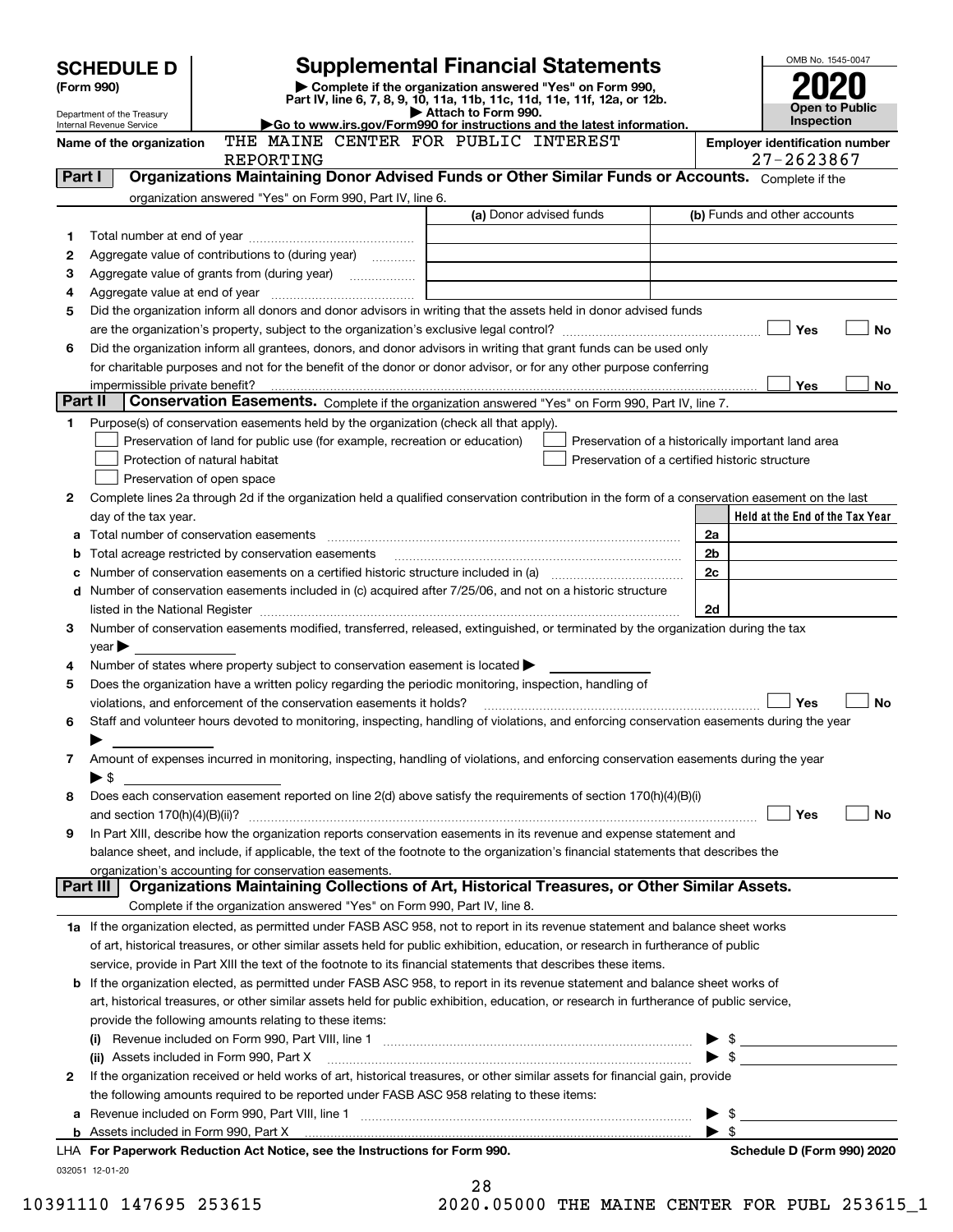|  |  | THE MAINE CENTER FOR PUBLIC INTEREST |
|--|--|--------------------------------------|
|  |  |                                      |

|               | TUR WATNE<br>REPORTING<br>Schedule D (Form 990) 2020                                                                                                                                                                           | CENIER FOR FOBBIC INIERESI |                |                          |                 | $27 - 2623867$             |                     |     | Page 2 |
|---------------|--------------------------------------------------------------------------------------------------------------------------------------------------------------------------------------------------------------------------------|----------------------------|----------------|--------------------------|-----------------|----------------------------|---------------------|-----|--------|
| Part III      | Organizations Maintaining Collections of Art, Historical Treasures, or Other Similar Assets (continued)                                                                                                                        |                            |                |                          |                 |                            |                     |     |        |
| 3             | Using the organization's acquisition, accession, and other records, check any of the following that make significant use of its                                                                                                |                            |                |                          |                 |                            |                     |     |        |
|               | collection items (check all that apply):                                                                                                                                                                                       |                            |                |                          |                 |                            |                     |     |        |
| a             | Public exhibition                                                                                                                                                                                                              | d                          |                | Loan or exchange program |                 |                            |                     |     |        |
| b             | Scholarly research                                                                                                                                                                                                             | e                          |                |                          |                 |                            |                     |     |        |
| c             | Preservation for future generations                                                                                                                                                                                            |                            |                |                          |                 |                            |                     |     |        |
| 4             | Provide a description of the organization's collections and explain how they further the organization's exempt purpose in Part XIII.                                                                                           |                            |                |                          |                 |                            |                     |     |        |
| 5             | During the year, did the organization solicit or receive donations of art, historical treasures, or other similar assets                                                                                                       |                            |                |                          |                 |                            |                     |     |        |
|               |                                                                                                                                                                                                                                |                            |                |                          |                 |                            | Yes                 |     | No     |
|               | Part IV<br>Escrow and Custodial Arrangements. Complete if the organization answered "Yes" on Form 990, Part IV, line 9, or                                                                                                     |                            |                |                          |                 |                            |                     |     |        |
|               | reported an amount on Form 990, Part X, line 21.                                                                                                                                                                               |                            |                |                          |                 |                            |                     |     |        |
|               | 1a Is the organization an agent, trustee, custodian or other intermediary for contributions or other assets not included                                                                                                       |                            |                |                          |                 |                            |                     |     |        |
|               |                                                                                                                                                                                                                                |                            |                |                          |                 |                            | Yes                 |     | No     |
|               | b If "Yes," explain the arrangement in Part XIII and complete the following table:                                                                                                                                             |                            |                |                          |                 |                            |                     |     |        |
|               |                                                                                                                                                                                                                                |                            |                |                          |                 |                            | Amount              |     |        |
| c             | Beginning balance measurements and contain a series of the series of the series of the series of the series of                                                                                                                 |                            |                |                          | 1c              |                            |                     |     |        |
|               | d Additions during the year measurements are all an according to the year measurement of the year measurement of the state of the state of the state of the state of the state of the state of the state of the state of the s |                            |                |                          | 1d              |                            |                     |     |        |
|               | Distributions during the year manufactured and continuum and contact the state of the control of the state of the state of the state of the state of the state of the state of the state of the state of the state of the stat |                            |                |                          | 1e              |                            |                     |     |        |
| f             |                                                                                                                                                                                                                                |                            |                |                          | 1f              |                            |                     |     |        |
|               | 2a Did the organization include an amount on Form 990, Part X, line 21, for escrow or custodial account liability?                                                                                                             |                            |                |                          |                 | .                          | <b>Yes</b>          |     | No     |
|               | <b>b</b> If "Yes," explain the arrangement in Part XIII. Check here if the explanation has been provided on Part XIII                                                                                                          |                            |                |                          |                 |                            |                     |     |        |
| <b>Part V</b> | Endowment Funds. Complete if the organization answered "Yes" on Form 990, Part IV, line 10.                                                                                                                                    |                            |                |                          |                 |                            |                     |     |        |
|               |                                                                                                                                                                                                                                | (a) Current year           | (b) Prior year | (c) Two years back       |                 | (d) Three years back       | (e) Four years back |     |        |
| 1a            | Beginning of year balance                                                                                                                                                                                                      |                            |                |                          |                 |                            |                     |     |        |
| b             |                                                                                                                                                                                                                                |                            |                |                          |                 |                            |                     |     |        |
|               | Net investment earnings, gains, and losses                                                                                                                                                                                     |                            |                |                          |                 |                            |                     |     |        |
| d             |                                                                                                                                                                                                                                |                            |                |                          |                 |                            |                     |     |        |
|               | e Other expenditures for facilities                                                                                                                                                                                            |                            |                |                          |                 |                            |                     |     |        |
|               | and programs                                                                                                                                                                                                                   |                            |                |                          |                 |                            |                     |     |        |
| f             |                                                                                                                                                                                                                                |                            |                |                          |                 |                            |                     |     |        |
| g             | End of year balance                                                                                                                                                                                                            |                            |                |                          |                 |                            |                     |     |        |
| 2             | Provide the estimated percentage of the current year end balance (line 1g, column (a)) held as:                                                                                                                                |                            |                |                          |                 |                            |                     |     |        |
| а             | Permanent endowment > The Manuscript Permanent endowment > The Manuscript Permanent > The Manuscript Permanent P                                                                                                               | %                          |                |                          |                 |                            |                     |     |        |
| b             |                                                                                                                                                                                                                                | %                          |                |                          |                 |                            |                     |     |        |
|               | The percentages on lines 2a, 2b, and 2c should equal 100%.                                                                                                                                                                     |                            |                |                          |                 |                            |                     |     |        |
|               | 3a Are there endowment funds not in the possession of the organization that are held and administered for the organization                                                                                                     |                            |                |                          |                 |                            |                     |     |        |
|               | by:                                                                                                                                                                                                                            |                            |                |                          |                 |                            |                     | Yes | No     |
|               | (i)                                                                                                                                                                                                                            |                            |                |                          |                 |                            | 3a(i)               |     |        |
|               |                                                                                                                                                                                                                                |                            |                |                          |                 |                            | 3a(ii)              |     |        |
|               |                                                                                                                                                                                                                                |                            |                |                          |                 |                            | 3 <sub>b</sub>      |     |        |
|               | Describe in Part XIII the intended uses of the organization's endowment funds.                                                                                                                                                 |                            |                |                          |                 |                            |                     |     |        |
|               | Land, Buildings, and Equipment.<br><b>Part VI</b>                                                                                                                                                                              |                            |                |                          |                 |                            |                     |     |        |
|               | Complete if the organization answered "Yes" on Form 990, Part IV, line 11a. See Form 990, Part X, line 10.                                                                                                                     |                            |                |                          |                 |                            |                     |     |        |
|               | Description of property                                                                                                                                                                                                        | (a) Cost or other          |                | (b) Cost or other        | (c) Accumulated |                            | (d) Book value      |     |        |
|               |                                                                                                                                                                                                                                | basis (investment)         |                | basis (other)            | depreciation    |                            |                     |     |        |
|               |                                                                                                                                                                                                                                |                            |                |                          |                 |                            |                     |     |        |
|               |                                                                                                                                                                                                                                |                            |                |                          |                 |                            |                     |     |        |
|               |                                                                                                                                                                                                                                |                            |                |                          |                 |                            |                     |     |        |
|               |                                                                                                                                                                                                                                |                            |                |                          |                 |                            |                     |     |        |
|               | e Other                                                                                                                                                                                                                        |                            |                | 5,686.                   | 5,686.          |                            |                     |     | $0$ .  |
|               |                                                                                                                                                                                                                                |                            |                |                          |                 |                            |                     |     | Ο.     |
|               |                                                                                                                                                                                                                                |                            |                |                          |                 | Schedule D (Form 990) 2020 |                     |     |        |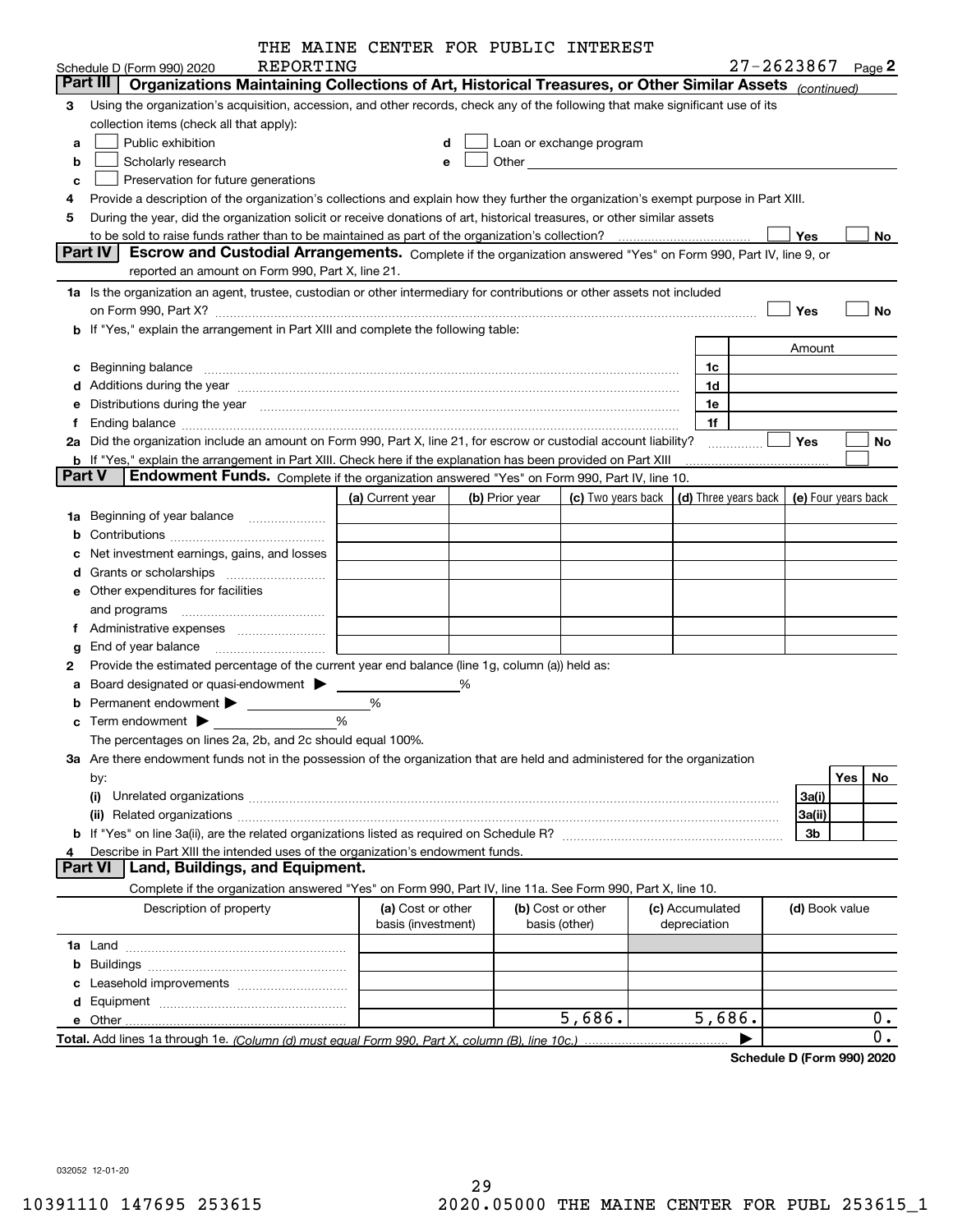|           |  | THE MAINE CENTER FOR PUBLIC INTEREST |
|-----------|--|--------------------------------------|
| REPORTING |  |                                      |

Schedule D (Form 990) 2020 Page 27-2623867

| Schedule D (Form 990) 2020 | REPORTING                                       |
|----------------------------|-------------------------------------------------|
|                            | <b>Part VII</b> Investments - Other Securities. |

Complete if the organization answered "Yes" on Form 990, Part IV, line 11b. See Form 990, Part X, line 12.

| (a) Description of security or category (including name of security)                   | (b) Book value | (c) Method of valuation: Cost or end-of-year market value |
|----------------------------------------------------------------------------------------|----------------|-----------------------------------------------------------|
| (1) Financial derivatives                                                              |                |                                                           |
| (2) Closely held equity interests                                                      |                |                                                           |
| (3) Other                                                                              |                |                                                           |
| (A)                                                                                    |                |                                                           |
| (B)                                                                                    |                |                                                           |
| (C)                                                                                    |                |                                                           |
| (D)                                                                                    |                |                                                           |
| (E)                                                                                    |                |                                                           |
| (F)                                                                                    |                |                                                           |
| (G)                                                                                    |                |                                                           |
| (H)                                                                                    |                |                                                           |
| Total. (Col. (b) must equal Form 990, Part X, col. (B) line 12.) $\blacktriangleright$ |                |                                                           |

#### **Part VIII Investments - Program Related.**

Complete if the organization answered "Yes" on Form 990, Part IV, line 11c. See Form 990, Part X, line 13.

| (a) Description of investment                                       | (b) Book value | (c) Method of valuation: Cost or end-of-year market value |
|---------------------------------------------------------------------|----------------|-----------------------------------------------------------|
| (1)                                                                 |                |                                                           |
| (2)                                                                 |                |                                                           |
| $\frac{1}{2}$                                                       |                |                                                           |
| (4)                                                                 |                |                                                           |
| (5)                                                                 |                |                                                           |
| (6)                                                                 |                |                                                           |
| (7)                                                                 |                |                                                           |
| (8)                                                                 |                |                                                           |
| (9)                                                                 |                |                                                           |
| Total. (Col. (b) must equal Form 990, Part X, col. (B) line $13$ .) |                |                                                           |

#### **Part IX Other Assets.**

Complete if the organization answered "Yes" on Form 990, Part IV, line 11d. See Form 990, Part X, line 15.

| (a) Description | (b) Book value |
|-----------------|----------------|
|                 |                |
| (2)             |                |
| (3)             |                |
| (4)             |                |
| (5)             |                |
| (6)             |                |
|                 |                |
| (8)             |                |
| (9)             |                |
|                 |                |
|                 |                |

**1.(a)** Description of liability **Book value** Book value Book value Book value Book value Complete if the organization answered "Yes" on Form 990, Part IV, line 11e or 11f. See Form 990, Part X, line 25. (1)(2)(3)(4)(5) (6)(7)(8)(9)Federal income taxes  $\blacktriangleright$ EIDL LOAN 3,000. 3,000.

**Total.**  *(Column (b) must equal Form 990, Part X, col. (B) line 25.)* 

**2.**Liability for uncertain tax positions. In Part XIII, provide the text of the footnote to the organization's financial statements that reports the organization's liability for uncertain tax positions under FASB ASC 740. Check here if the text of the footnote has been provided in Part XIII  $\mathcal{L}^{\text{max}}$ 

**Schedule D (Form 990) 2020**

032053 12-01-20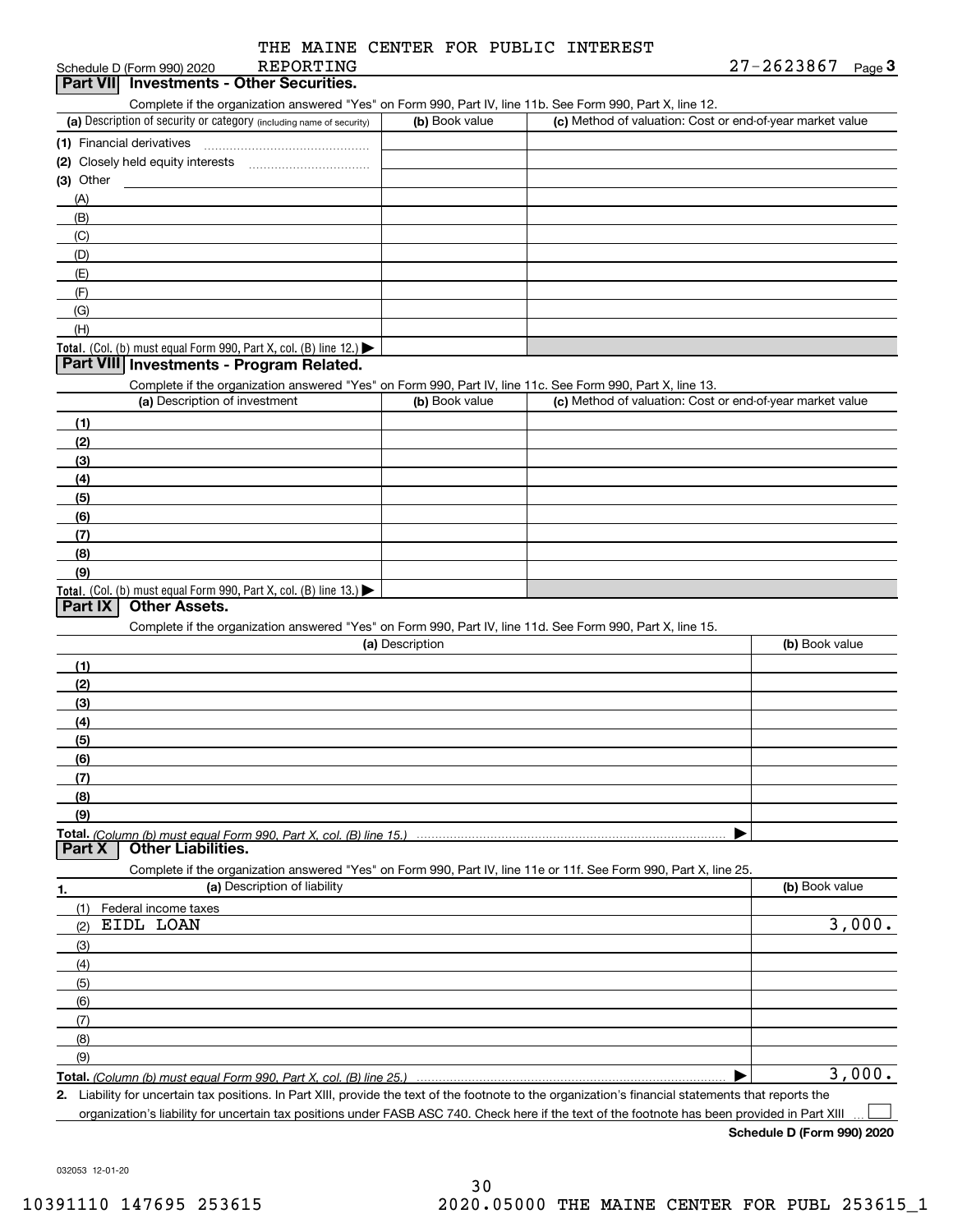|  |  | THE MAINE CENTER FOR PUBLIC INTEREST |
|--|--|--------------------------------------|
|  |  |                                      |

|    | <u>Schedule D (Form 990) 2020</u><br>REPORTING                                                                                                                                                                                      |                | 27-2623867<br>Page <sup>4</sup> |
|----|-------------------------------------------------------------------------------------------------------------------------------------------------------------------------------------------------------------------------------------|----------------|---------------------------------|
|    | Reconciliation of Revenue per Audited Financial Statements With Revenue per Return.<br>Part XI                                                                                                                                      |                |                                 |
|    | Complete if the organization answered "Yes" on Form 990, Part IV, line 12a.                                                                                                                                                         |                |                                 |
| 1  | Total revenue, gains, and other support per audited financial statements                                                                                                                                                            |                | $\mathbf{1}$                    |
| 2  | Amounts included on line 1 but not on Form 990, Part VIII, line 12:                                                                                                                                                                 |                |                                 |
| a  | Net unrealized gains (losses) on investments [11] matter contains the unrealized gains (losses) on investments                                                                                                                      | 2a             |                                 |
| b  |                                                                                                                                                                                                                                     | 2 <sub>b</sub> |                                 |
| с  |                                                                                                                                                                                                                                     | 2c             |                                 |
| d  |                                                                                                                                                                                                                                     | 2d             |                                 |
| е  | Add lines 2a through 2d                                                                                                                                                                                                             |                | <b>2e</b>                       |
| 3  |                                                                                                                                                                                                                                     |                | 3                               |
| 4  | Amounts included on Form 990, Part VIII, line 12, but not on line 1:                                                                                                                                                                |                |                                 |
| а  |                                                                                                                                                                                                                                     | 4a             |                                 |
| b  |                                                                                                                                                                                                                                     | 4 <sub>b</sub> |                                 |
|    | Add lines 4a and 4b                                                                                                                                                                                                                 |                | 4c                              |
| 5. |                                                                                                                                                                                                                                     |                | 5                               |
|    | Part XII   Reconciliation of Expenses per Audited Financial Statements With Expenses per Return.                                                                                                                                    |                |                                 |
|    | Complete if the organization answered "Yes" on Form 990, Part IV, line 12a.                                                                                                                                                         |                |                                 |
| 1  |                                                                                                                                                                                                                                     |                | $\mathbf{1}$                    |
| 2  | Amounts included on line 1 but not on Form 990, Part IX, line 25:                                                                                                                                                                   |                |                                 |
| a  |                                                                                                                                                                                                                                     | 2a             |                                 |
| b  |                                                                                                                                                                                                                                     | 2 <sub>b</sub> |                                 |
|    | Other losses                                                                                                                                                                                                                        | 2c             |                                 |
| d  |                                                                                                                                                                                                                                     | 2d             |                                 |
| е  | Add lines 2a through 2d <b>must be a constructed as a constructed by a</b> construction of the state of the state of the state of the state of the state of the state of the state of the state of the state of the state of the st |                | 2e                              |
| 3  |                                                                                                                                                                                                                                     |                | 3                               |
| 4  | Amounts included on Form 990, Part IX, line 25, but not on line 1:                                                                                                                                                                  |                |                                 |
| a  |                                                                                                                                                                                                                                     | 4a             |                                 |
| b  | Other (Describe in Part XIII.)                                                                                                                                                                                                      | 4 <sub>b</sub> |                                 |
|    | c Add lines 4a and 4b                                                                                                                                                                                                               |                | 4c                              |
|    |                                                                                                                                                                                                                                     |                | 5                               |
|    | Part XIII Supplemental Information.                                                                                                                                                                                                 |                |                                 |

Provide the descriptions required for Part II, lines 3, 5, and 9; Part III, lines 1a and 4; Part IV, lines 1b and 2b; Part V, line 4; Part X, line 2; Part XI, lines 2d and 4b; and Part XII, lines 2d and 4b. Also complete this part to provide any additional information.

032054 12-01-20

**Schedule D (Form 990) 2020**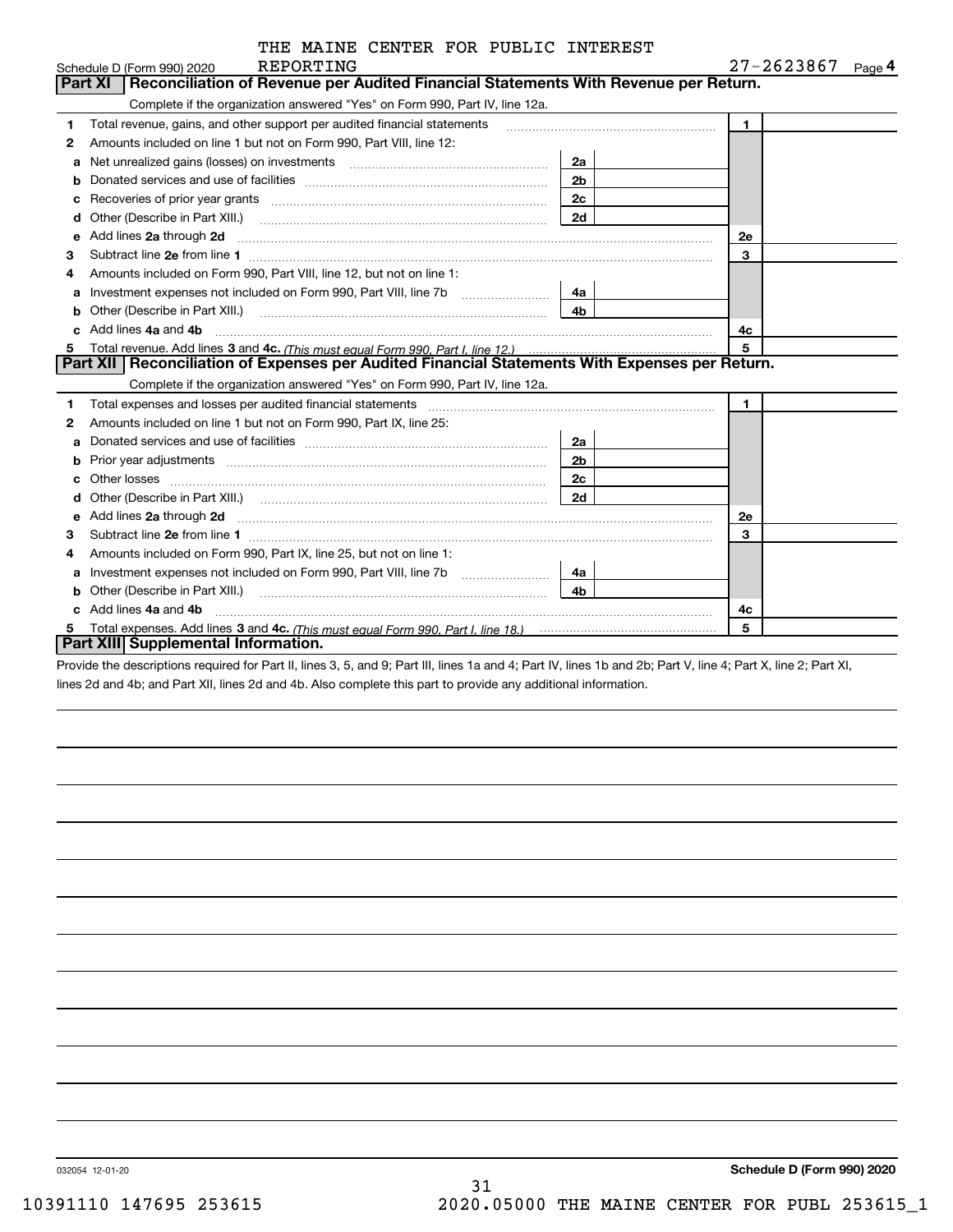**(Form 990 or 990-EZ)**

Department of the Treasury Internal Revenue Service Name of the organization

**SCHEDULE O Supplemental Information to Form 990 or 990-EZ**

**Complete to provide information for responses to specific questions on Form 990 or 990-EZ or to provide any additional information. | Attach to Form 990 or 990-EZ. | Go to www.irs.gov/Form990 for the latest information.** THE MAINE CENTER FOR PUBLIC INTEREST



REPORTING 27-2623867

FORM 990, PART I, LINE 1, DESCRIPTION OF ORGANIZATION MISSION:

ABOUT THEIR GOVERNMENT AND THEIR PUBLIC SERVANTS THROUGH HIGH-QUALITY,

INDEPENDENT INVESTIGATIVE REPORTING THAT IS PUBLISHED BY MEDIA OUTLETS

ACROSS THE STATE.

FORM 990, PART VI, SECTION B, LINE 11B:

FORM 990 IS REVIEWED BY THE BOARD OF DIRECTORS BEFORE FILING.

FORM 990, PART VI, SECTION B, LINE 12C:

BOARD MEMBERS ARE REQUIRED TO REPORT ANY POTENTIAL CONFLICT OF INTEREST

ISSUES. ADDITIONALLY, SUCH MATTERS MAY COME TO LIGHT IN THE COURSE OF THE

BOARD'S ACTIVE ROLE IN THE OVERSIGHT AND PLANNING OF THE ORGANIZATION'S

ACTIVITIES. IF ANY ISSUES RELATED TO CONFLICT OF INTEREST ARISE, IT IS

DISCUSSED BY THE ENTIRE BOARD OF DIRECTORS.

FORM 990, PART VI, SECTION B, LINE 15:

THROUGH FORMAL BOARD OF DIRECTORS' MEETINGS.

FORM 990, PART VI, SECTION C, LINE 19:

ALL DOCUMENTS ARE AVAILABLE FOR REVIEW AT MCPIR'S OFFICES DURING REGULAR

BUSINESS HOURS.

FORM 990, PART IX, LINE 11G, OTHER FEES:

CONTRACT EDITOR:

PROGRAM SERVICE EXPENSES 10,851.

MANAGEMENT AND GENERAL EXPENSES 0.

032211 11-20-20 LHA For Paperwork Reduction Act Notice, see the Instructions for Form 990 or 990-EZ. Schedule O (Form 990 or 990-EZ) 2020

10391110 147695 253615 2020.05000 THE MAINE CENTER FOR PUBL 253615\_1

32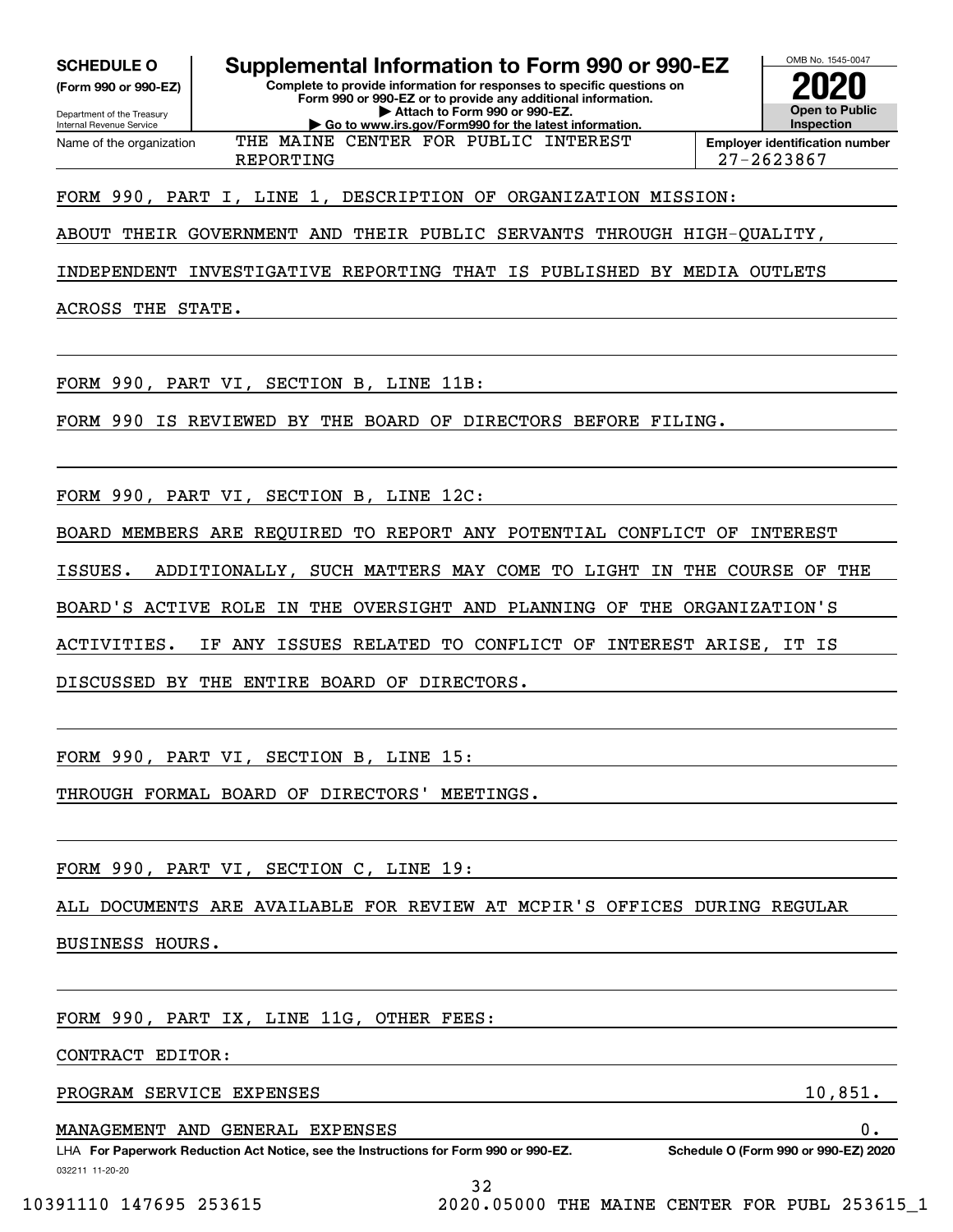| Schedule O (Form 990 or 990-EZ) 2020                                          | Page 2                                              |
|-------------------------------------------------------------------------------|-----------------------------------------------------|
| THE MAINE CENTER FOR PUBLIC INTEREST<br>Name of the organization<br>REPORTING | <b>Employer identification number</b><br>27-2623867 |
| FUNDRAISING EXPENSES                                                          | $0$ .                                               |
| TOTAL EXPENSES                                                                | 10,851.                                             |
| FREELANCE WRITERS:                                                            |                                                     |
| PROGRAM SERVICE EXPENSES                                                      | 51,918.                                             |
| MANAGEMENT AND GENERAL EXPENSES                                               | $0$ .                                               |
| FUNDRAISING EXPENSES                                                          | $0$ .                                               |
| TOTAL EXPENSES                                                                | 51,918.                                             |
| FREELANCE PHOTOGRAPHERS:                                                      |                                                     |
| PROGRAM SERVICE EXPENSES                                                      | 11,306.                                             |
| MANAGEMENT AND GENERAL EXPENSES                                               | $0$ .                                               |
| FUNDRAISING EXPENSES                                                          | $0$ .                                               |
| TOTAL EXPENSES                                                                | 11,306.                                             |
| TOTAL OTHER FEES ON FORM 990, PART IX, LINE 11G, COL A                        | 74,075.                                             |
|                                                                               |                                                     |
|                                                                               |                                                     |
|                                                                               |                                                     |
|                                                                               |                                                     |
|                                                                               |                                                     |
|                                                                               |                                                     |
|                                                                               |                                                     |
|                                                                               |                                                     |
|                                                                               |                                                     |
| 032212 11-20-20                                                               | Schedule O (Form 990 or 990-EZ) 2020                |